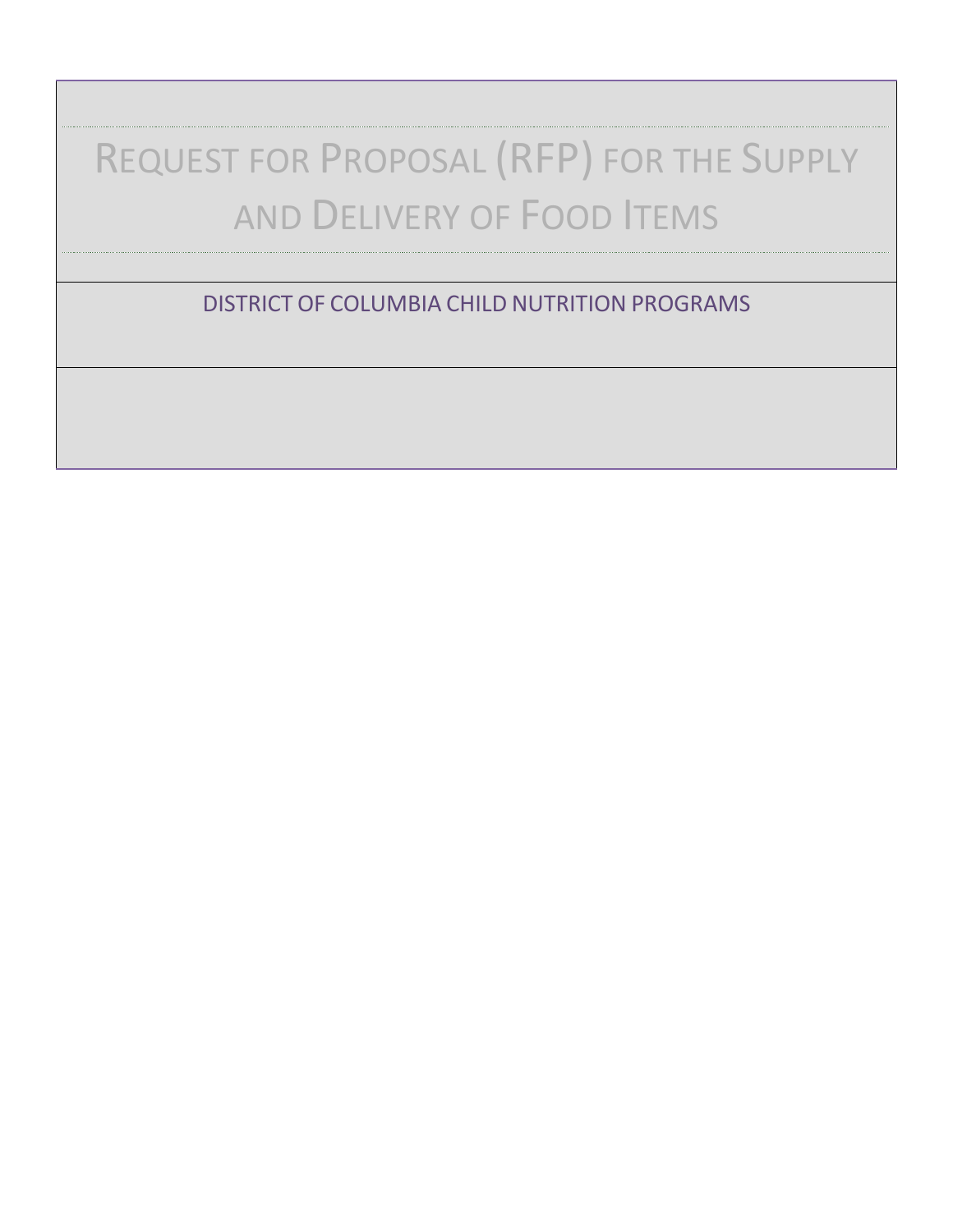Request for Proposal (RFP) for the Supply and Delivery of Food Items **2022-23**

# **TABLE OF CONTENTS**

|            | SECTION A: Cover Page - REQUEST FOR PROPOSAL (RFP)                                                             | 3              |
|------------|----------------------------------------------------------------------------------------------------------------|----------------|
|            | <b>SECTION A2: Bidder Checklist</b>                                                                            | 5              |
|            | SECTION B: Contract Type, Products or Services & Price/Cost                                                    | 6              |
| B.1        | Overview                                                                                                       | 6              |
| B.2        | <b>Food Specifications</b>                                                                                     | $\overline{7}$ |
| B.3        | Definitions                                                                                                    | 9              |
|            | B.4 Requirements by year                                                                                       | 12             |
|            | B.5 Requirements Regarding Pricing, Bidding, and Ordering                                                      | 12             |
| <b>B.6</b> | <b>Submission of Bids</b>                                                                                      | 14             |
|            | <b>B.7 Format of Bids</b>                                                                                      | 15             |
|            | <b>B.8 Distributor Pre-Qualification Questionnaire</b>                                                         | 16             |
|            | SECTION C: Specifications / Work Statement                                                                     | 20             |
| C.1        | Scope                                                                                                          | 20             |
| C.2        | <b>Applicable Documents</b>                                                                                    | 22             |
|            | C.3 Contracting with Small and Minority Businesses, Women's Business Enterprises, and Labor Surplus Area Firms | 22             |
| C.4        | Specifications                                                                                                 | 22             |
| C.5        | Use of Advisory Group/Menus                                                                                    | 23             |
| C.6        | Warehouse and Distribution Food Safety                                                                         | 24             |
| C.7        | Stored Products Pest Management Program                                                                        | 24             |
| C.8        | Distributor's Responsibility to Provide Quality Assurance                                                      | 25             |
|            | C.9: Farm to School                                                                                            | 25             |
|            | <b>SECTION D: General Conditions</b>                                                                           | 26             |
| D.1        | <b>Delivery Requirements</b>                                                                                   | 26             |
| D.2        | Supervision and Inspection                                                                                     | 27             |
| D.3        | Record-Keeping                                                                                                 | 27             |
| D.4        | Method of Payment                                                                                              | 28             |
| D.5        | Availability of Funds                                                                                          | 28             |
|            |                                                                                                                |                |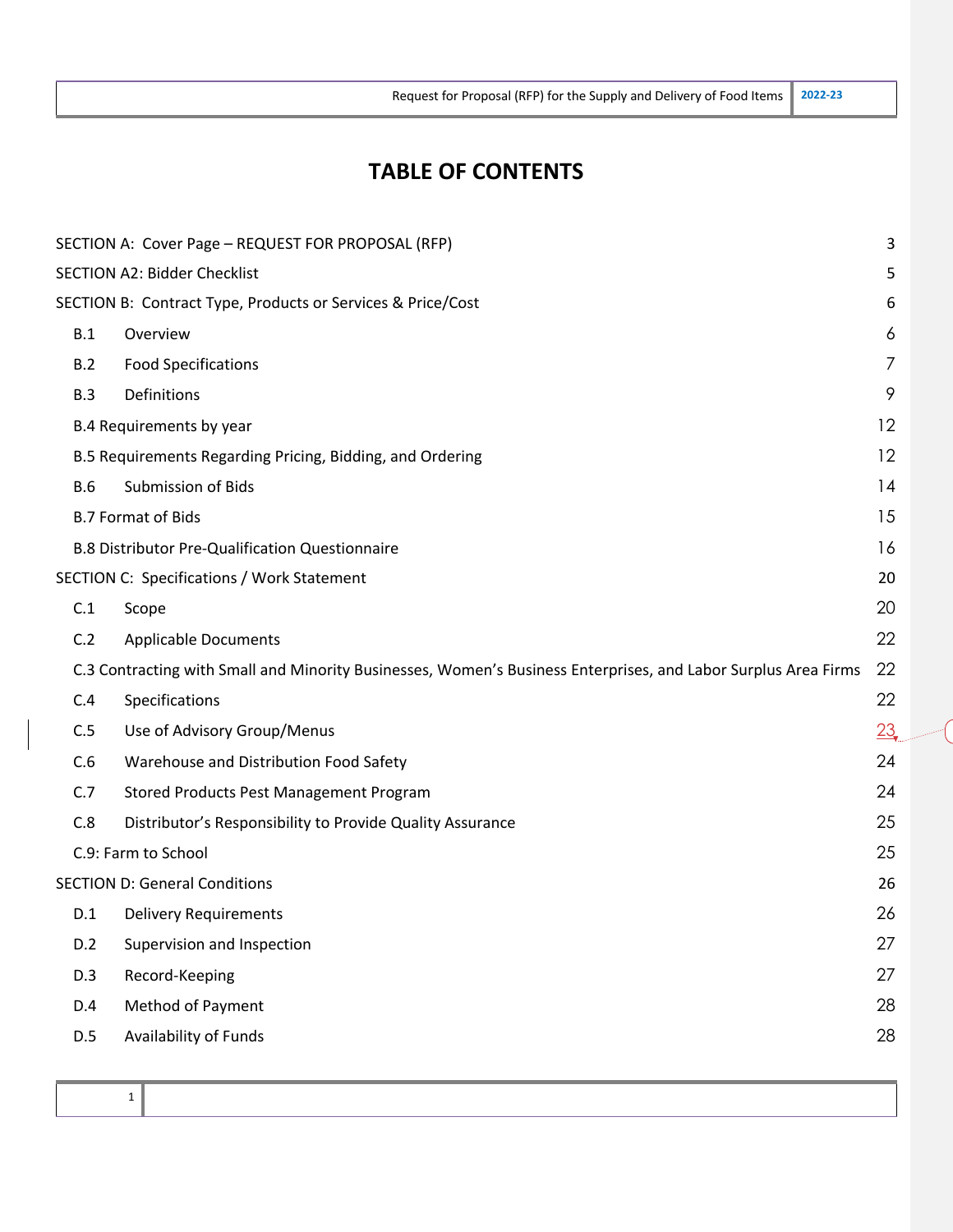Request for Proposal (RFP) for the Supply and Delivery of Food Items **2022-23**

| D.6                | Insurance                                                             | 29 |
|--------------------|-----------------------------------------------------------------------|----|
|                    | <b>D.6 Termination</b>                                                | 30 |
| D.7                | Sub-contracts and Assignments                                         | 31 |
|                    |                                                                       |    |
| D.8                | Economic Price Adjustment and Price Renegotiation                     | 31 |
| D.9                | Settlement of bid protests, disputes, and contractual issues          | 31 |
| D.10               | Contract Work hours and safety standards                              | 31 |
|                    | <b>SECTION E: General Provisions</b>                                  | 32 |
| E.1                | <b>Equal Opportunity</b>                                              | 32 |
| E.2                | Clean Air and Water                                                   | 34 |
| E.3                | Clean Air and Water Certification                                     | 34 |
|                    | <b>SECTION F: Contract Administration</b>                             | 35 |
| F.1                | <b>Invoice Payment</b>                                                | 35 |
| F.2                | <b>Invoice Submittal</b>                                              | 35 |
|                    | SECTION G: Instructions, Conditions, and Notices to Bidders           | 36 |
| G.1                | <b>Method of Award</b>                                                | 36 |
|                    | SECTION H: Preparation and Submission of Bids                         | 36 |
|                    | SECTION I: Questions About the Solicitation                           | 36 |
|                    | <b>SECTION J: Familiarization with Conditions</b>                     | 37 |
|                    | <b>SECTION K: Evaluation Factors</b>                                  | 37 |
| K.1                | <b>Evaluation for Award</b>                                           | 37 |
| K.2                | <b>Technical Rating Scale</b>                                         | 38 |
|                    | <b>SCHEDULE A: School Sites</b>                                       | 39 |
| <b>SCHEDULE B:</b> | 20XX - 20XX School Year Calendar                                      | 40 |
|                    | <b>SCHEDULE C: Pricing Sheet</b>                                      | 42 |
|                    | ATTACHMENT A: Healthy Schools Act requirements                        | 43 |
|                    | ATTACHMENT B: Debarment & Suspension                                  | 46 |
|                    | <b>ATTACHMENT C</b><br>Certificate of Independent Price Determination | 48 |
|                    | Permanent Certification Regarding Lobbying<br>ATTACHMENT D            | 49 |
|                    |                                                                       |    |

 $\mathsf{l}$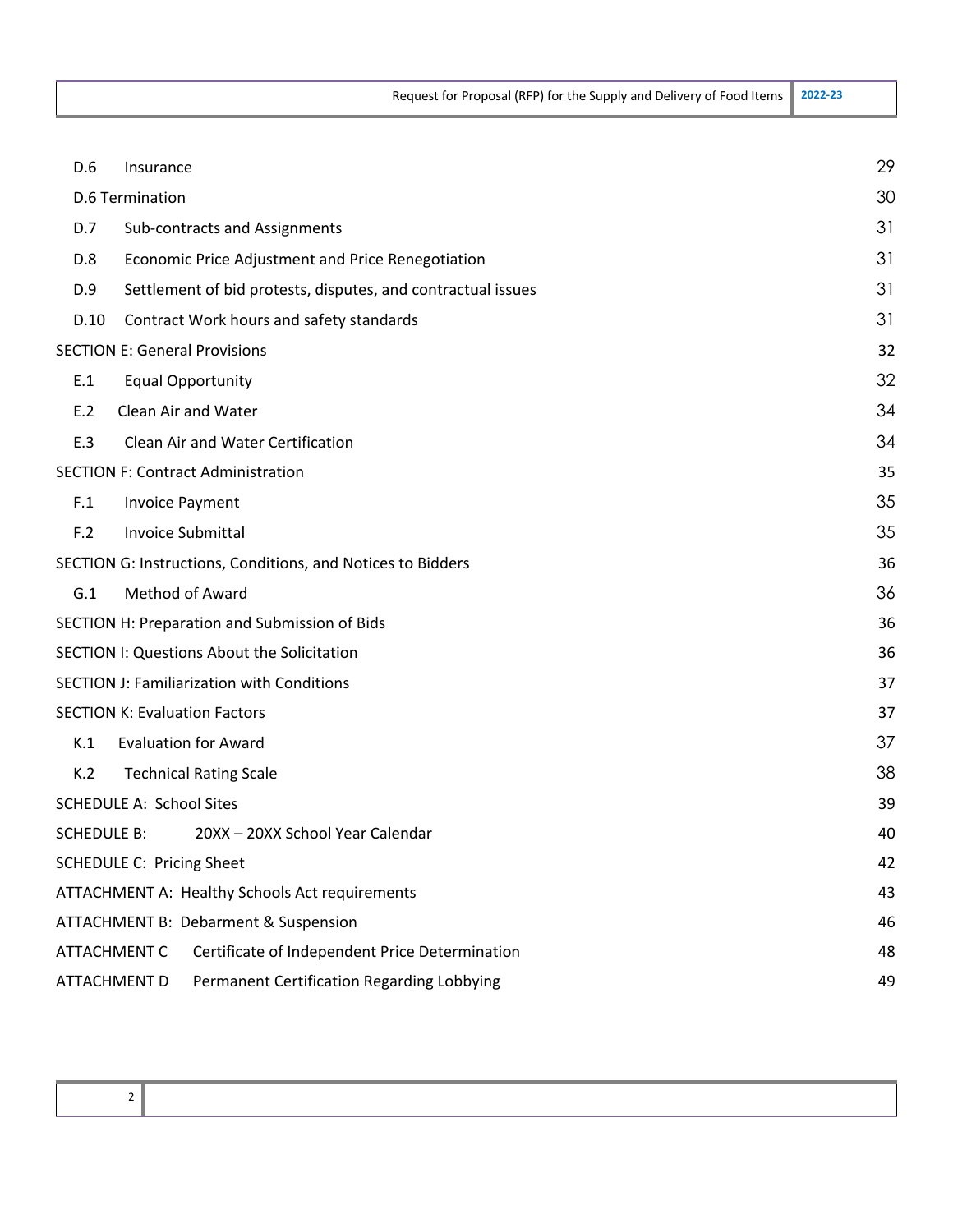| SECTION A: COVER PAGE - REQUEST FOR PROPOSAL (RFP)                                                                                                                                                                                  |
|-------------------------------------------------------------------------------------------------------------------------------------------------------------------------------------------------------------------------------------|
| RFP #:                                                                                                                                                                                                                              |
| Issue Date: May 20, 2022<br>Closing Date: June 13, 2022                                                                                                                                                                             |
| <b>Issued By:</b>                                                                                                                                                                                                                   |
| SFA Name: Center City Public Charter Schools                                                                                                                                                                                        |
| SFA Address: 301 N Street NE, Suite 200                                                                                                                                                                                             |
| SFA City, State, ZIP: Washington DC, 20002                                                                                                                                                                                          |
| SFA Telephone Number: 202-589-0202                                                                                                                                                                                                  |
| <b>Bidder Information:</b>                                                                                                                                                                                                          |
| Name of Company: <i>Enter Name of Company Here</i> Name of The Company of The Company of The Company of The Company of The Company of The Company of The Company of The Company of The Company of The Company of The Company of The |
| Street Address: <b>Enter Address of Company Here</b>                                                                                                                                                                                |
| City, State, ZIP: Enter City, State, ZIP of Company Here<br><u> 1989 - Johann John Stein, fransk politik (d. 1989)</u>                                                                                                              |
| Telephone Number: <i>Enter Telephone Number of Company Here</i>                                                                                                                                                                     |
|                                                                                                                                                                                                                                     |
| Title: <i>Enter Title of Authorized Representative Here</i><br>Date: Click here to enter a date.                                                                                                                                    |
| <b>Total Estimated Amount of Proposal:</b>                                                                                                                                                                                          |

● **Base Year:** Click here to enter text.

**Note:** 

**By submission of this bid, the Distributor certifies that, in the event they receive an award under this solicitation, they shall operate in accordance with all applicable and current State and Federal program regulations, and the attached terms, conditions and specifications as set forth in the RFP.**

#### *The parties here to are fully authorized and have executed this agreement:*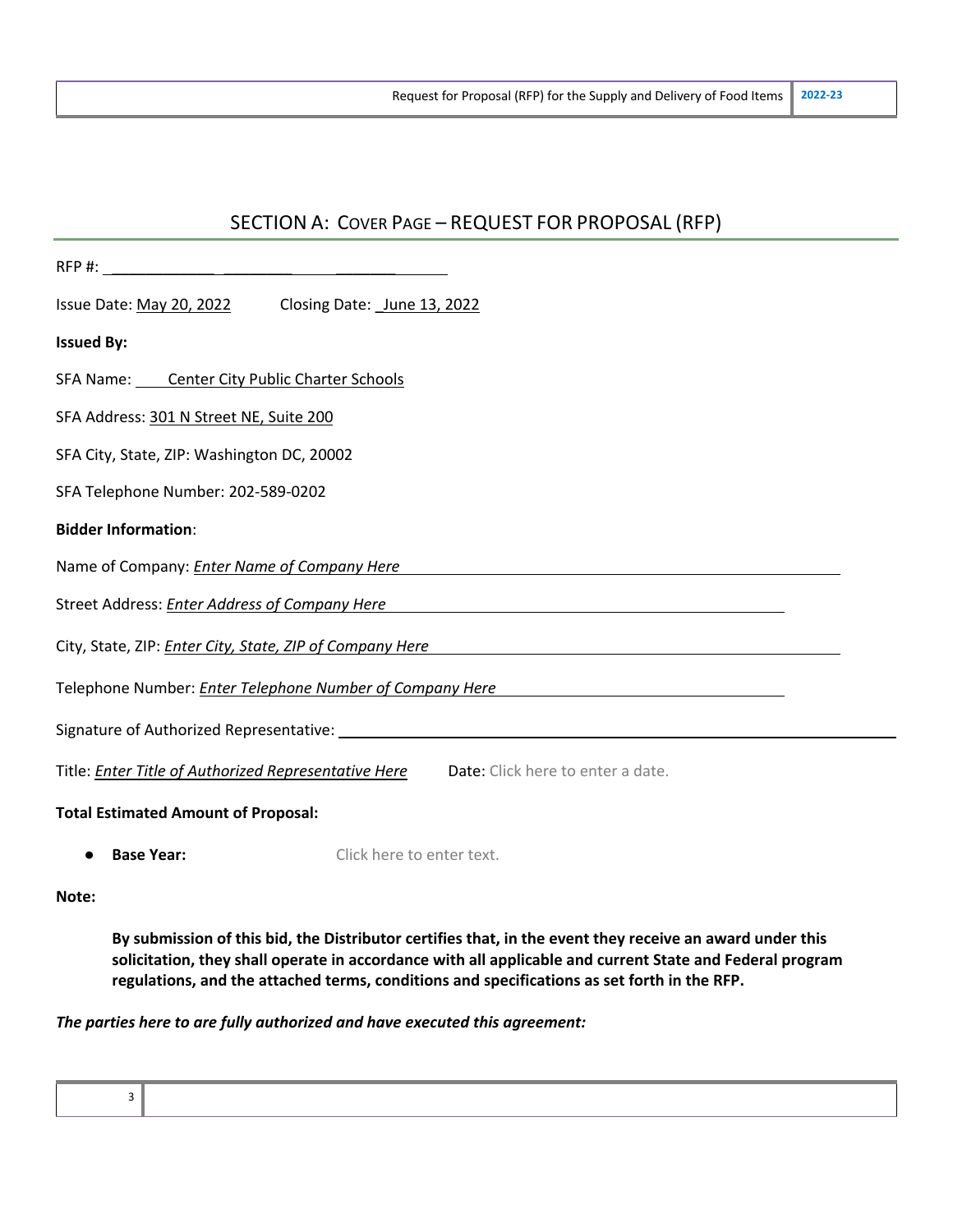*Name and Title of SFA Official* 

*\_\_\_\_\_\_\_\_\_\_\_\_\_\_\_\_\_\_\_\_\_\_\_\_\_\_\_\_\_\_\_\_\_\_\_\_\_\_\_\_\_\_\_\_\_\_\_\_\_\_\_\_\_\_\_\_* 

*\_\_\_\_\_\_\_\_\_\_\_\_\_\_\_\_\_\_\_\_\_\_\_\_\_\_\_\_\_\_\_\_\_\_\_\_\_\_\_\_\_\_\_\_\_\_\_\_\_\_\_\_\_\_*

**Signature** Date

*\_\_\_\_\_\_\_\_\_\_\_\_\_\_\_\_\_\_\_\_\_\_\_\_\_\_\_\_\_\_\_\_\_\_\_\_\_\_\_\_ \_\_\_\_\_\_\_\_\_\_\_\_\_\_\_\_\_\_\_\_\_\_\_\_\_\_\_\_\_\_\_\_\_\_\_\_* 

*Name and Title of Distributor Official*

**Signature** Date

*\_\_\_\_\_\_\_\_\_\_\_\_\_\_\_\_\_\_\_\_\_\_\_\_\_\_\_\_\_\_\_\_\_\_\_\_\_ \_\_\_\_\_\_\_\_\_\_\_\_\_\_\_\_\_\_\_\_\_\_\_\_\_\_\_\_\_\_\_\_\_\_\_\_\_\_\_*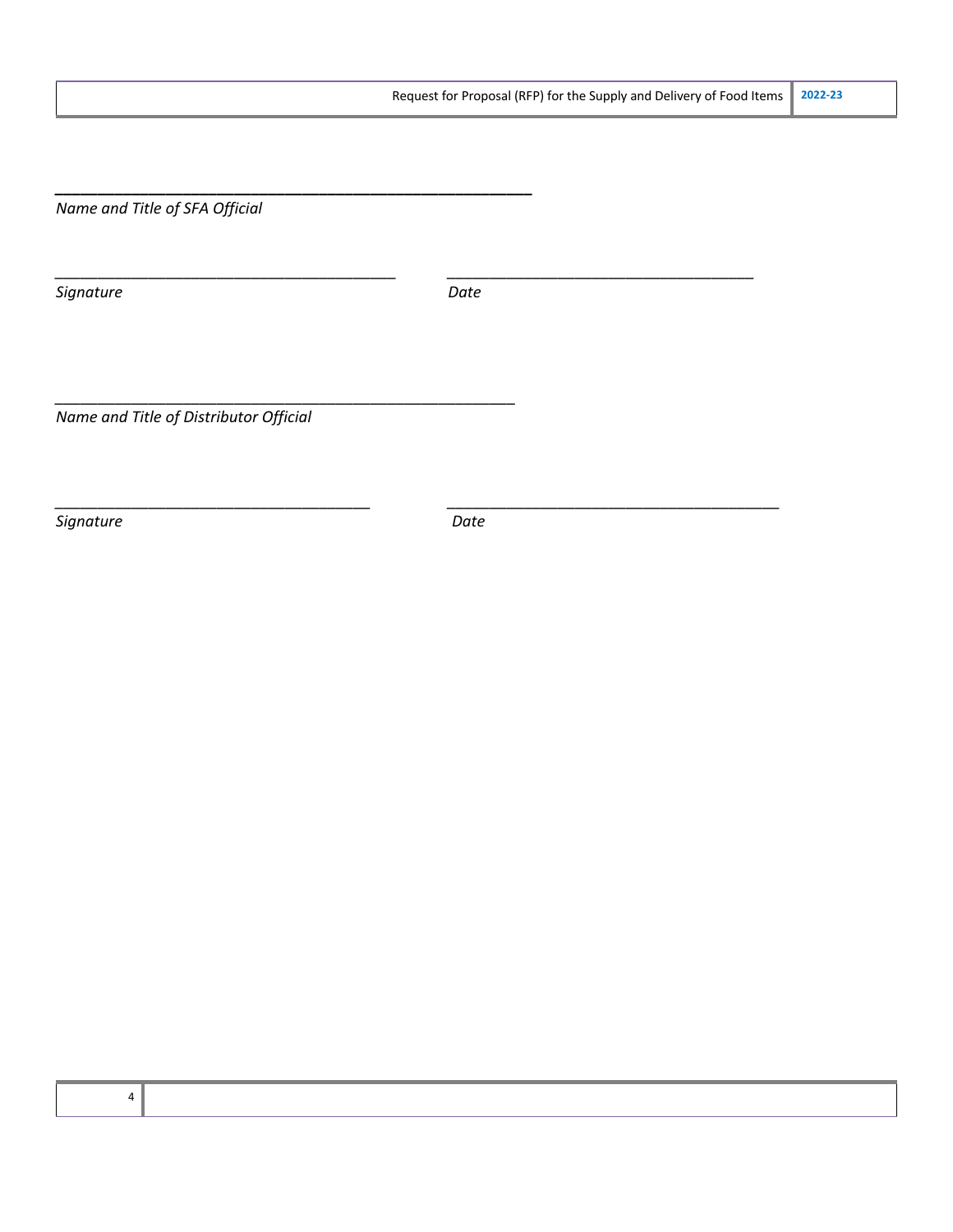## SECTION A2: BIDDER CHECKLIST

**Bidders**: Use this checklist to ensure that your response is complete and will be considered for award. Items listed below should be complete and signed when applicable.

#### $\sqcap$  Section A

- □ A.1: Cover Page
- □ A.2: Bidder Checklist

#### □ Section B

- □ B.2: Certification of percentage of local foods to be provided
- $\Box$  B.6(c): Two bid copies
- $\Box$  B.6(d): A copy of a current state or local health certificate assuring that all regulations for the preparation of food and the facilities are being met

□ B.8:

- □ Distributor Pre-Qualification Questionnaire
- □ Business license
- □ Certificate of Occupancy
- □ Two years of audited financial statements

#### □ Section C:

- □ C.1: Response to values statement
- $\Box$  C.5 Two most recent health inspections.

#### □ Section D

- □ D.6 Insurance amounts.
- □ Schedule C: Pricing Sheet
- □ Attachment B: Certificate Regarding Debarment, Suspension, Ineligibility and Voluntary Exclusion
- □ Attachment C: Certificate of Independent Price Determination
- □ Attachment D: Permanent Certification Regarding Lobbying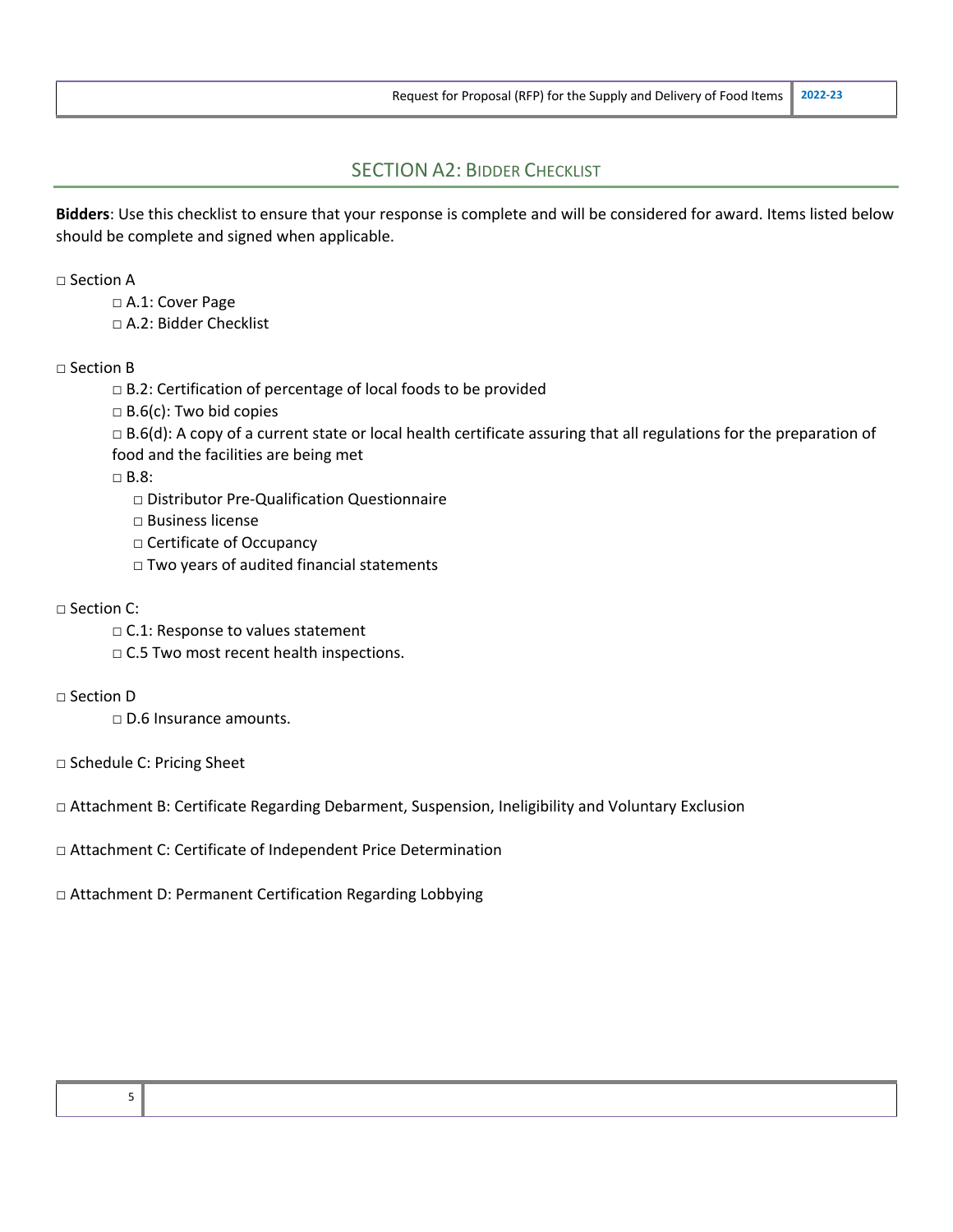## SECTION B: CONTRACT TYPE, PRODUCTS OR SERVICES & PRICE/COST

#### B.1 OVERVIEW

- 1. [Center City PCS, in the District of Columbia, is seeking a Distributor to furnish food including fresh fruits and vegetables, meat and meat alternatives, grocery, and dairy items ("food items") and other food service related products and delivery to 6school sites participating in the Child Nutrition Programs including but not limited to the National School Lunch Program (NSLP), School Breakfast (SBP), Afterschool Snack (ASP), Fresh Fruit and Vegetable Program (FFVP), Child and Adult Care Food (CACFP), and the Summer Food Service Program (SFSP) established by the United States Department of Agriculture (USDA) Code of Federal Regulations, and the DC Healthy Schools Act (HSA) and its subsequent amendments set forth the terms and conditions applicable to the proposed procurement. The successful bidder shall deliver in accordance with the requirements in this RFP and for each applicable program.
- 2. The purpose of this solicitation is to award a contract to provide food items and other incidental products related to meals served at Center City PCS herein referred to as the School Food Authority or SFA.
- 3. Center City PCS contemplates award of an RFP in accordance with Federal and District procurement requirements and the D.C. Public Charter School Board regulations and guidelines as applicable.
- 4. Center City PCS must approve all product substitutions prior to delivery.
- 5. SFA agrees to provide the Distributor with the pricing sheet including the estimated quantities for Option Year One and Option Year Two.
- 6. SFA reserves the right to add and/or delete food items to the pricing sheet including the estimated quantities for Option Year One and Option Year Two, so long as that addition or deletion does not result in a material change (*i.e.*, the value of the additional goods will not exceed 10% of the value of the contract).
- 7. The purpose of this solicitation is to award a **Fixed Price Contract**.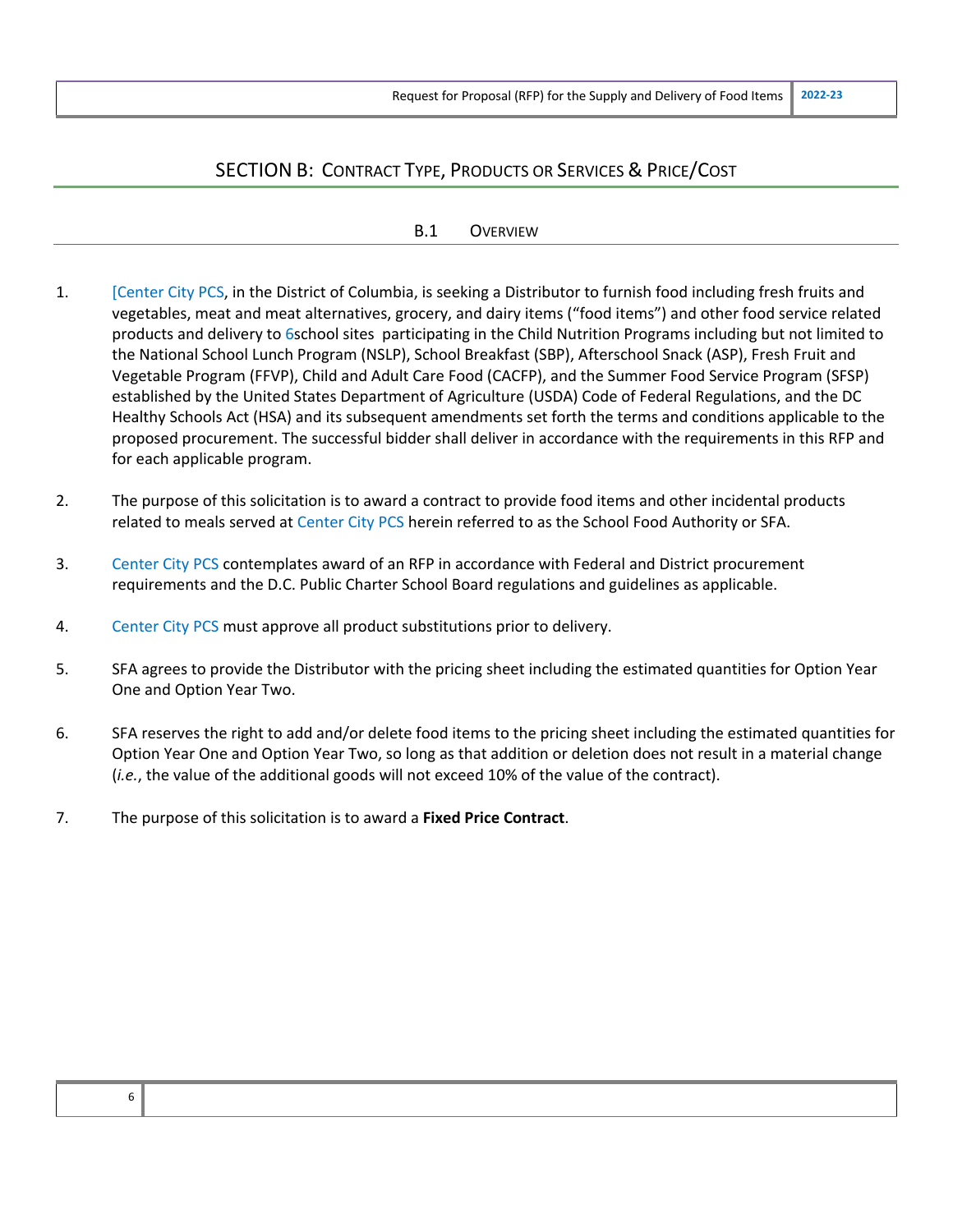#### B.2 FOOD SPECIFICATIONS

All food items must meet all meal requirements set forth in 7 CFR 210.10 for lunch and snack, all meal requirements set forth in 7 CFR 220.8 for breakfast, the Healthy Schools Act and its subsequent amendments, and Attachments A, B, C, and D within this RFP. Food items must also meet the following:

#### **1. Meat / Meat Alternate**

All meat and meat products shall have been slaughtered, processed, and manufactured in plants inspected under a USDA-approved inspection program and bear the appropriate seal. All meat and meat products must be sound, sanitary, and free of objectionable odors or signs of deterioration. Meat and Meat alternates with the exception of Hog Dogs, and Stromboli Beef and Cheese must not contain artificial flavoring, artificial colors, monosodium glutamate (MSG), Butylated Hydroxtoluene (BHT) Sodium Nitrite and Sodium Bisulfate.

- Fully cooked
- Beef USDA Grade or better, 80% lean or better
- Pork (US No. 1 or 2)
- Poultry US Government Grade A
- Seafood top grade
- Eggs USDA Grade A

#### **2. Dairy**

● All milk must be fat-free (skim) or low-fat (1% fat or less) and unflavored.

#### **3. Fruits and Vegetables**

- $\Box$  The pricing sheet includes a variety of fresh, dried, frozen, and canned fruits.
- $\Box$  Canned fruit must be packed in natural juice.
- $\square$  SFAs must serve a variety of vegetables every day of the week per the meal pattern requirements, including dark green leafy, red/orange, starchy, beans/peas (legumes), and other vegetables. The pricing sheet reflects this requirement and distributors must be able to provide a variety of each type.

#### **4. Grains**

● All grain products must be whole-grain rich, meaning that the product contains at least 50% whole grains and the remaining grains must be enriched.

#### **5. Other**

● Optional Clause: Preference will be given to bidders who can provide locally grown unprocessed foods (from Delaware, D.C., Maryland, New Jersey, North Carolina, Pennsylvania, Virginia, or West Virginia). Bidders should certify below the percentage of locally grown or raised foods to be provided.

Percentage of Locally Grown or Raised Foods to be provided: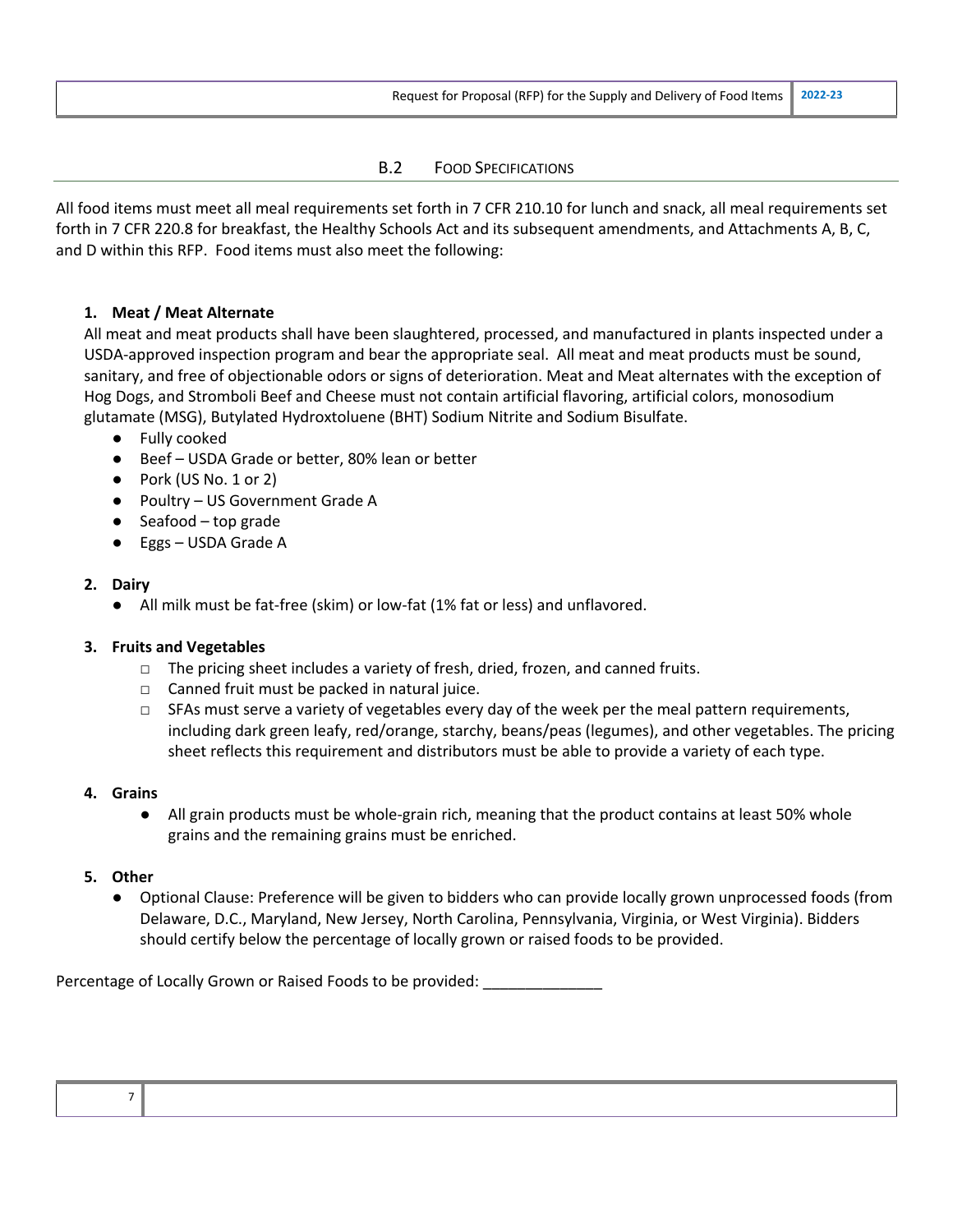*Name and Title of Distributor Official*

*\_\_\_\_\_\_\_\_\_\_\_\_\_\_\_\_\_\_\_\_\_\_\_\_\_\_\_\_\_\_\_\_\_\_\_\_\_\_\_\_\_\_\_\_\_\_\_\_\_\_\_\_\_\_*

**Signature** Date

*\_\_\_\_\_\_\_\_\_\_\_\_\_\_\_\_\_\_\_\_\_\_\_\_\_\_\_\_\_\_\_\_\_\_\_\_\_ \_\_\_\_\_\_\_\_\_\_\_\_\_\_\_\_\_\_\_\_\_\_\_\_\_\_\_\_\_\_\_\_\_\_\_\_\_\_*

The Distributor shall provide the Child Nutrition (CN) Label or Product Formulation Statement (PFS) for all applicable items.

| ï       |
|---------|
| M.<br>v |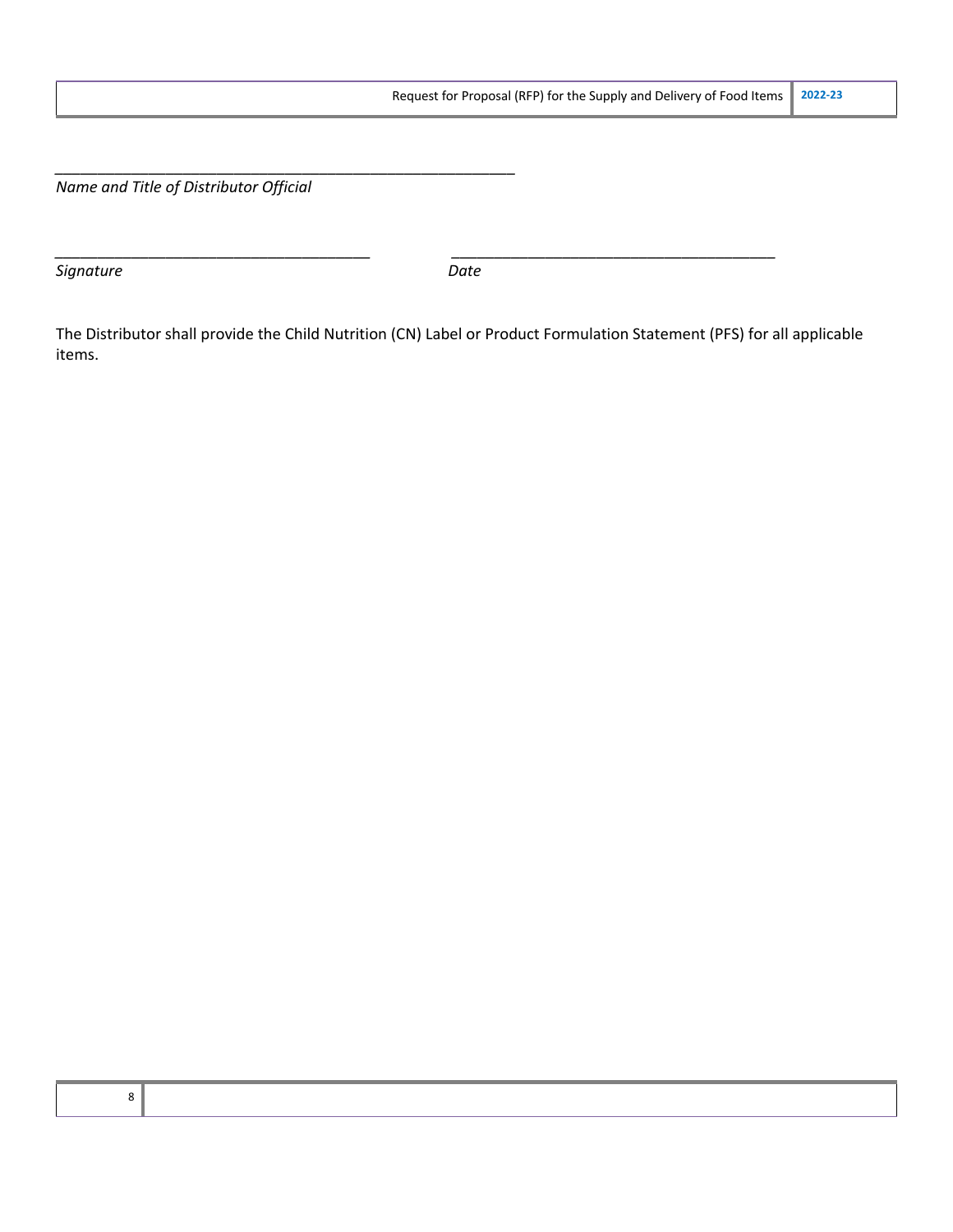#### B.3 DEFINITIONS

These terms when used in this RFP have the following meanings:

- a) "**Accessory disposable food service ware**" means any disposable food service ware, including straws, utensils, condiment cups and packets, cup sleeves, and napkins, that is not used to hold or contain food.
- b) **"Bid"** means an offer to perform the work described in the Request for Proposal at the fixed unit price specified in accordance with the terms and conditions of the solicitation.
- c) **"Bidder"** means a distributor submitting a bid in response to this Request for Proposal.
- d) **"CN Label"** means the Child Nutrition Labeling Program, which is a voluntary Federal labeling program administered by the Food and Nutrition Service (FNS) in conjunction with the Food Safety and Inspection Service (FSIS), and Agricultural Marketing Service (AMS) of the U.S. Department of Agriculture, and National Marine Fisheries Service of the U.S. Department of Commerce (USDC) for the Child Nutrition Programs. The program requires an evaluation of a product's formulation by FNS to determine its contribution toward the meal pattern requirements.
- e) **"Distributor"** means a commercial enterprise or a private non-profit organization which is or may be contracted with by the school food authority to provide items requested under the Child Nutrition Programs including but not limited to the National School Breakfast and Lunch Programs, under the U. S. Department of Agriculture.
- f) **"Donated Foods"** means foods purchased by USDA for donation in food assistance programs, or for donation to entities assisting eligible persons, in accordance with legislation authorizing such purchase and donation. Donated foods are also referred to as USDA Foods.
- g) **"End Product"** means a finished product containing any amount of donated foods that have been commercially processed.
- h) **"Entitlement"** means the value of donated foods a distributing agency is authorized to receive in a specific program, in accordance with program legislation.
- i) **Farm to School** Farm to school connects schools and local farms with the objectives of serving healthy meals in schools; improving student nutrition; providing agriculture, health, and nutrition education opportunities; and supporting local and regional farmers. Farm to school, at its core, is about establishing relationships between local foods and school children by way of including, but not limited, to:
	- Locally grown, locally processed, and unprocessed foods in school meals breakfast, lunch, after-school snacks—in classrooms, and as taste tests;
	- Educational activities related to agriculture, food, health or nutrition such as nutrition education curricula, farm tours, farmer in the classroom sessions, culinary education, educational sessions for parents and community members, and visits to farmers' markets; and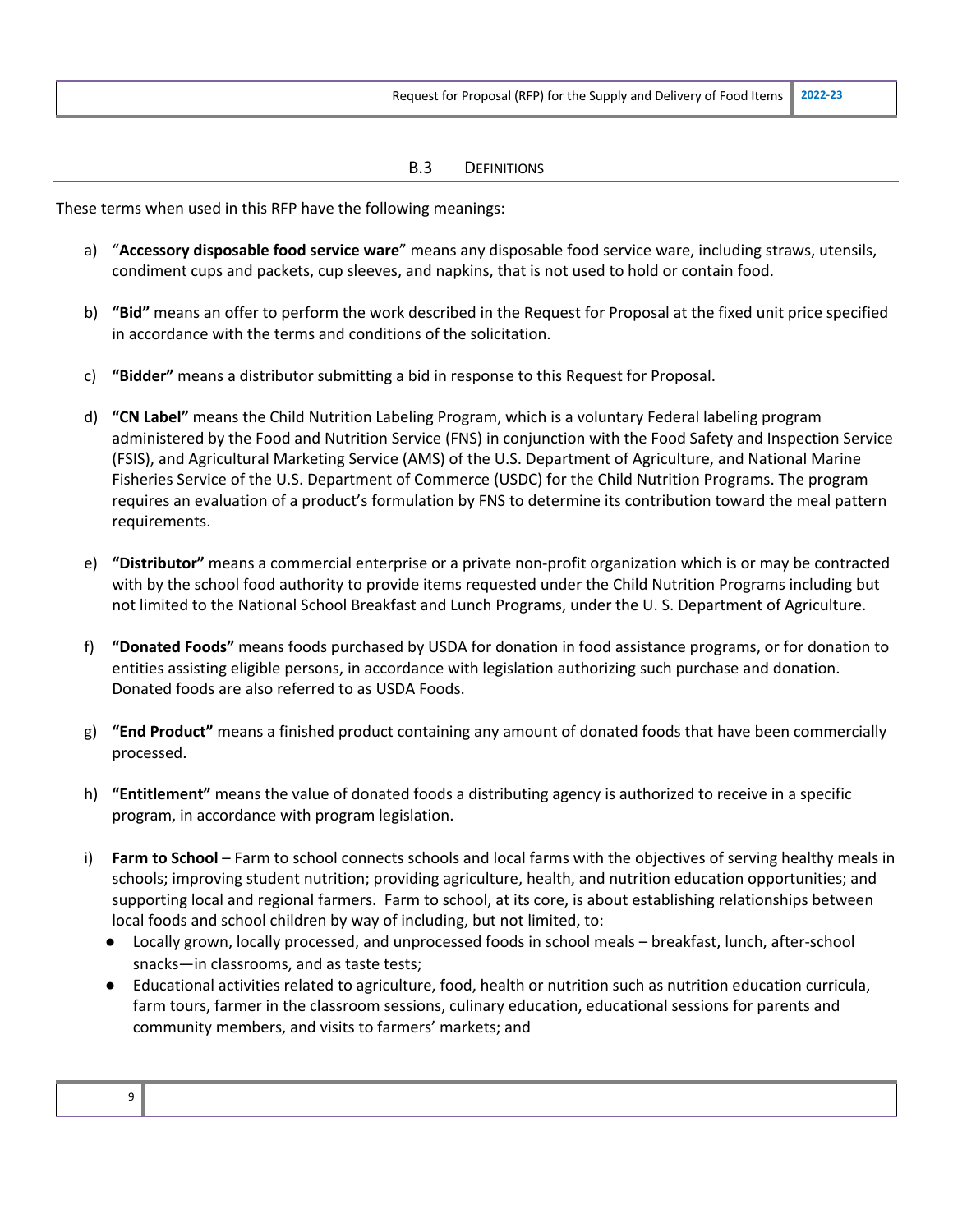- School gardens as an opportunity for hands-on learning.
- j) **"FDA"** Food and Drug Administration;
- k) **"FNS"** Food and Nutrition Services (USDA);
- l) **"FFVP"** means the Fresh Fruit and Vegetable Program that provides all children in participating schools with a variety of free fresh fruits and vegetables throughout the school day. It is an effective and creative way of introducing a variety of fresh fruits and vegetables as healthy snack options;
- m) **"FSIS"** USDA Food Safety and Inspection Service.
- n) "**Good Food Purchasing Program's core values**" means the following five core values established by the Center for Good Food Purchasing for its Good Food Purchasing Program: Local economics; Nutrition; Valued workforce; Environmental sustainability; and Animal welfare.
- o) **"HACCP"** Hazard Analysis and Critical Control Points (HACCP) A preventative system to reduce the risk of foodborne illness through appropriate food handling, monitoring, and record keeping.
- p) **"HACCP Plan"** The written document based upon principles of HACCP specific to a facility that identifies procedures to be followed to prevent foodborne illness.
- q) **"HSA"** means the Healthy School Act, D.C. Law 18-209 passed by the City Council for the District of Columbia to establish local nutritional standards for school meals, and its subsequent amendments.
- r) **"Locally-grown"** means from a grower in Delaware, the District of Columbia, Maryland, New Jersey, North Carolina, Pennsylvania, Virginia, and West Virginia.
- s) **"Planned Assistance Level" (PAL)** means the total value of donated foods or USDA Foods available to eligible schools based on prior year participation in NSLP or an estimate provided by the State Agency.
- t) "**Product Formulation Statement**" means a manufacturer's product formulation statement (PFS) is a signed certified document that provides a way for a manufacturer to demonstrate how a product may contribute to the meal pattern requirements of Child Nutrition (CN) programs. A PFS is typically provided for processed products that do not have a CN Label. Program operators may request a signed manufacturer's PFS when purchasing a processed product without a CN Label. USDA does not approve a manufacturer's PFS. Program operators are ultimately responsible for ensuring menu items meet meal pattern requirements.
- u) **"Request for Proposal",** hereafter referred to as RFP, means the document used in soliciting bids through the formal advertising method of procurement. In the case of this program, the RFP becomes the contract upon acceptance by the SFA.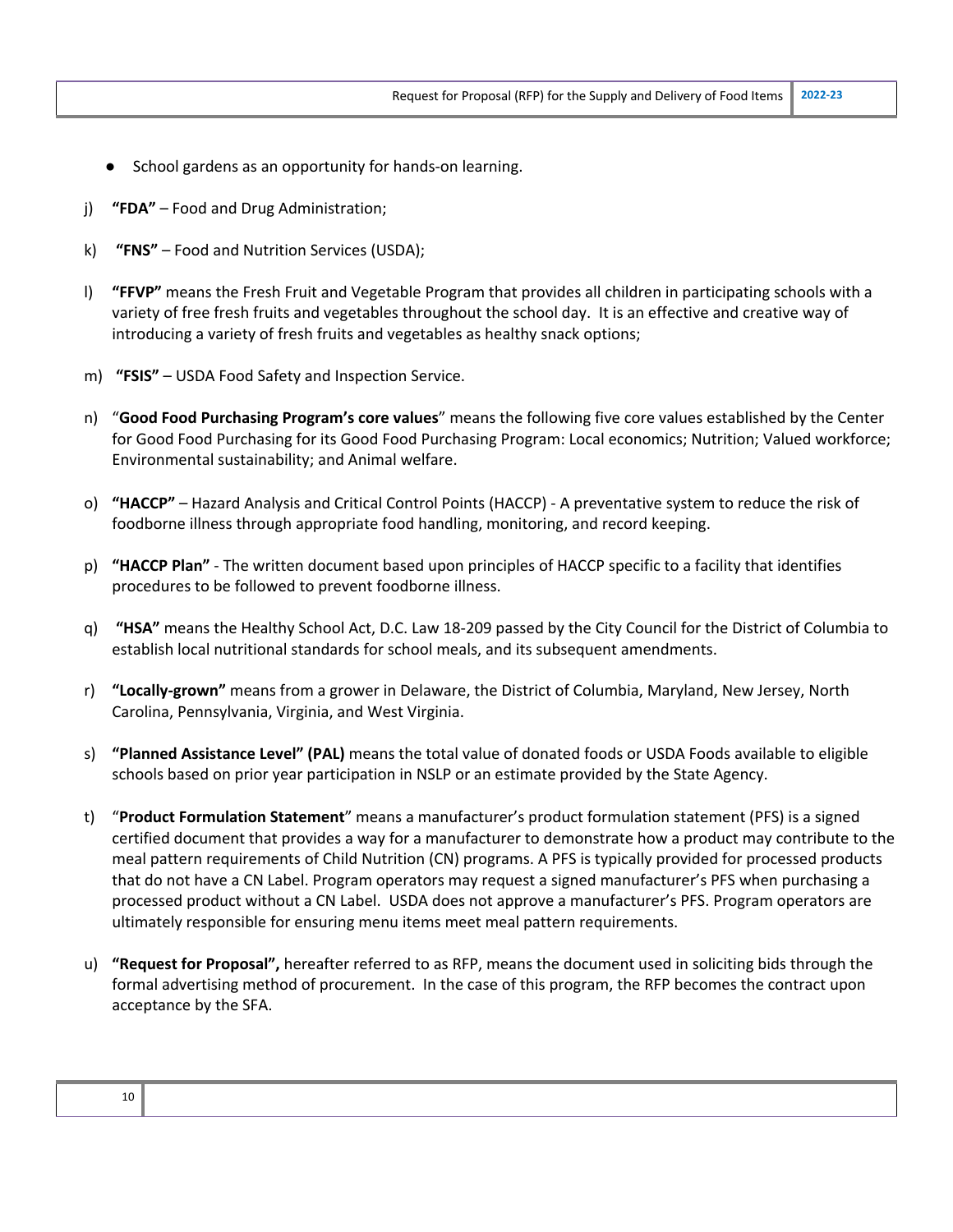- v) **"SFA"** means School Food Authority.
- w) "**Sustainable Agriculture**" means an integrated system of plant and animal production practices having a sitespecific application that will, over the long-term satisfy human food and fiber needs. Enhance environmental quality and the natural resource base upon which the agriculture economy depends, make the most efficient use of nonrenewable resources and on-farm resources and integrate, where appropriate, natural biological cycles and controls, sustain the economic viability of farm operations, and enhance the quality of life for farmers and society as a whole.
- x) **"Whole Grain-Rich"** means foods that meet the whole grain-rich criteria for the school meal programs contain 100 percent whole grain or a blend of whole-grain and/or flour and enriched meal and/or flour of which at least 50 percent is whole grain. The remaining 50 percent of less of grains, if any, must be enriched;
- y) **"Geographic Preference"** applies when procuring unprocessed or minimally processed locally grown or locally raised agricultural products in Delaware, the District of Columbia, Maryland, New Jersey, North Carolina, Pennsylvania, Virginia, and West Virginia (**optional**);
- z) **"Unprocessed"** means foods that are nearest their whole, raw, and natural state, and contain no artificial flavors or color, synthetic ingredients, chemical preservatives, or dyes. Food which undergoes the following processes shall be deemed to be minimally processed: Cooling, refrigerating, or freezing; Size adjustment through size reduction made by peeling, slicing, dicing, cutting, chopping, shucking, or grinding; Drying or dehydration; Washing; The application of high water pressure or "cold pasteurization"; Packaging such as placing eggs in cartons, and vacuum packing and bagging, such as placing vegetables in bags; Butchering livestock, fish, or poultry; and The pasteurization of milk.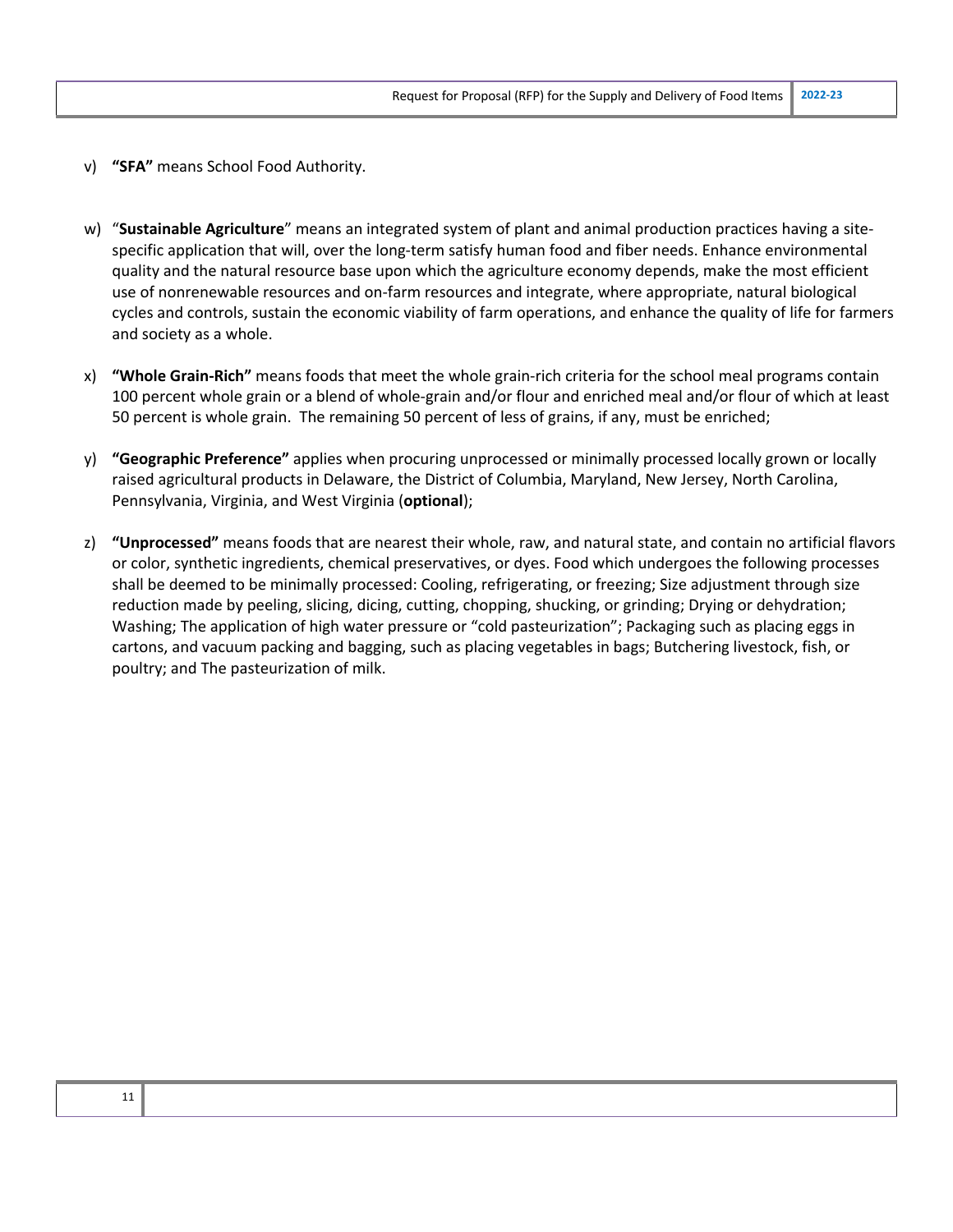#### B.4 REQUIREMENTS BY YEAR

Base Year Requirements: August 1, 2022 to June 30, 2023

- 1. Item pricing sheet for base year is included as **Schedule C**.
- 2. Prices stipulated in proposal from the awarded bidder shall remain in effect for the term of the contract.

#### Contract Renewal Option

SFA reserves the right to extend the terms and conditions of the Base Year contract for two (2) additional one (1) year periods.

Option Year One Requirements: August 1, 2023 to June 30, 2024

- 1. The Distributor seeking approval from Center City PCS to exercise Option Year One must provide an updated Pricing Sheet for Option Year One no later than January 30, 2023 Any price changes to items must comply with specifications as set forth in D.8.
- 2. Any price increases or decreases will be agreed to in writing by all parties and new Pricing Sheets for Option Year One will be signed by the parties and entered into agreement documents no later than January 30, 2023

Option Year Two Requirements: August 1, 2024 to June 30, 2025

- 1. The Distributor seeking approval from Center City PCS to exercise Option Year Two must provide an updated Pricing Sheet for Option Year Two no later than [January 30, 2024 Any price changes to items must comply with specifications as set forth in D.8.
- 2. Any price increases or decreases will be agreed to in writing by all parties and new Pricing Sheets for Option Year Two will be signed by the parties and entered into agreement documents no later than January 30, 2024

#### B.5 REQUIREMENTS REGARDING PRICING, BIDDING, AND ORDERING

Bidders are asked to submit prices on all items as outlined in **Section B.2** and **Schedule C** to be delivered to all the sites on the designated days and times as stated in **Schedule A**. Center City PCS shall indicate the estimated number of cases or units to be used during the contract period.

1. Basis and Award of Bid

Bidders shall submit their bids on an "all or none" basis. Except as otherwise provided in this solicitation, if a contract is awarded as a result of this solicitation, it will bind the SFA during the term of the contract to secure all its needs from the successful bidder. Such contract shall bind the distributor to deliver all such products ordered by the SFA at prices specified in the contract. Award will be made to a responsive, responsible bidder or bidders based on the criteria in **section K** of this RFP.

#### 2. Requirements Contract

| ᅩᄼ |  |  |
|----|--|--|
|    |  |  |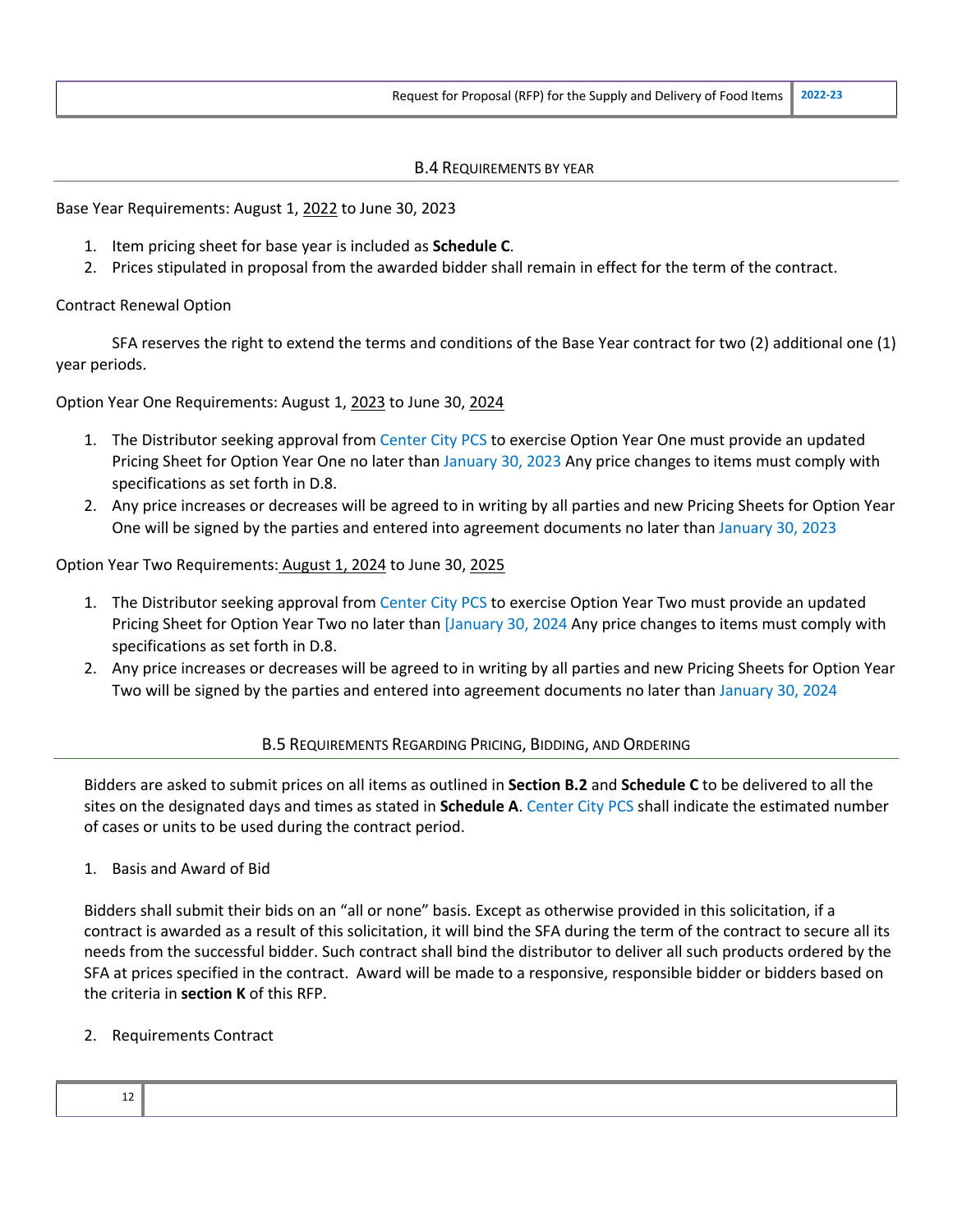- a) This is a requirements contract for the products specified in the RFP and attachments for the period set forth therein. The quantities specified herein are estimates only and are not purchased hereby. In the event the SFA's requirements for products, set forth here, do not result in orders in the amounts or quantities described as "estimated" in the RFP and attachments, except as may be otherwise provided herein, such event shall not constitute the basis for an equitable price adjustment under this contract.
- b) The SFA shall not be required to purchase from the distributor requirements in excess of the limit on total orders under this contract, if any.
- c) The SFA shall not be obligated to place any minimum dollar amount of orders under this contract or any minimum number of orders. The utilization of the distributor for services specified in the schedule will be dependent upon the needs and requirements of the SFA.
- d) The Bidder must conduct all program operations in accordance with Federal regulations, United States Department of Agriculture 7 CFR Parts 210, 215, 220, 225, 226, 240, 245, 2 CFR Part 200, 2 CFR Part 180 and USDA instructions, policies and memoranda, as applicable, in addition to all state and local regulations, policies and procedures, including but not limited to the DC Healthy Schools Act and its subsequent amendments, and all State Agency memoranda and requirements. It is the duty of the Distributor to apprise itself of all Program requirements and to bid only on those contracts for which it has the applicable knowledge and can suitably comply.
- 3. Pricing

Pricing shall be on products which meet the Child Nutrition Meal Pattern requirements and Food Specifications as required by the SFA. Bid prices must include price of food, transportation, and all other related costs. Distributor will not invoke any additional charges for emergency orders (defined as an order that is placed for same day delivery).

## 4. Product Orders

SFAs will make every effort to order products 5 **days** before the day of delivery or another day that is agreed upon amongst the SFA and Distributor. Except in case of emergency orders as spelled out above, the SFA will place orders before 4 pm on the day before a scheduled delivery. The SFA will not hold the Distributor responsible for delivering orders placed after 4pm on the day before a scheduled delivery. SFA will provide Distributor with a copy of the School Calendar for the upcoming contract year at least fifteen (15) days in advance of award or renewal.

5. Product Change Procedure (Substitutions)

Products shall be delivered on a Weekly basis in accordance with the product specifications outlined in the contract. Deviation(s) from the specified products (substitutions) shall be permitted only upon authorization of the SFA. Unless otherwise agreed to in writing by the parties, product substitutions will be provided at cost per serving that is equal to or less than the specified product cost per serving. Product changes may be made only when agreed upon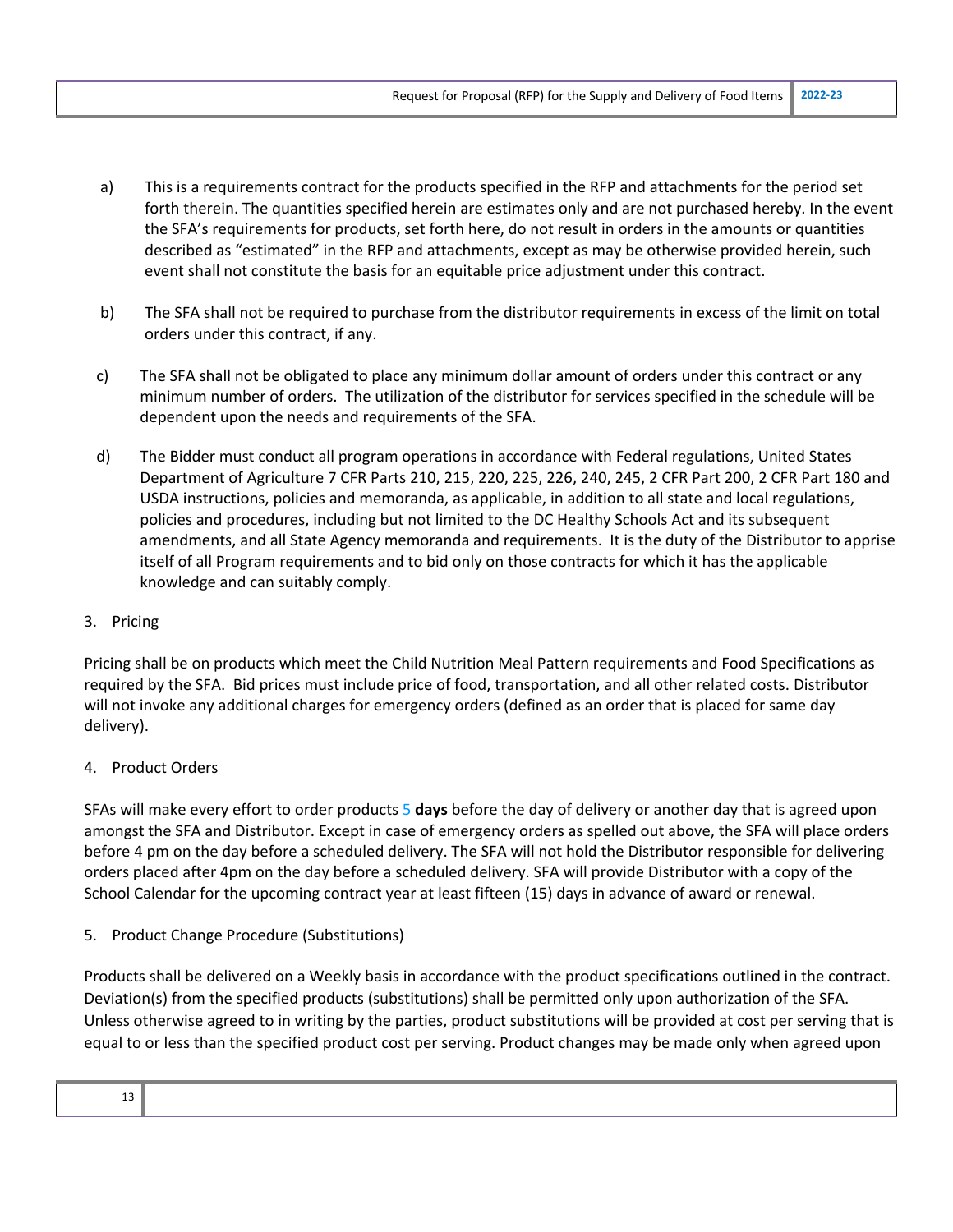by both parties; however, Distributor shall in no case withhold delivery or stocking of any item requested by SFA within a reasonable timeframe to allow Distributor to acquire item(s). When an emergency situation exists that might prevent the distributor from delivering a specified meal component or product, Distributor shall notify the SFA immediately so substitutions can be agreed upon. The SFA reserves the right to change specified products throughout the contract period with appropriate notice.

6. Non-compliance

The SFA reserves the right to inspect and determine the quality of food delivered and reject any products that do not comply with the requirements and specifications of the contract. The Distributor shall not be paid for:

- a) Items that are spoiled or unwholesome at time of delivery;
- b) Items that do not meet meal requirements set forth in 7CFR 210.10 and 7 CFR 220.8
- c) Items that do not meet the specifications of this RFP
- d) Unauthorized product changes; and/or
- e) Products not delivered within the specified delivery time period.

The SFA reserves the right to obtain products from other sources if products are rejected due to any of the stated reasons, including closure of the Distributor's facility by the Health Department for health code violations. The Distributor shall be responsible for any excess cost, but will receive no adjustment in the event the products are procured at a lower cost. The SFA or agency inspecting shall notify the Distributor, in writing, as to the number of products rejected and the reasons for rejections.

#### B.6 SUBMISSION OF BIDS

- 1) This is a Request for Proposal (RFP), which means that it is a formal method of procurement that must be publicized, and the contract will be awarded to the responsible bidder(s) whose proposal is most advantageous to the SFA, with price and other factors considered.
- 2) Bidders are expected to examine carefully the specifications, schedules, attachments, terms, and conditions of this RFP. Failure to do so shall result in an incomplete bid.
- 3) Bidders must submit two copies. If accepted, this RFP will become the contract and one copy of the contract will be forwarded to the successful bidder with the notice of award. The copy marked "original" shall govern should there be a variance between that copy of the bid and other copies submitted by the bidder. Bidders are not allowed to change specifications or general conditions, and bidders shall initial any erasures on this bid prior to submission.
- 4) A copy of a current State or local health certificate assuring that all regulations for the preparation or distribution of food and the facilities are being met shall be submitted with the bid. Failure to comply with any of the above shall be reason for rejection of the bid.

| 14 |  |  |  |
|----|--|--|--|
|    |  |  |  |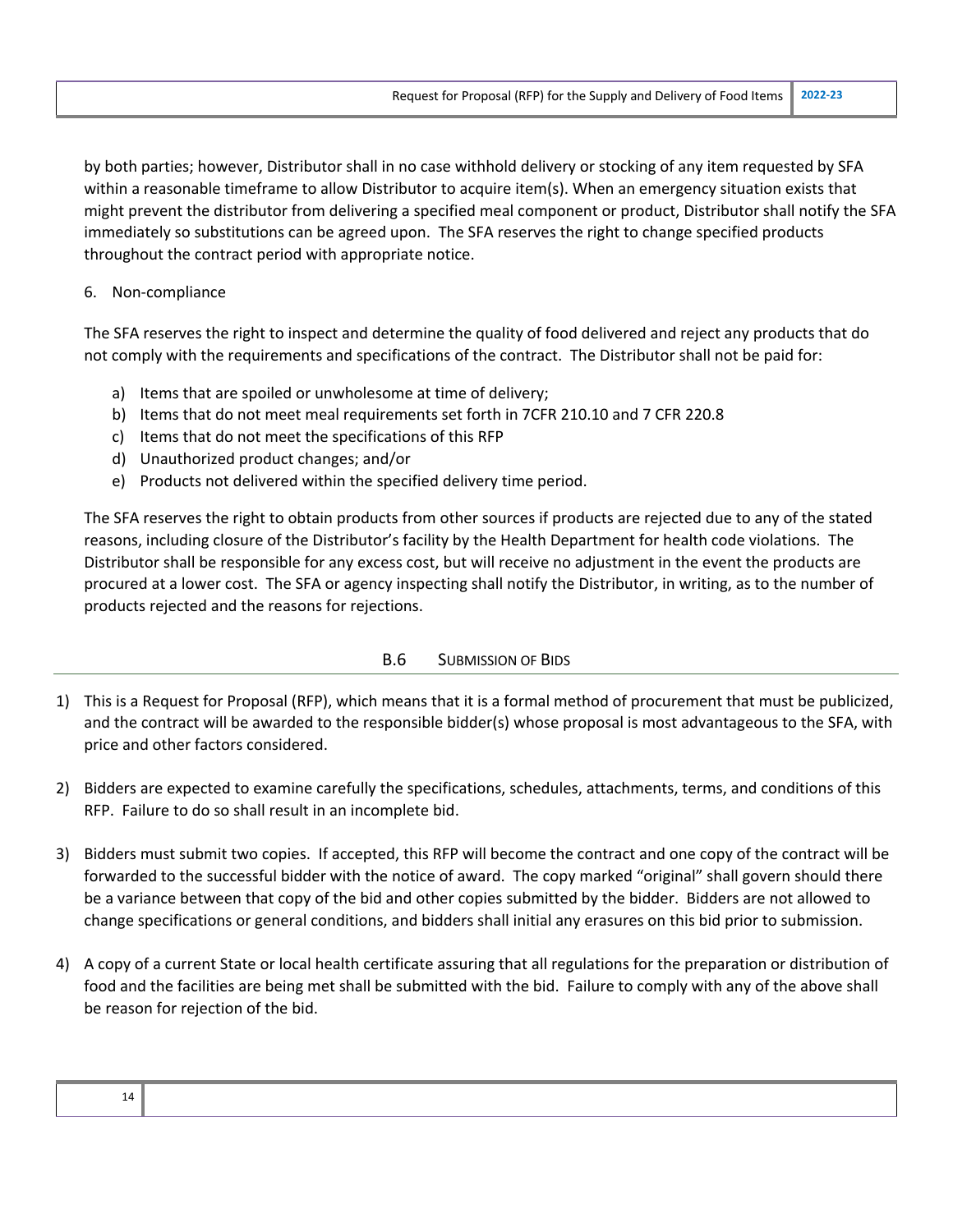5) If bidder is submitting a proposal with items other than the approved brands/products specified in the pricing sheets, bidder agrees to furnish samples of those items in quantities of at least **10** servings per item no later than **June 10, 2022** and delivered to a mutually agreed upon location. During the evaluation process for bid award the SFA will have the right to request additional samples of items contained in the bidder's proposal and those samples will be delivered to a mutually agreed upon location. Failure of the bidder to furnish those samples within five days of written request by SFA may result in the proposal being disqualified for consideration.

#### B.7 FORMAT OF BIDS

The Format of the submitted proposal must have four (4) sections:

**Section One** will be titled Executive Summary. The Procurement Officer can review this section to determine if the Distributor meets the Qualifications of the Bidder. Bidders can use the Bidder Checklist in Section A.2 to determine whether all necessary documents have been completed and signed for submission.

**Section Two** will be titled Pricing. In the Pricing section, the Bidder places their proposed price per product and the aggregate estimated charges to the SFA for the specified contract period.

**Section Three** will be titled Method of Approach and Implementation Plan. This section describes how the distributor will complete the Scope of Work responsibilities to the extent possible for evaluation purposes. This will include how the Distributor will make nutritional information such as CN labels available to the SFA.

**Section Four** will be titled Bidder's Experience, Expertise and Reliability. In this section the distributor provides information about their knowledge and dependability. Additionally, this RFP packet must be completed, including the Distributor Pre-Qualification Questionnaire outlined below. Center City PCS reserves the right to contact additional references to supplement those given in the questionnaire.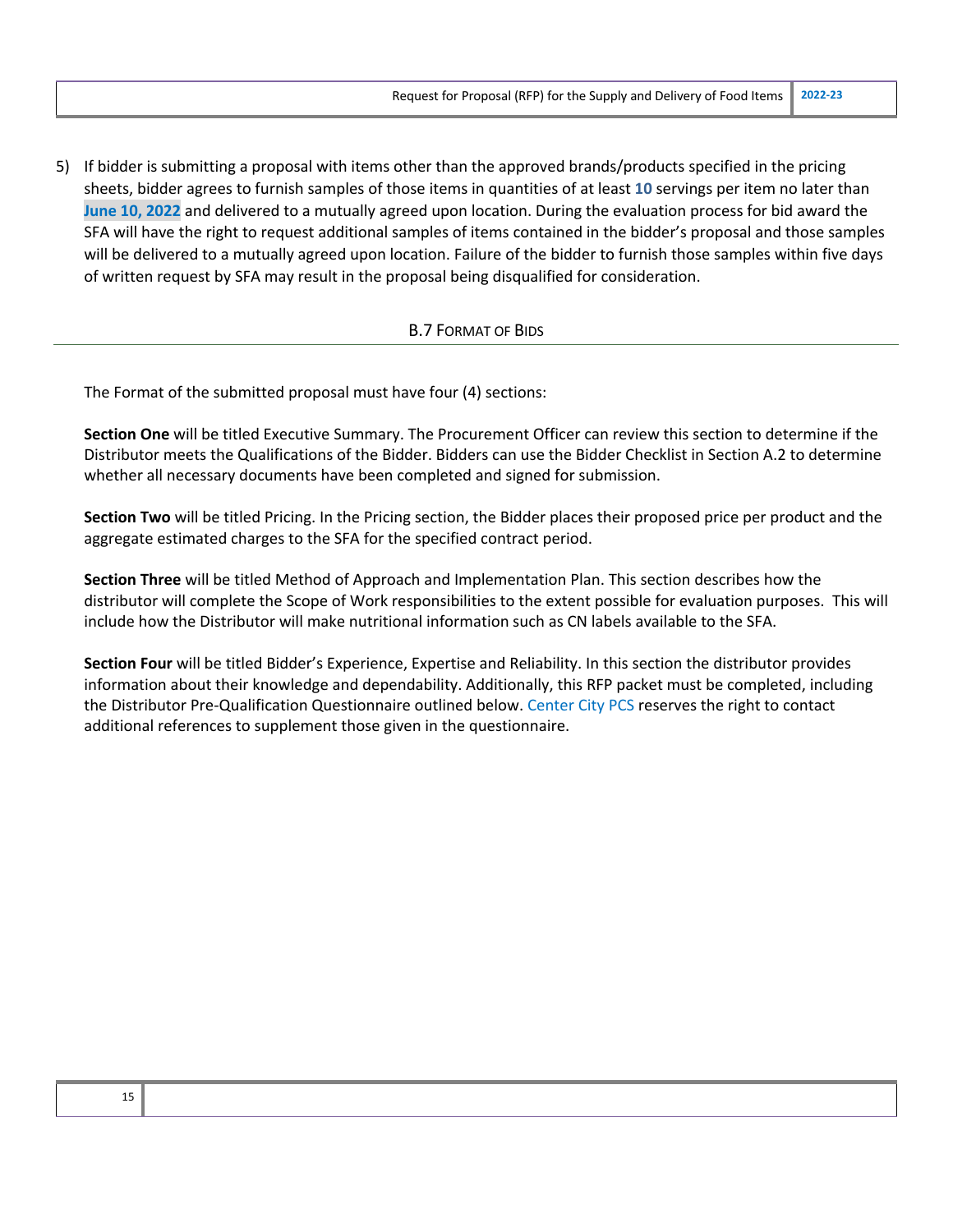## B.8 DISTRIBUTOR PRE-QUALIFICATION QUESTIONNAIRE

|                           | <b>Company Name:</b> Click here to enter text. <b>Example 2014 COMPANY MANUS</b>                                  |                      |                                                                                                                                                                                                          |  |
|---------------------------|-------------------------------------------------------------------------------------------------------------------|----------------------|----------------------------------------------------------------------------------------------------------------------------------------------------------------------------------------------------------|--|
| Address:                  | Click here to enter text.                                                                                         |                      |                                                                                                                                                                                                          |  |
|                           | Contact Name: Click here to enter text.                                                                           | Title:               | Click here to enter text.                                                                                                                                                                                |  |
| Telephone:                | Click here to enter text.                                                                                         | Fax:                 | Click here to enter text.                                                                                                                                                                                |  |
|                           | Email Address: Click here to enter text. The context of the context of the context of the context of the context. |                      |                                                                                                                                                                                                          |  |
| Website:                  |                                                                                                                   |                      | Click here to enter text.                                                                                                                                                                                |  |
|                           |                                                                                                                   |                      | Company's Dun & Bradstreet Report Number: Click here to enter text.                                                                                                                                      |  |
|                           |                                                                                                                   |                      | ** Center City PCS has the right to request Dun & Bradstreet reports as it deems necessary.                                                                                                              |  |
|                           | List key personnel, title(s) and years with your Company:                                                         |                      |                                                                                                                                                                                                          |  |
|                           |                                                                                                                   |                      | <u> 1980 - Johann Stoff, deutscher Stoff, der Stoff, der Stoff, der Stoff, der Stoff, der Stoff, der Stoff, der S</u>                                                                                    |  |
|                           |                                                                                                                   |                      | ,我们也不会有什么。""我们的人,我们也不会有什么?""我们的人,我们也不会有什么?""我们的人,我们也不会有什么?""我们的人,我们也不会有什么?""我们的人<br><u> 1989 - Andrea Santa Andrea Andrea Andrea Andrea Andrea Andrea Andrea Andrea Andrea Andrea Andrea Andrea Andr</u> |  |
|                           |                                                                                                                   |                      |                                                                                                                                                                                                          |  |
|                           | $\Box$ Individual                                                                                                 | $\Box$ Joint Venture | Type of Organization: $\Box$ Corporation $\Box$ Partnership $\Box$ Other Click here to enter text.<br>(Please Specify)                                                                                   |  |
|                           | How many years has your organization been in business as a food distributor?                                      |                      |                                                                                                                                                                                                          |  |
| Click here to enter text. |                                                                                                                   |                      |                                                                                                                                                                                                          |  |
|                           |                                                                                                                   |                      | How many years has your organization been in business under its present business name?                                                                                                                   |  |
|                           | Click here to enter text.                                                                                         |                      |                                                                                                                                                                                                          |  |
|                           | Is your organization a franchise operator?                                                                        |                      |                                                                                                                                                                                                          |  |
|                           | Click here to enter text.                                                                                         |                      |                                                                                                                                                                                                          |  |
|                           | Will your organization use subcontractor (s) for this contract?                                                   |                      |                                                                                                                                                                                                          |  |
|                           |                                                                                                                   |                      |                                                                                                                                                                                                          |  |
|                           | Click here to enter text.                                                                                         |                      |                                                                                                                                                                                                          |  |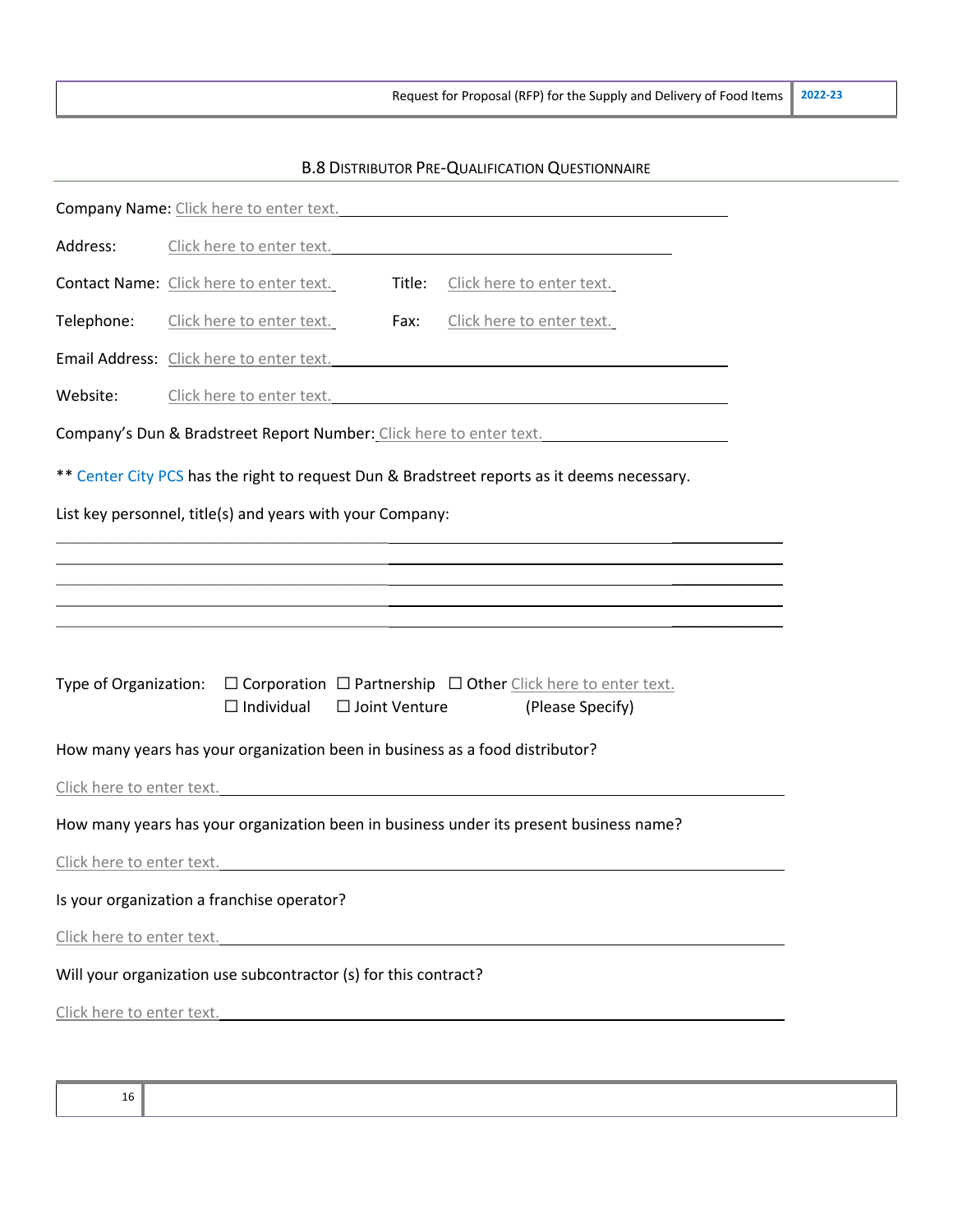Financial Stability: Please include a copy of your business license, certificate of occupancy, and two years of audited financial statements.

List Trade, Bank & Insurance References we can contact:

Click here to enter text.

List at least three references of on-going or recently performed food item procurement and delivery at schools or similar institutions. Please also include the general scope of services, the term of your contract, and the name and telephone number of person(s) we may contact:

| 1. | School: Click here to enter text.        |
|----|------------------------------------------|
|    | Contact: Click here to enter text.       |
|    | Telephone: Click here to enter text.     |
|    | Scope of Work: Click here to enter text. |
|    | Contract Term: Click here to enter text. |
| 2. | School: Click here to enter text.        |
|    | Contact: Click here to enter text.       |
|    | Telephone: Click here to enter text.     |
|    | Scope of Work: Click here to enter text. |
|    | Contract Term: Click here to enter text. |
|    | Contract Term:                           |
| 3. | School: Click here to enter text.        |
|    | Contact: Click here to enter text.       |
|    | Telephone: Click here to enter text.     |
|    | Scope of Work: Click here to enter text. |
|    | Contract Term: Click here to enter text. |
|    |                                          |

Claims and Suits: (if the answer to any of the following questions is yes, please attach details.)

- 1. Has your organization ever failed to complete any work awarded to it? Choose an item.
- 2. Are there any judgments, claims, arbitration proceedings, or suits pending or outstanding against your organization or its officers? Choose an item.
- 3. Has your organization filed any lawsuits or requested arbitration with regard to construction contracts within the last five (5) years? Choose an item.
- 4. Has your organization ever been temporarily closed by the Health Department for *any* reason? Choose an item.

| -- |  |  |
|----|--|--|
|    |  |  |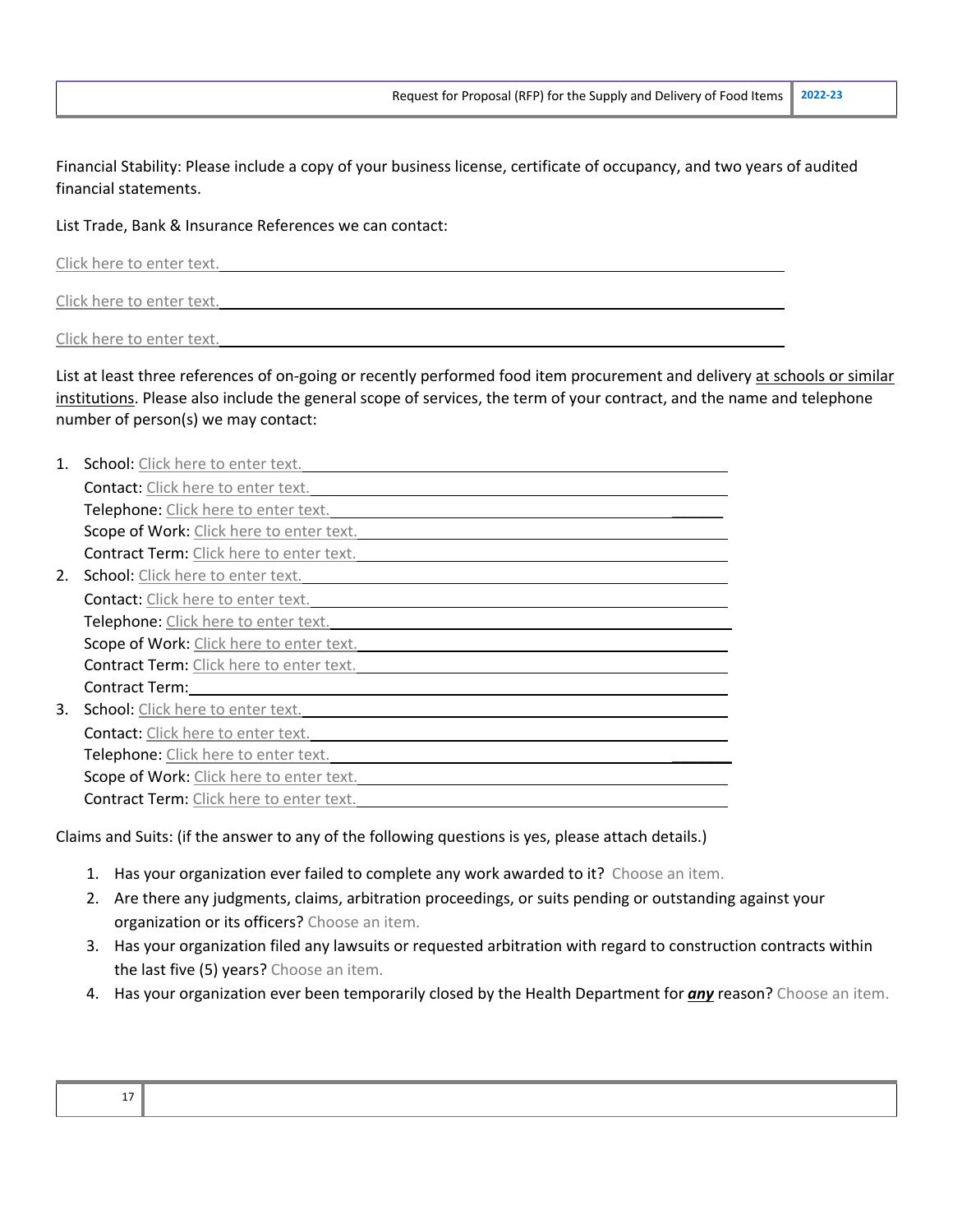1. Explanation to Bidders

Any explanation desired by a bidder regarding the meaning or interpretation of the RFP specifications, etc., must be requested, in writing, with sufficient time allowed for a reply to reach all bidders before the closing date. Oral explanations or instructions given before the award of the contract shall not be binding. Any information given to a prospective bidder concerning an RFP shall be furnished to all prospective bidders as an amendment to the RFP, if such information is necessary to bidders in submitting bids on the RFP, or if the lack of such information would be prejudicial to uninformed bidders.

2. Acknowledgement of Amendments to RFP

Signing and returning the amendment must acknowledge receipt of an amendment to an RFP by a bidder. Such acknowledgement must be received prior to the closing of the bid period.

3. Bidders Having Interest in More Than One Bid

Each entity may submit only one bid. If more than any one representative of an entity submits more than one bid, all such bids shall be rejected.

4. Time for Receiving Bids

Bids shall be deposited at the address specified in this RFP no later than the exact time and date indicated on the face of this RFP.

5. Errors in Bids

Bidders or their authorized representatives are expected to fully inform themselves as to the conditions, requirements, and specifications before submitting bids; failure to do so shall be at the bidder's own risk and he cannot secure relief on the plea of error.

- 6. Award of Contract
	- a) The contract will be awarded to the responsive and responsible bidder(s) whose bid will be most advantageous to the SFA, price and other factors considered. Consideration shall be given to such matters as distributor integrity, compliance with public policy, record of past performance, and financial and technical resources.
	- b) The SFA reserves the right to reject any or all bids when there are sound documented business reasons in the best interest of the Program and to waive informalities and minor irregularities in bids received.
	- c) The SFA reserves the right to reject the bid of a bidder who has previously failed to perform properly or complete on time contracts of a similar nature, or the bid of a bidder who upon investigation shows is not in a position to perform the contract.

| ۰. |              |
|----|--------------|
| ٠  | ï<br>M.<br>v |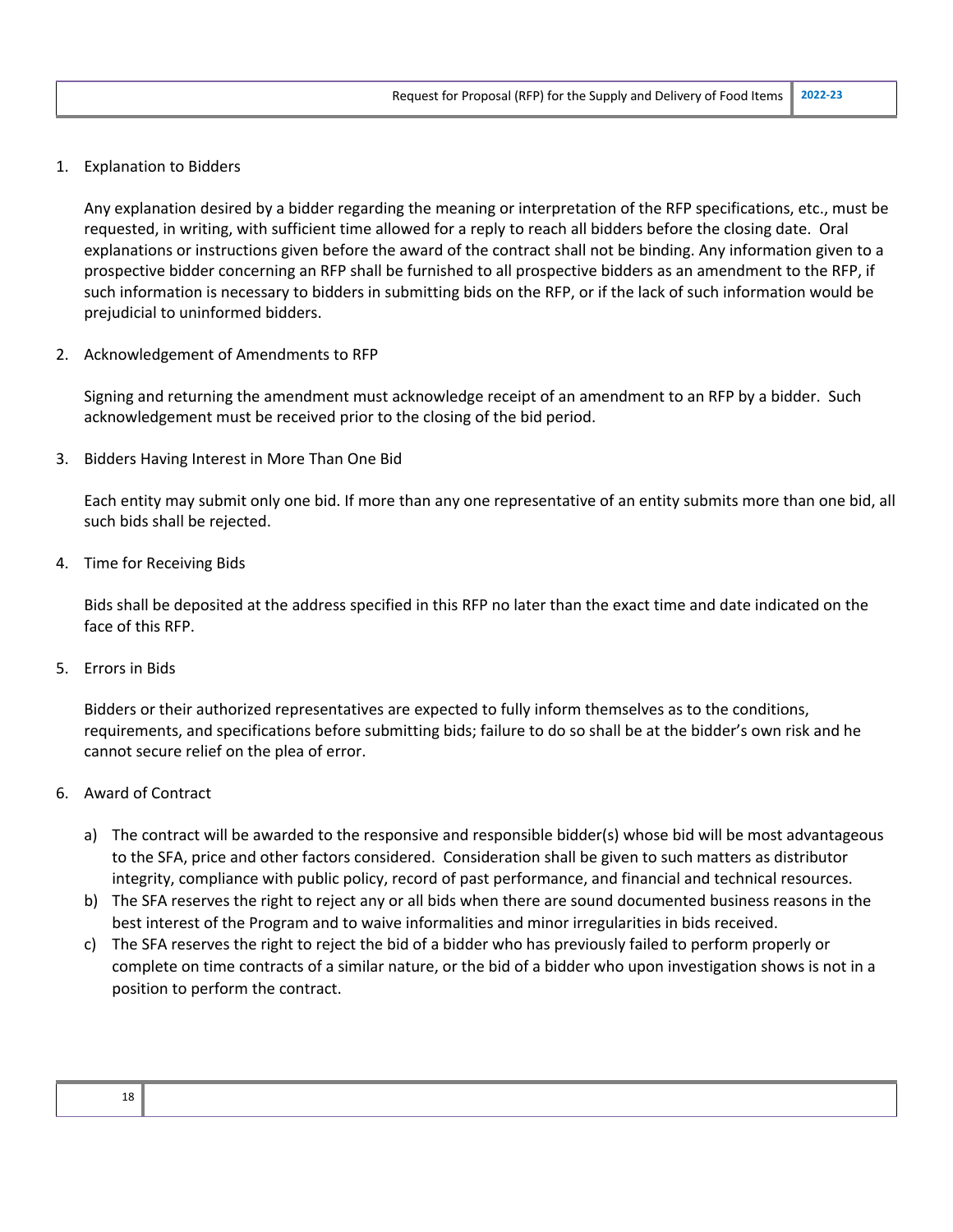- 7. Late Bids, Modifications of Bids or Withdrawals of Bids:
	- a) Any bid received after the exact time specified for receipt will not be considered unless it is received before award is made and it was sent by registered or certified mail not later than the fifth calendar day prior to the date specified for the receipt of bids (e.g., a bid submitted in response to an RFP requiring receipt of bids by the  $20<sup>th</sup>$  of the month must have been mailed by the 15<sup>th</sup> or earlier).
	- b) Any modification or withdrawal of bid is subject to the same conditions as in (a) above except that withdrawal of bids by email, fax and telegram is authorized. A bid may also be withdrawn, in person, by a bidder or his authorized representative, provided his identity is made known and he signs a receipt for the bid, but only if the withdrawal is made prior to the exact time set for receipt of bids.
	- c) The only acceptable evidence to establish the date of mailing of a late bid, modifications, or withdrawal sent either by registered or certified mail is the U.S. Postal Service postmark on the wrapper or on the original receipt from the Postal Service. If neither postmark shows a legible date, the bid, modification, or withdrawal shall be deemed to have been mailed late. (The term "postmark" means, a printed, stamped, or otherwise placed impression that is readily identifiable without further action as having been supplied and affixed on the date of mailing by employees of the U.S. Postal Service.)
	- d) Notwithstanding the above, a late modification of an otherwise successful bid, which makes its terms more favorable to the SFA, will be considered at any time it is received and may be accepted.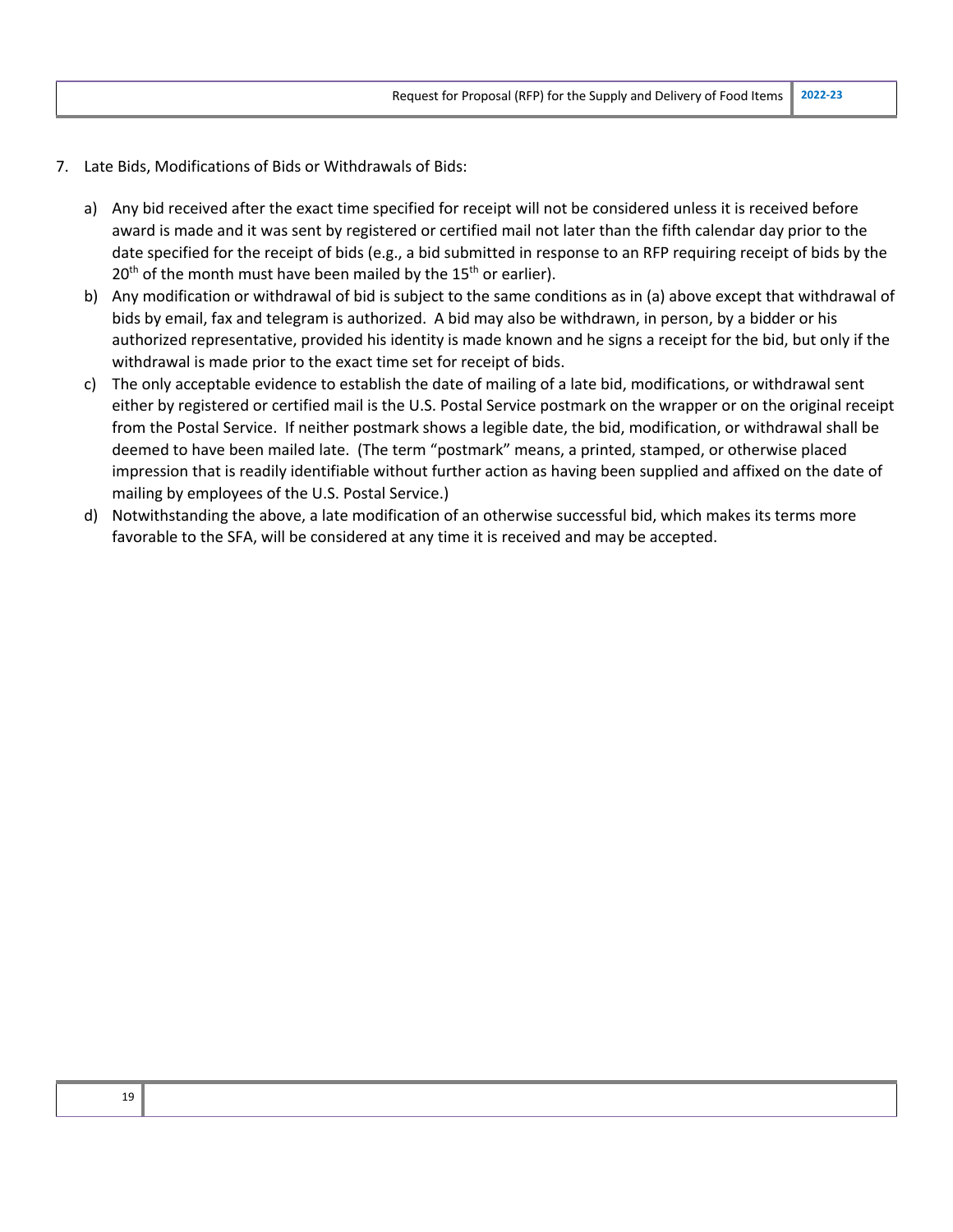## SECTION C: SPECIFICATIONS / WORK STATEMENT

#### C.1 SCOPE

Center City PCS is seeking a Distributor to furnish food items (fresh fruits and vegetables, meat and meat alternatives, grocery, bread, and dairy items) to be served to children participating in the Child Nutrition Programs including but not limited to the National School Lunch Program, School Breakfast Program, Afterschool Snack, Fresh Fruit and Vegetable Program, Child and Adult Care Food, and the Summer Food Service Program established by the United States Department of Agriculture. The code of federal regulations and the D.C. Healthy Schools Act, and its subsequent amendments, set forth the terms and conditions applicable to the proposed procurement. All products furnished by the Distributor must also be in compliance with the District of Columbia Healthy Schools Act and its subsequent amendments.

#### **Values Statement**

Center City PCS is committed to serving healthful, delicious, and nutritionally sound meals to its students to promote a healthy lifestyle and diet. Center City PCS's goals for school meals include are detailed below. The SFA seeks a Distributor that is able and enthusiastic to work with the SFA to achieve these goals.

Center City Public Charter Schools (Center City PCS) empower our students for lifelong success by building strong character, promoting academic excellence, and generating public service throughout Washington, DC

Bidders should respond to the above values statement by explaining here how their values align with the SFA's and what steps they are willing to take to help achieve them.

\_\_\_\_\_\_\_\_\_\_\_\_\_\_\_\_\_\_\_\_\_\_\_\_\_\_\_\_\_\_\_\_\_\_\_\_\_\_\_\_\_\_\_\_\_\_\_\_\_\_\_\_\_\_\_\_\_\_\_\_\_\_\_\_\_\_\_\_\_\_\_\_\_\_\_\_\_\_\_\_\_\_\_\_\_\_\_\_\_\_\_\_\_\_\_ \_\_\_\_\_\_\_\_\_\_\_\_\_\_\_\_\_\_\_\_\_\_\_\_\_\_\_\_\_\_\_\_\_\_\_\_\_\_\_\_\_\_\_\_\_\_\_\_\_\_\_\_\_\_\_\_\_\_\_\_\_\_\_\_\_\_\_\_\_\_\_\_\_\_\_\_\_ \_\_\_\_\_\_\_\_\_\_\_\_\_\_\_\_\_\_\_\_\_\_\_\_\_\_\_\_\_\_\_\_\_\_\_\_\_\_\_\_\_\_\_\_\_\_\_\_\_\_\_\_\_\_\_\_\_\_\_\_\_\_\_\_\_\_\_\_\_\_\_\_\_\_\_\_\_ \_\_\_\_\_\_\_\_\_\_\_\_\_\_\_\_\_\_\_\_\_\_\_\_\_\_\_\_\_\_\_\_\_\_\_\_\_\_\_\_\_\_\_\_\_\_\_\_\_\_\_\_\_\_\_\_\_\_\_\_\_\_\_\_\_\_\_\_\_\_\_\_\_\_\_\_\_ \_\_\_\_\_\_\_\_\_\_\_\_\_\_\_\_\_\_\_\_\_\_\_\_\_\_\_\_\_\_\_\_\_\_\_\_\_\_\_\_\_\_\_\_\_\_\_\_\_\_\_\_\_\_\_\_\_\_\_\_\_\_\_\_\_\_\_\_\_\_\_\_\_\_\_\_\_

\_\_\_\_\_\_\_\_\_\_\_\_\_\_\_\_\_\_\_\_\_\_\_\_\_\_\_\_\_\_\_\_\_\_\_\_\_\_\_\_\_\_\_\_\_\_\_\_\_\_\_\_\_\_\_\_\_\_\_\_\_\_\_\_\_\_\_\_\_\_\_\_\_\_\_\_\_\_\_\_\_\_\_\_\_\_\_\_\_\_\_\_\_\_\_ \_\_\_\_\_\_\_\_\_\_\_\_\_\_\_\_\_\_\_\_\_\_\_\_\_\_\_\_\_\_\_\_\_\_\_\_\_\_\_\_\_\_\_\_\_\_\_\_\_\_\_\_\_\_\_\_\_\_\_\_\_\_\_\_\_\_\_\_\_\_\_\_\_\_\_\_\_ \_\_\_\_\_\_\_\_\_\_\_\_\_\_\_\_\_\_\_\_\_\_\_\_\_\_\_\_\_\_\_\_\_\_\_\_\_\_\_\_\_\_\_\_\_\_\_\_\_\_\_\_\_\_\_\_\_\_\_\_\_\_\_\_\_\_\_\_\_\_\_\_\_\_

1. Distributor agrees to deliver products to locations set out in **Schedule A**, attached hereto and made a part hereof, subject to the terms and conditions of this solicitation.

| ۰.<br>×.<br>۰, | I<br>$\sim$ |
|----------------|-------------|
|                |             |

\_\_\_\_\_\_\_\_\_\_\_\_\_\_\_\_\_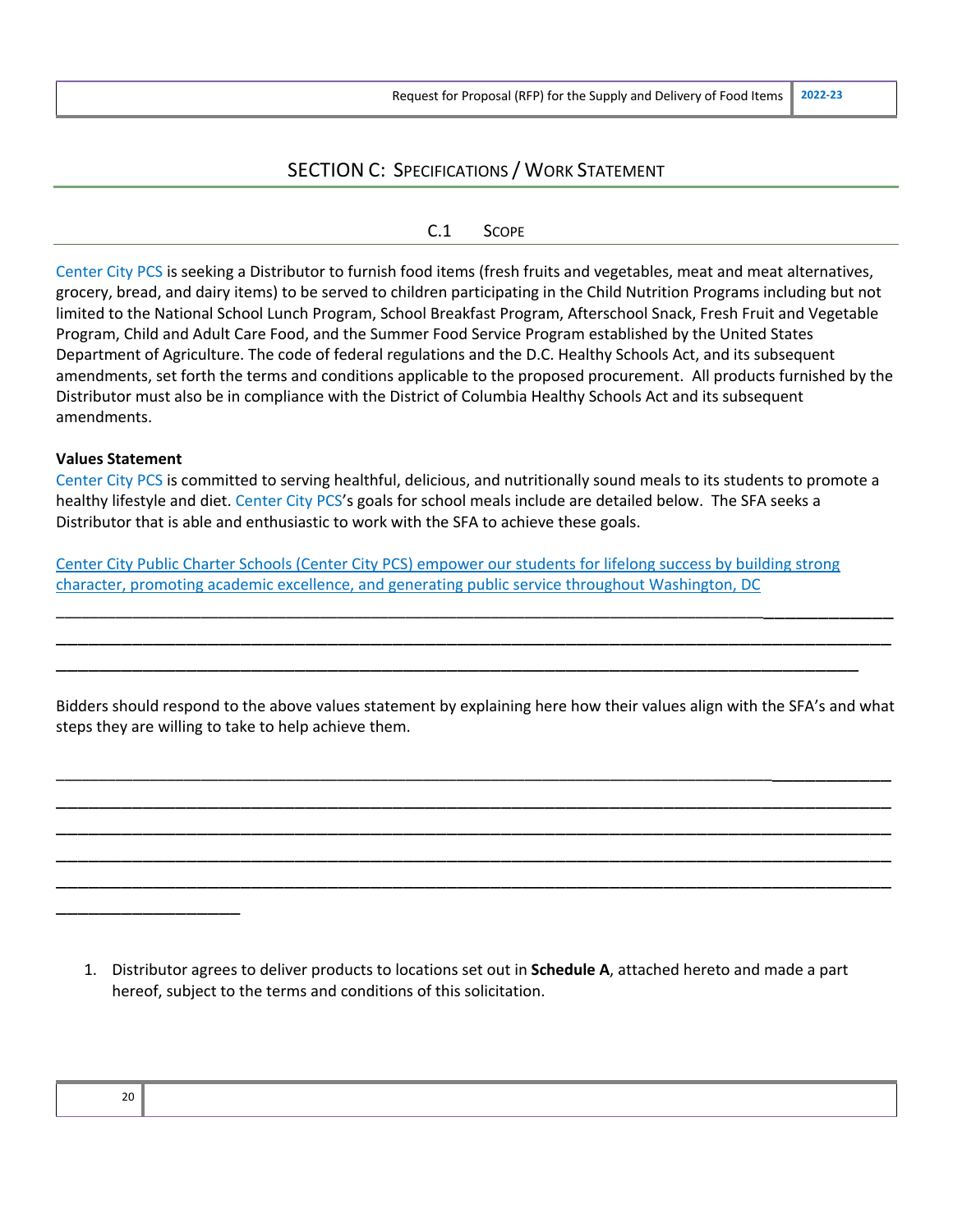- 2. All products furnished must meet or exceed U.S. Department of Agriculture requirements set out in attachments, attached hereto and made a part hereof. **http://www.fns.usda.gov/cnd**
- 3. **All products furnished must meet or exceed the requirements of the District of Columbia Healthy Schools Act and its subsequent amendments, which can be found at https://code.dccouncil.us/dc/council/code/titles/38/chapters/8A/** The Healthy Schools Act (HSA) Requirements are available in **Attachment A**.
- 4. Distributor shall furnish products as ordered by the SFA during the period of August 1, 2022 to June 30, 2023.
- 5. Distributor agrees to make available to the SFA a knowledgeable K-12 representative who is well versed in all aspects of the associated Federal and State regulations and in the process of accounting for and reporting commodities usage on a timely and accurate basis.
- 6. The Distributor must keep SFA informed of new products, new brands or labels, or promotions that would be advantageous to the operations of the SFA's program, inclusive of point-of-sale materials and give-away promotions.
- 7. The Distributor agrees to assume the responsibility of adhering to the Buy American provision on behalf of the SFA. The SFA participates in the NSLP and SBP and is required to use the nonprofit food service funds, to the maximum extent practicable, to buy domestic commodities or products for Program meals. A 'domestic commodity or product' is defined as one that is either produced in the U.S. or is processed in the U.S. substantially using agricultural commodities that are produced in the U.S. as provided in 7 CFR 210.21(d). "Substantially" means over 51% from American products. The Distributor must be able to provide product label information that clearly shows country of origin for all food and beverage products in the meal program. For products which do not have country of origin labels, the Distributor must provide certification of domestic origin. In the event that the Distributor cannot obtain a domestic product due to availability and/or a significantly higher cost, and cannot find an appropriate substitute, the Distributor may request an exception from the SFA. Exceptions may be requested at any point during the school year, are approved at the discretion of the SFA, must be submitted prior to the purchase of the non-domestic food, and limited exceptions will be allowed. To request an exception, the Distributor must submit in writing to the SFA:
	- i. Alternative substitute(s) that are domestic and meet the required specifications:
		- a. Price of the domestic food alternative substitute(s); and
		- b. Availability of the domestic alternative substitute(s) in relation to the quantity ordered.
	- ii. Reason for exception: limited/lack of availability or price (include price):
		- a. Price of the domestic food product; and
		- b. Price of the non-domestic product that meets the required specification of the domestic product.

iii. The time period for which the Distributor is requesting to purchase this item from a non-domestic source.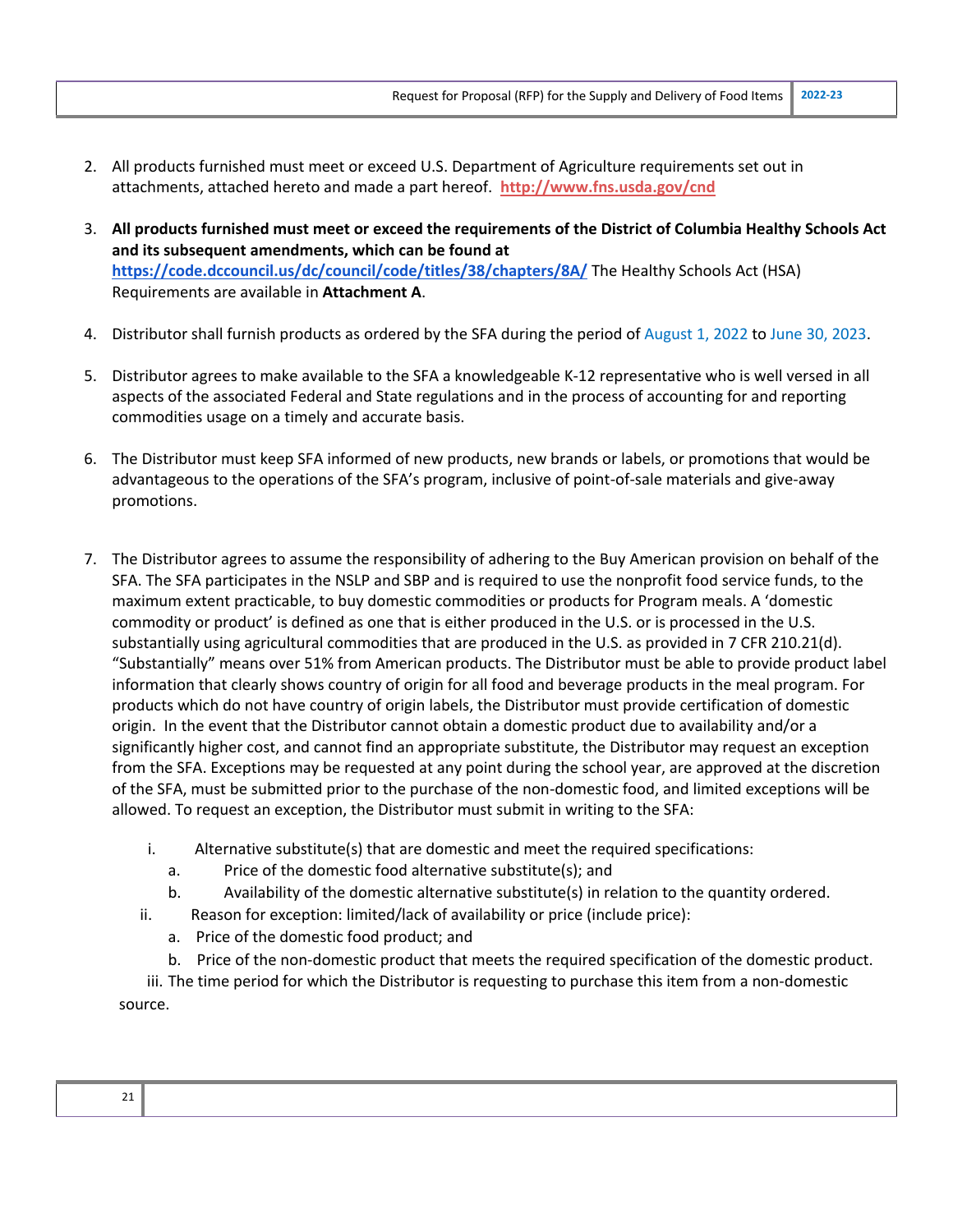8. The Distributor shall make food products available to accommodate children with disabilities, including alternative products for children with a disability when the disability restricts the child's diet. Substitutions must be made to products for children with a disability that restricts the child's diet on a case-by-case basis and only when supported by a written statement from a State- licensed healthcare professional who is authorized to write medical prescriptions under State law.

#### C.2 APPLICABLE DOCUMENTS

The Bidder (distributor) must conduct all program operations in accordance with federal regulations, United States Department of Agriculture 7 CFR Parts 210, 215, 220, 225, 226, 240, 245, 250, 2 CFR 200.318, 2CFR Part 180 and FNS instructions, policies and memorandum, as applicable, in addition to all state and local regulations, policies and procedures, including but not limited to the DC Healthy Schools Act, the Sustainable DC Omnibus Amendment Act of 2014 and both of their subsequent amendments all State Agency memoranda and requirements. It is the duty of the Bidder to apprise itself of all Program requirements and to bid only on those contracts for which it has the applicable knowledge and can suitably comply.

#### C.3 CONTRACTING WITH SMALL AND MINORITY BUSINESSES, WOMEN'S BUSINESS ENTERPRISES, AND LABOR SURPLUS AREA FIRMS

Center City PCS is committed to contracting with small and minority businesses, women's business enterprises, and labor surplus area firms when possible in accordance with 2 CFR 200.321. The SFA commits to all necessary and affirmative steps to assure such contracting, including:

- Placing such qualified businesses on solicitation lists;
- Assuring such businesses re solicited whenever they are potential sources;
- Dividing total requirements, when economically feasible, into smaller quantities to permit maximum participation by such businesses;
- Establishing delivery schedules, where the requirement permits, which encourage participation by such businesses; and
- Using the service and assistance, as appropriate, of organizations such as the Small Business Administration and the Minority Business Development Agency of the Department of Commerce.

#### C.4 SPECIFICATIONS

## 1. Packaging:

a) The Distributor shall pack and mark all items in accordance with good commercial practice. Labels shall be in accordance with the Federal Food, Drug, and Cosmetic Act and regulations promulgated thereunder. The Distributor shall ship containers in compliance with the National Motor Freight Classification. To ensure that the

| - -<br>-- |  |
|-----------|--|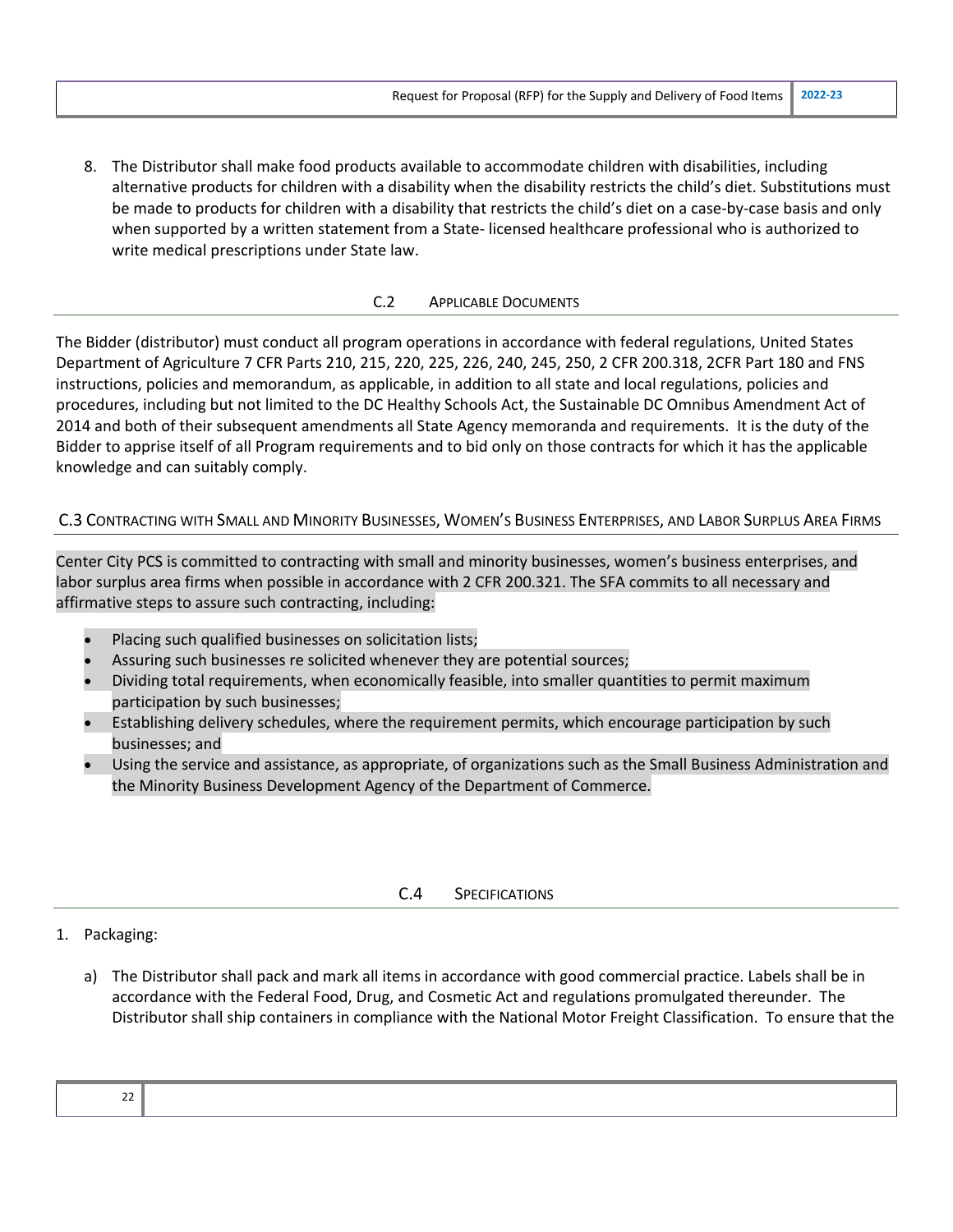receiving activity properly handles and stores items, the Distributor shall use standard commercial precautionary markings such as "KEEP FROZEN, KEEP REFRIGERATED."

- b) Cartons Each carton shall be labeled. Label to include:
	- Processors' Name and Plant Address
	- Item Identity
	- Date of Production
	- Quantity of Individual Units Per Carton
	- State of origin and, if possible, farm of origin **(optional)**

c) The Distributor must use packaging allowable per the Sustainable DC Omnibus Amendment Act of 2014 (The Act). The Act bans the use of disposable food service ware made of expanded polystyrene, commonly known as foam or StyrofoamTM, and other products that cannot be recycled or composted. The ban on foam began on **January 1, 2016** and applies to all District businesses and organizations that serve food. The additional recyclable and compostable requirements became effective on **January 1, 2017**. On **October 29, 2018**, new restrictions on the use of single-use plastic straws and stirrers took effect. New requirements affecting distribution of "accessory disposable food service ware" were added to the Act in 2020, are detailed in C.5.f.c. below, and are effective January 1, 2021. For more information, visit https://doee.dc.gov/foodserviceware.

Single-use plastic straws and stirrers are now banned from use in District schools and any entity that serves food or beverages. As a reminder, expanded polystyrene foam containers (Styrofoam) have also been banned since January 2016.

Schools must transition to compostable or reusable alternatives if they would like to continue to provide straws with meals. Compliant alternatives include:

- i. Paper
- ii. Hay
- iii. BPI-certified PLA
- iv. Reusable straws made out of materials like stainless steel or glass.

Pursuant to the Americans with Disabilities Act (ADA) and the DC Human Rights Act, students with disabilities may request single-use plastic straws to consume food and beverages. Schools must keep a stock of plastic straws available to meet the needs of students with disabilities and remain compliant with those laws.

Accessory disposable food service ware, including utensils, straws, and napkins must only be provided to the student upon request or at a monitored self-serve station. Meals shall not include accessory disposable food service ware unless specifically requested by the student.

## C.5 USE OF ADVISORY GROUP/MENUS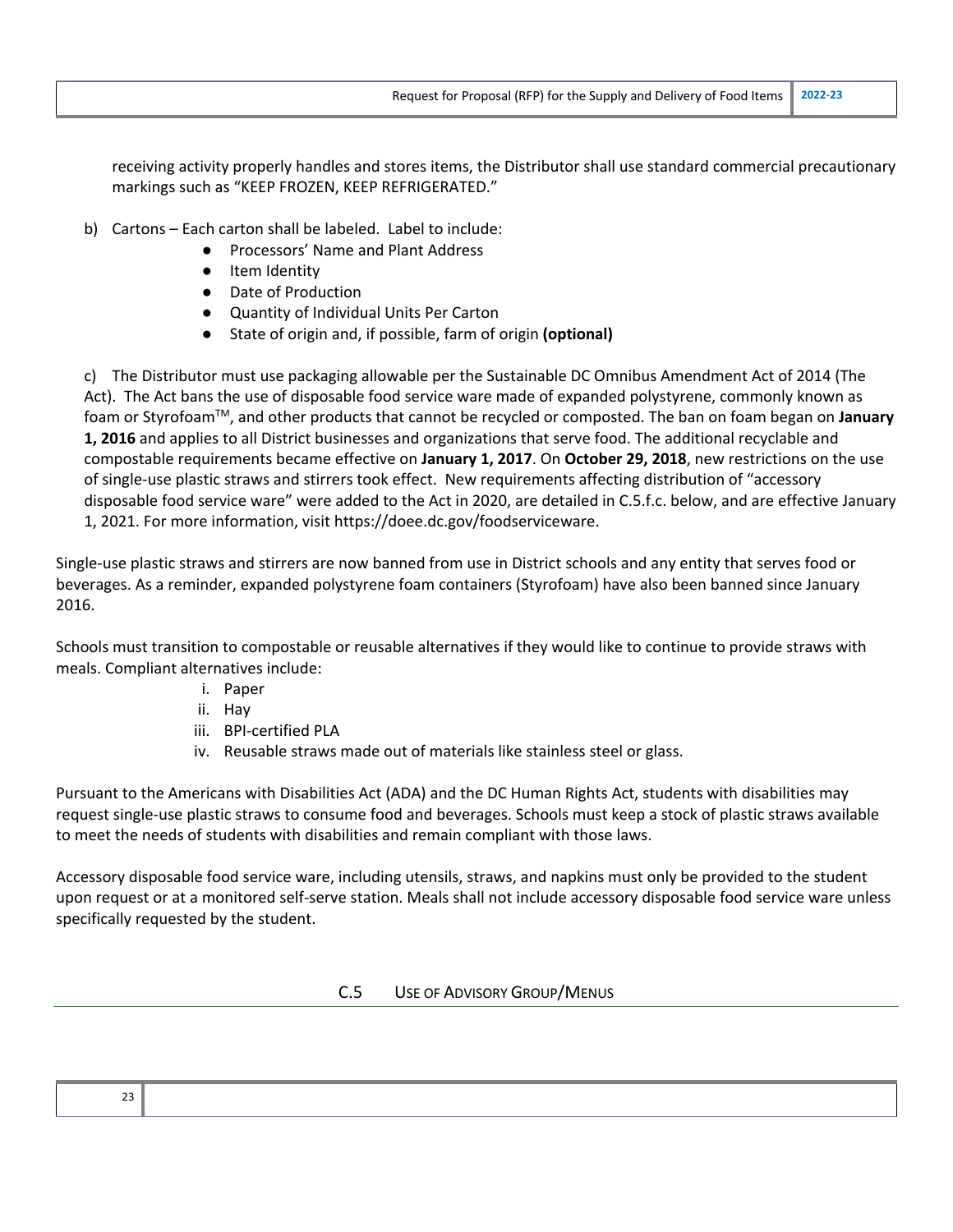1. Center City PCS is responsible for the formation and establishment of an advisory board composed of students, teacher, parents, and administrative staff to assist in menu planning, taste testing, surveys, enhancement of the eating environment, program promotion, and related student-community support activities. SFA is responsible for scheduling periodic meetings with the advisory board. The SFA would encourage participation of the distributor in those meetings to assist with understanding the SFA's goals and priorities.

#### C.6 WAREHOUSE AND DISTRIBUTION FOOD SAFETY

- 1. The distributor shall provide a copy of licenses and permits that are required by USDA and Federal and Local laws and regulations.
- 2. In the event the Distributor's license is revoked or if the distributor receives an unfavorable rating notice in accordance with its local jurisdiction, or the distributor's facilities are closed for health code violations, the Distributor shall notify the SFA immediately.
- 3. Center City PCS reserves the right to terminate the contract for default without advance notice in the event the distributor is closed for the reasons cited in C.5.2 above.
- 4. The Distributor shall develop and maintain a food safety program such as HACCP or something similar to ensure compliance with food handling, preparation, holding, storage, and distribution industry standards.
- 5. The Distributor shall monitor and evaluate the food safety program listed above to ensure compliance with current Federal, State, and Local Food Safety Standards and Regulations.
- a) The Distributor shall keep records of food safety inspections performed by the USDA's FSIS, and/or State/Local inspector. The records shall be made available upon request to the District Government's Health Department and to Center City PCS . Any findings by a USDA's FSIS, State or Local inspection of the warehouse or other distribution facility that documents a critical sanitary deficiency shall be reported immediately to the Contracting Officer with an attached report of the corrective action taken within seven (7) working days from discovery. Bidders shall submit their two (2) most recent health inspections.
- 6. The distributor shall ensure that all products delivered conform in every respect to the requirements of the Federal Food, Drug and Cosmetics Act, and grade standards of USDA that are in effect by the contract award date or become effective after contract award.

#### C.7 STORED PRODUCTS PEST MANAGEMENT PROGRAM

The Distributor shall establish and maintain a stored products pest management program that establishes pest management practices for food and other collected non-food items. Also, the distributor shall monitor and evaluate the program for compliance in accordance with accepted industry standards. These standards shall include but not be

| - |  |
|---|--|
|   |  |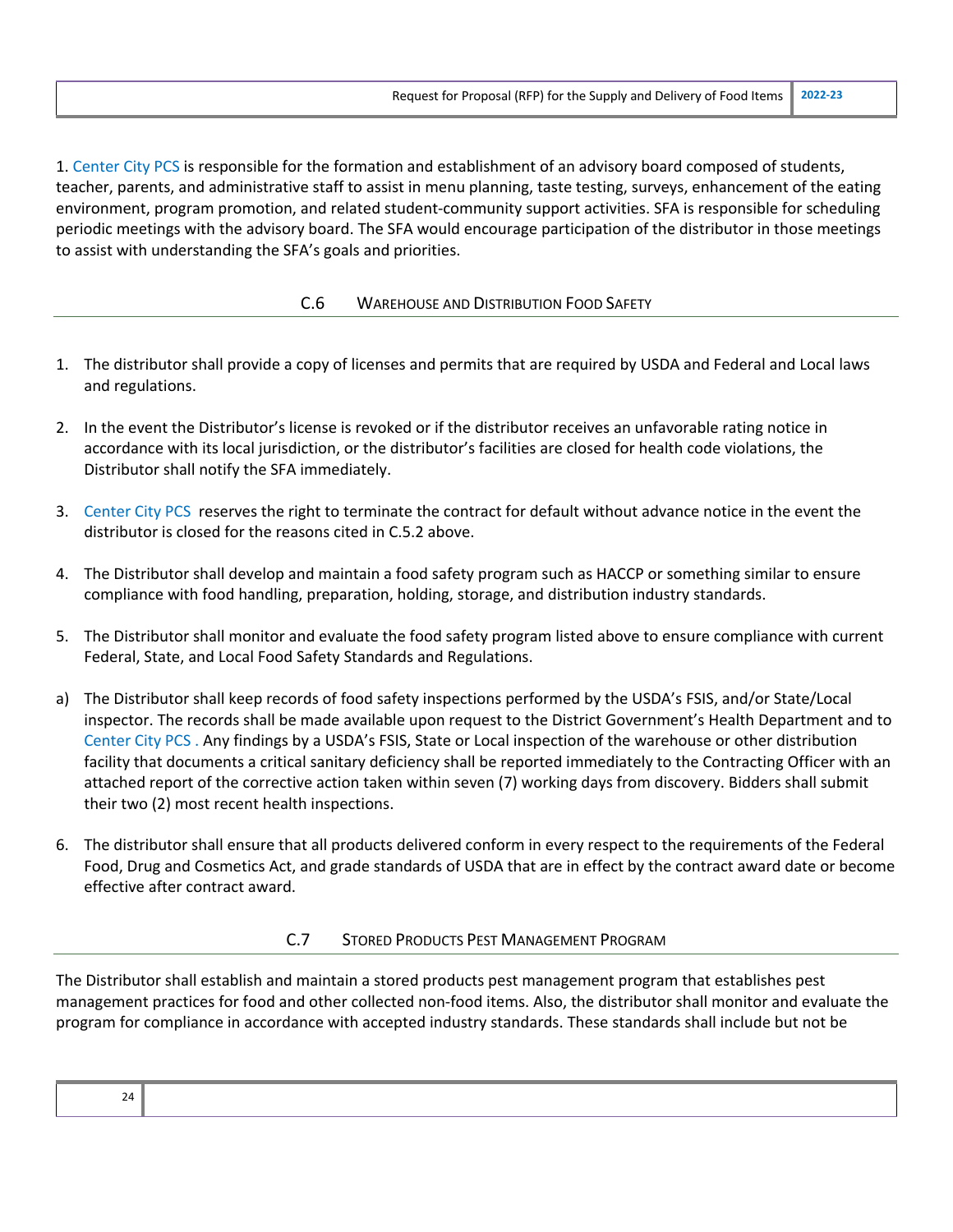limited to the Code of Federal Regulations, Title 21, part 110, Good Manufacturing Practices, the Federal Drug and Cosmetic Act of 1938, and pertinent state and local laws and regulations.

#### C.8 DISTRIBUTOR'S RESPONSIBILITY TO PROVIDE QUALITY ASSURANCE

#### 1. HACCP Standards

The distributor shall maintain an in-house HACCP continuous quality control program for the inspection and monitoring of incoming ingredients against specifications and grade and microbiological standards. The program must extend to the finished products and ingredients compliance with portion size and nutrient content.

- 2. The distributor shall develop and maintain a program for warehousing and distribution to ensure the following:
	- a) Usage of first-in-first-out principles;
	- b) Product shelf life is monitored;
	- c) Items are free of damage;
	- d) Correct items and quantifies are selected and delivered;
	- e) Customer satisfaction is monitored;
	- f) Product discrepancies and complaints are resolved and corrective action is initiated;
	- g) Supplier of Federal Drug Administration (FDA) initiated food recalls are promptly reported to the SFA;
	- h) Compliance with Environmental Protection Agency (EPA) and Office of Safety and Health Administration (OSHA) requirements; and
	- i) Salvaged items or products are not to be used.

## C.9: FARM TO SCHOOL

- 1. The Distributor agrees to source locally-grown or raised unprocessed foods from growers engaged in sustainable agriculture practices whenever possible.
- 2. The Distributor will provide a quarterly summary report, stating which farm supplies the locally grown or raised agricultural products, amount, and type purchased for that period.
- 3. The Distributor will participate in SFA farm to school events by sourcing local produce for Strawberries and Salad Greens Day and Growing Healthy Schools Month.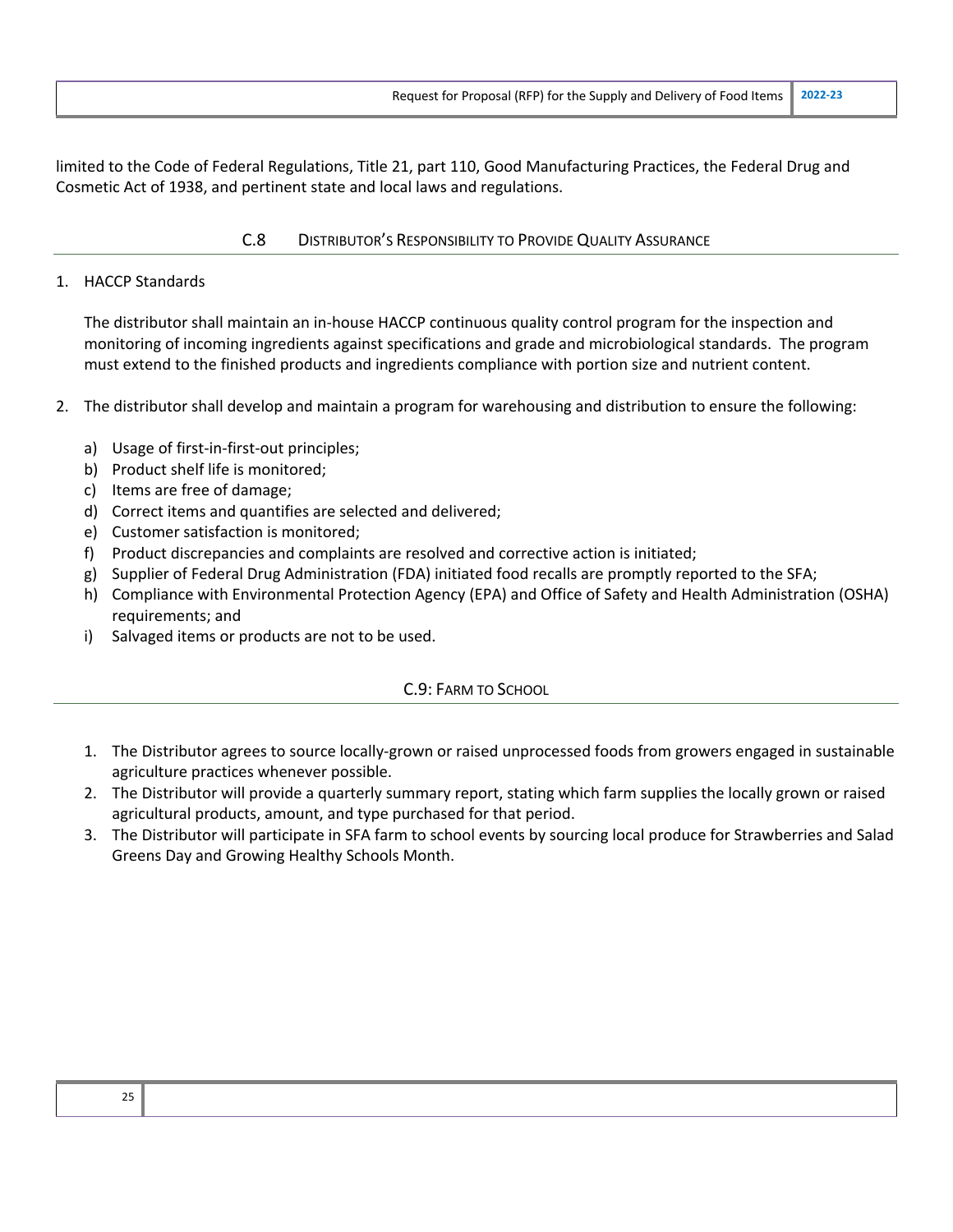## SECTION D: GENERAL CONDITIONS

#### D.1 DELIVERY REQUIREMENTS

- a) The Distributor shall deliver only items and quantities ordered by the SFA and as specified under Section B of the contract.
- b) Products shall be delivered on scheduled delivery dates to the delivery sites (see Schedule A), unloaded, and placed in the designated areas at each school site by the distributor's personnel at each of the locations and times listed in Schedule A.
- c) The Distributor shall place all deliveries in a location assigned by person (s) designated by the SFA. Deliveries will not be accepted at the entrance of the facility. Refrigerated items must be placed in the refrigerator or freezer, and not left on the floor of the kitchen area or outside of the designated area.
- d) The Distributor shall be responsible for delivery of all products at the specified delivery windows. Adequate refrigeration or heating shall be provided during delivery of all food to ensure the wholesomeness of food at delivery in accordance with State or local health codes.
- e) The SFA reserves the right to add or delete schools so long as that addition or deletion does not result in a material change (*i.e.*, the value of the additional goods will not exceed 10% of the value of the contract). This shall be done by amendment of Schedule A. Deletion or addition of schools shall be made not less than one week prior to the required state of service. Any change in transportation cost that occurs as a result of adding or deleting schools shall be negotiated and noted in the modification. The distributor's invoice shall show the cost as a separate item for that school.
- f) Any deviations from the delivery requirements including package size and content by the Distributor may be allowed only upon written request from the Distributor and approved by the Center City PCS
- g) The Distributor shall deliver all refrigerated food at an internal temperature of 40° Fahrenheit or below with a minimum remaining shelf life or best used by life of ten (10) days.
- h) The Distributor shall deliver all frozen food items at zero degrees Fahrenheit or below. Frozen products must not show evidence of thawing or re-freezing, freezer burn, or any off color or odors. Frozen products must have a minimum remaining shelf life or best if used by life of forty-five (45) days.
- i) If a scheduled delivery cannot be executed for any reason, the Distributor shall immediately notify the SFA designated representative. The Distributor shall provide SFA with the reason for non-delivery. If the reason is accepted, the SFA designee shall give the Distributor an alternate delivery date, which shall satisfy the needs at the site(s) missed in the delivery process. The Distributor shall be required to deliver only quantities for which an order was made by SFA prior to delivery.

| <b>-</b><br>∠∪<br>__ |  |
|----------------------|--|
|                      |  |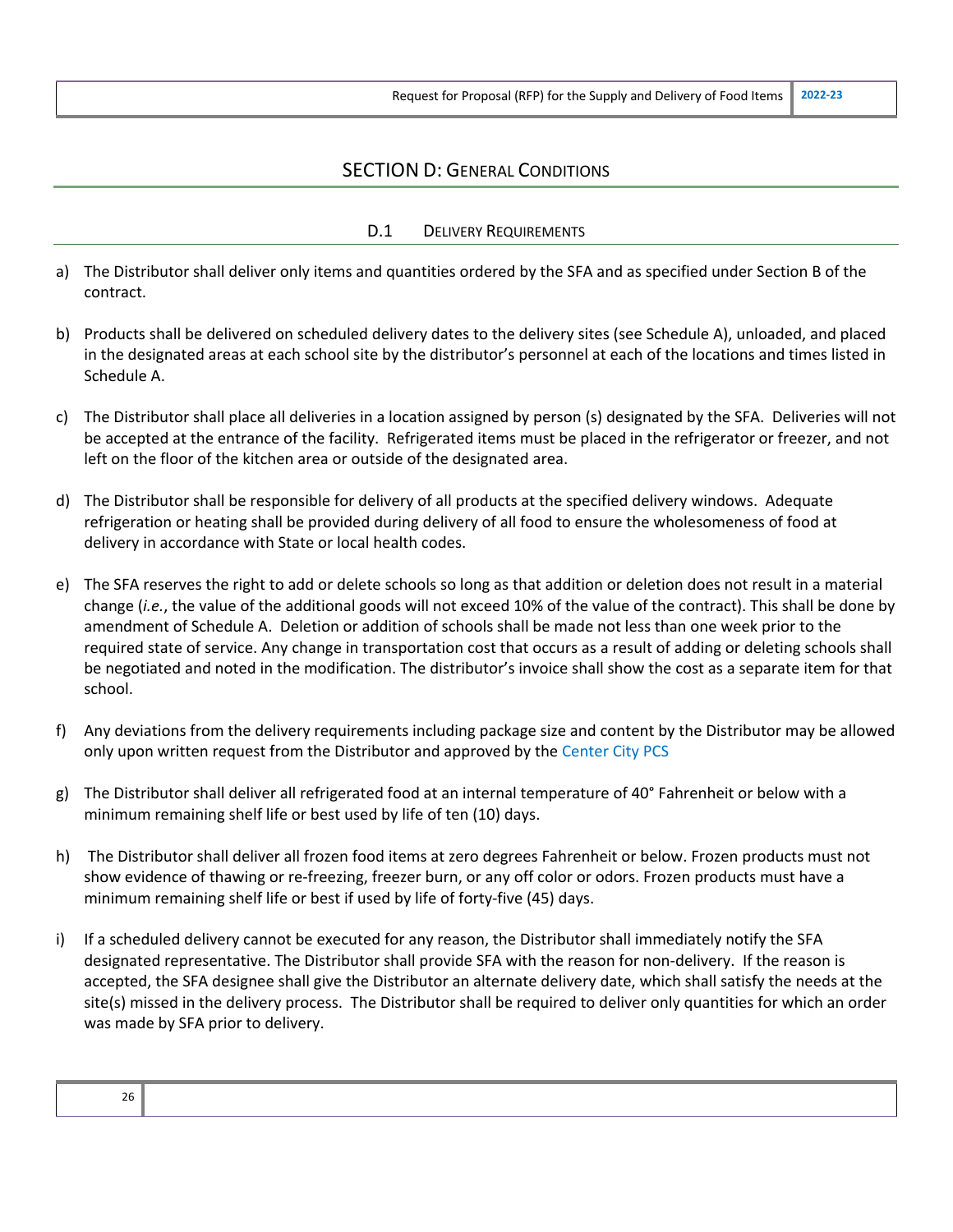- j) Fluid milk delivered shall have expiration date on each carton container. The expiration date shall exceed at least ten (10) days beyond the day of delivery, with the exception of milk alternatives such as soy milk, which must have an expiration or best used by date with no less than 60 days remaining beyond the date of delivery.
- k) The Distributor shall not make deliveries to Center City PCS] on Saturday, Sunday, or on school and legal holidays unless specified otherwise.
- l) Once a public radio/TV announcement of system-wide closing of schools due to inclement weather is made, all orders scheduled for delivery to Center City PCS for that day (s) shall be automatically cancelled and Center City PCS shall not assume responsibility for attempted deliveries. In such circumstances Center City PCS shall have the right to adjust delivery plans at its discretion.
- m) When schools are closed for snow or other emergencies requiring short notice, the Distributor shall call Alysia Morgan, 202-589-0202 ext. 138 for disposition of orders.
- n) In the event of school closures or students transitioning to a virtual posture due to public health or other emergencies, the SFA's needs will change with respect to items and quantities needed and may change with respect to delivery times. The quantities estimated in the pricing sheet are based on in-person meal service, which the SFA hopes will be the predominant form of meal service for the base year and both option years. If the SFA has to switch to a full or hybrid virtual posture, food requirements are likely to be 65 percent less for that period of the contract. The SFA will communicate any change in plans to the Distributor within 24 hours of being informed by the District government.

Please list the sanitary precautions the Distributor has put in place to control transmission and/or contamination (for example, personal protective equipment, physical distancing, contactless delivery options, and/or extra sanitation and cleaning):

\_\_\_\_\_\_\_\_\_\_\_\_\_\_\_\_\_\_\_\_\_\_\_\_\_\_\_\_\_\_\_\_\_\_\_\_\_\_\_\_\_\_\_\_\_\_\_\_\_\_\_\_\_\_\_\_\_\_\_\_\_\_\_\_\_\_\_\_\_\_\_\_\_\_\_\_\_\_\_\_\_\_\_\_\_\_\_\_\_\_\_\_\_\_\_ \_\_\_\_\_\_\_\_\_\_\_\_\_\_\_\_\_\_\_\_\_\_\_\_\_\_\_\_\_\_\_\_\_\_\_\_\_\_\_\_\_\_\_\_\_\_\_\_\_\_\_\_\_\_\_\_\_\_\_\_\_\_\_\_\_\_\_\_\_\_\_\_\_\_\_\_\_\_\_\_\_\_\_\_\_\_\_\_\_\_\_\_\_\_\_

#### D.2 SUPERVISION AND INSPECTION

The Distributor shall provide management supervision at all times and maintain constant quality control inspections to check for appearance and packaging in addition to the quality of products.

- D.3 RECORD-KEEPING
- a) Delivery tickets must be prepared by the Distributor and must be itemized to show the number of products of each type delivered to each school. Designees of the SFA at each delivery site will check adequacy and accuracy of

|--|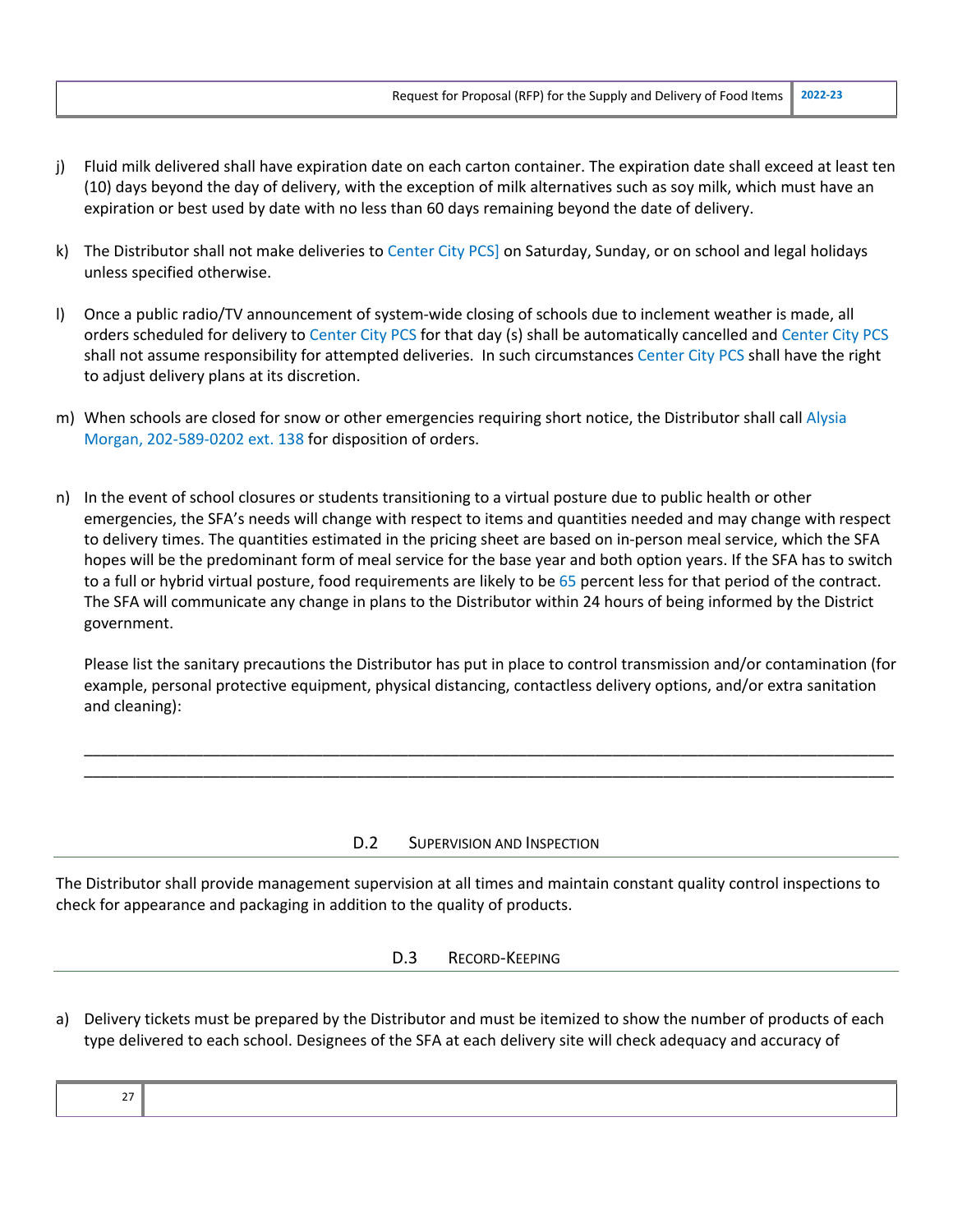delivery before signing the delivery ticket. Invoices shall be accepted by the SFA only if signed by the SFA's designee at the site.

- b) The delivery ticket shall contain information in accordance with applicable Federal, state. and local regulations and shall include but is not limited to the following:
	- 1. Ticket number;
	- 2. Date of Delivery;
	- 3. Delivery Address;
	- 4. Requisition Number;
	- 5. Item Type;
	- 6. Item Number;
	- 7. Quantity of Items Delivered;
	- 8. Unit Price;
	- 9. Extended Amount;
	- 10. Carrier Operator's Name;
	- 11. Signature of SFA designee, receiving the item; and
	- 12. Acknowledgement of receiving the items by the SFA designee.
- c) The Distributor shall maintain records supported by delivery tickets and purchase orders for this contract or other evidence for inspection and reference to support payments and claims.
- d) The books and records of the Distributor pertaining to this contract shall be available, for a period including the current year plus three years from the date of submission of the final claim for reimbursement, or until the final resolution of any audits for inspection and audit by representatives of the State Agency, representatives of the U.S. Department of Agriculture, the SFA, and the Comptroller General of the United States at any reasonable time and place.

#### D.4 METHOD OF PAYMENT

The distributor shall submit its itemized invoice to the SFA Bi-weekly. Each invoice shall give a detailed breakdown of the number of products delivered at each site for that delivery. Payment will be made at the unit price specified in the contract. No payment shall be made unless the school representative of the SFA has signed the required delivery receipts.

#### D.5 AVAILABILITY OF FUNDS

a) The SFA shall have the option to cancel this contract if the Federal Government withdraws funds to support the Child Nutrition Programs including but not limited to the National School Breakfast and Lunch Programs, the Fresh Fruit and Vegetable Program, and the Child and Adult Care Food Program, and the Summer Food Service Program.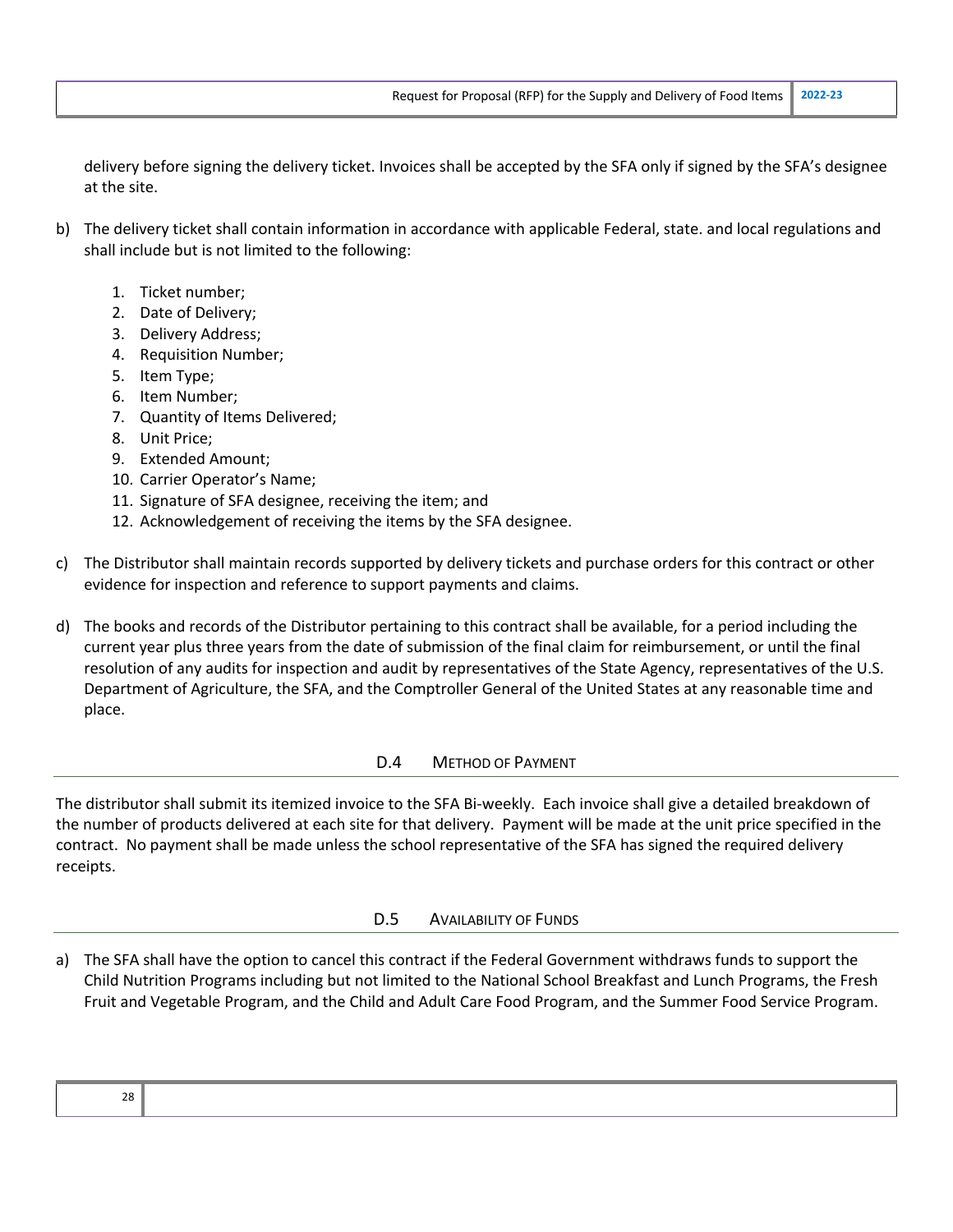b) It is further understood that, in the event of cancellation of the contract, the SFA shall be responsible for products that have already been delivered in accordance with this contract.

#### D.6 INSURANCE

The Distributor is required to be insured adequately to support the terms of the contract. The Distributor shall maintain the insurance coverage set forth below for each accident provided by insurance companies authorized to do business in the District of Columbia and have an A.M. Best Company rating of A-VIII or higher. The Distributor shall require all of its subcontractors to carry the same insurance required herein. A Certificate of Insurance of the Distributor's insurance coverage indicating these amounts must be submitted at the time of award.

The Distributor shall ensure that all policies provide that the SFA shall be given thirty (30) days prior written notice in the event the stated limit in the declarations page of the policy is reduced via endorsement or the policy is canceled prior to the expiration date shown on the certificate. The Distributor shall provide the SFA with ten (10) days prior written notice in the event of non-payment of premium.

The Distributor shall have in effect during all times under this agreement, comprehensive general liability insurance, including products and completed operations liability, contractual liability, and independent Distributor's liability coverage and personal injury. Minimum coverage shall be \$1,000,000 per incident/person.

The general liability policy coverage shall include the District of Columbia as an additional insured, shall be primary and non-contributory with any other insurance maintained by the District of Columbia, and shall contain a waiver of subrogation. The Distributor shall maintain Completed Operations coverage for five (5) years following final acceptance of the work performed under this contract.

The Distributor shall provide Workers' Compensation insurance in accordance with the statutory mandates of the District of Columbia or the jurisdiction in which the contract is performed.

The Distributor shall provide automobile liability insurance to cover all owned, hired or non-owned motor vehicles used in conjunction with the performance of this contract. The policy shall provide a \$1,000,000 per occurrence combined single limit for bodily injury and property damage.

 The Distributor shall provide employer's liability insurance as follows: \$500,000 per accident for injury; \$500,000 per employee for disease; and \$500,000 for policy disease limit.

- 1. General Liability: *Enter Amount*
- 2. Workman's Compensation: *Enter Amount*
- 3. Vehicle Insurance: *Enter Amount*
- 4. Employer's Liability Insurance*: Enter Amount*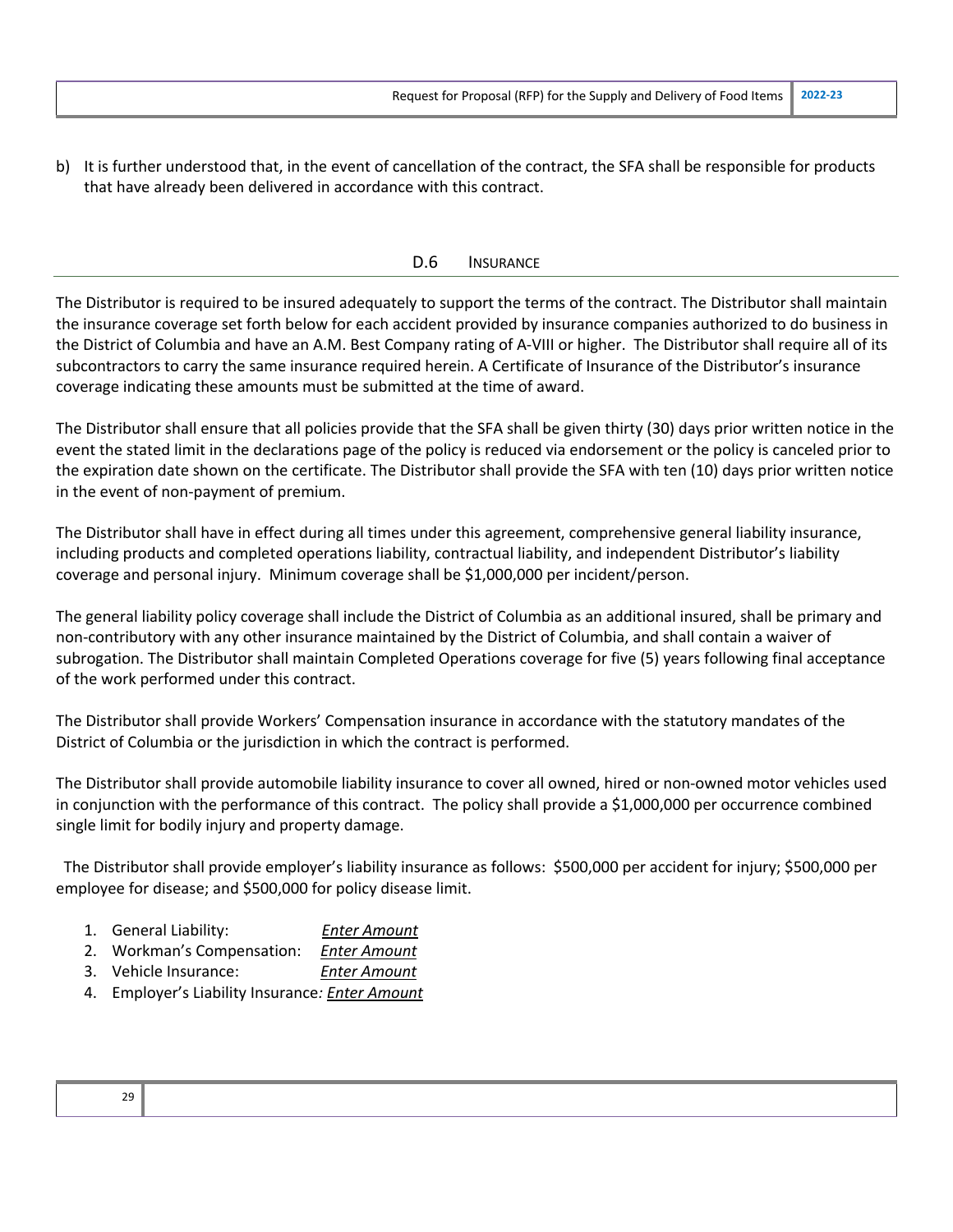The SFA shall be named as additional insured on the General Liability and Automobile insurance policy. The Distributor must provide a waiver of subrogation in favor of the SFA for General Liability, Automobile, and Worker's Compensation.

In addition, the Distributor shall provide fire and theft insurance at its own expense to cover any risk created by fire and/or theft to its property located on the premises of the SFA. The Distributor further agrees to provide all necessary fire and/or theft insurance to cover clothes, garments and other articles owned by their employees.

#### D.6 TERMINATION

- a) The SFA or the Distributor may terminate the contract for cause or convenience, by giving sixty (60) days written notice.
- b) Neither the Distributor nor the SFA shall be responsible for any losses resulting if the fulfillment of the terms of the contract shall be delayed or prevented by wars, acts of public enemies, strikes, fires, floods, or for any acts not within the control of either the Distributor or the SFA, respectively, and which by the exercise of due diligence it is unable to prevent.
- c) The SFA reserves the right to terminate this contract if the Distributor fails to comply with any of the requirements of this contract. The SFA shall notify the Distributor, in writing, of specific instances of non-compliance. In instances where the Distributor has been notified on non-compliance with the terms of the contract, and has not taken immediate corrective action, the SFA shall have the right, upon written notice, to immediately terminate the contract and the distributor shall be liable for any damages incurred by the SFA. The SFA shall negotiate a repurchase contract on a competitive basis to arrive at a fair and reasonable price.
- d) The SFA shall give written notice to the Distributor and terminate the right of the Distributor to proceed under this contract if the SFA finds that gratuities in the form of entertainment, gifts, or otherwise, were offered or given by the Distributor to any officer or employee of the SFA with a view toward securing a contract or securing favorable treatment with respect to the awarding or amending of the contract; provided that the existence of the facts upon which the SFA makes such findings shall be an issue and may be reviewed in any competent court.
- e) In the event this contract is terminated, as provided in paragraph (d) hereof, the SFA shall be entitled:
	- a. To pursue the same remedies against the Distributor as it could pursue in the event of a breach of the contract by the Distributor, and
	- b. As a penalty in addition to any other damages in an amount which shall not be less than three, nor more than three times the cost incurred by the Distributor in providing any such gratuities to any such officer or employee.
- f) The rights and remedies of the SFAs provided in this clause shall not be exclusive and are in addition to any other rights and remedies provided by law or under this contract.

| 30 |  |  |  |
|----|--|--|--|
|    |  |  |  |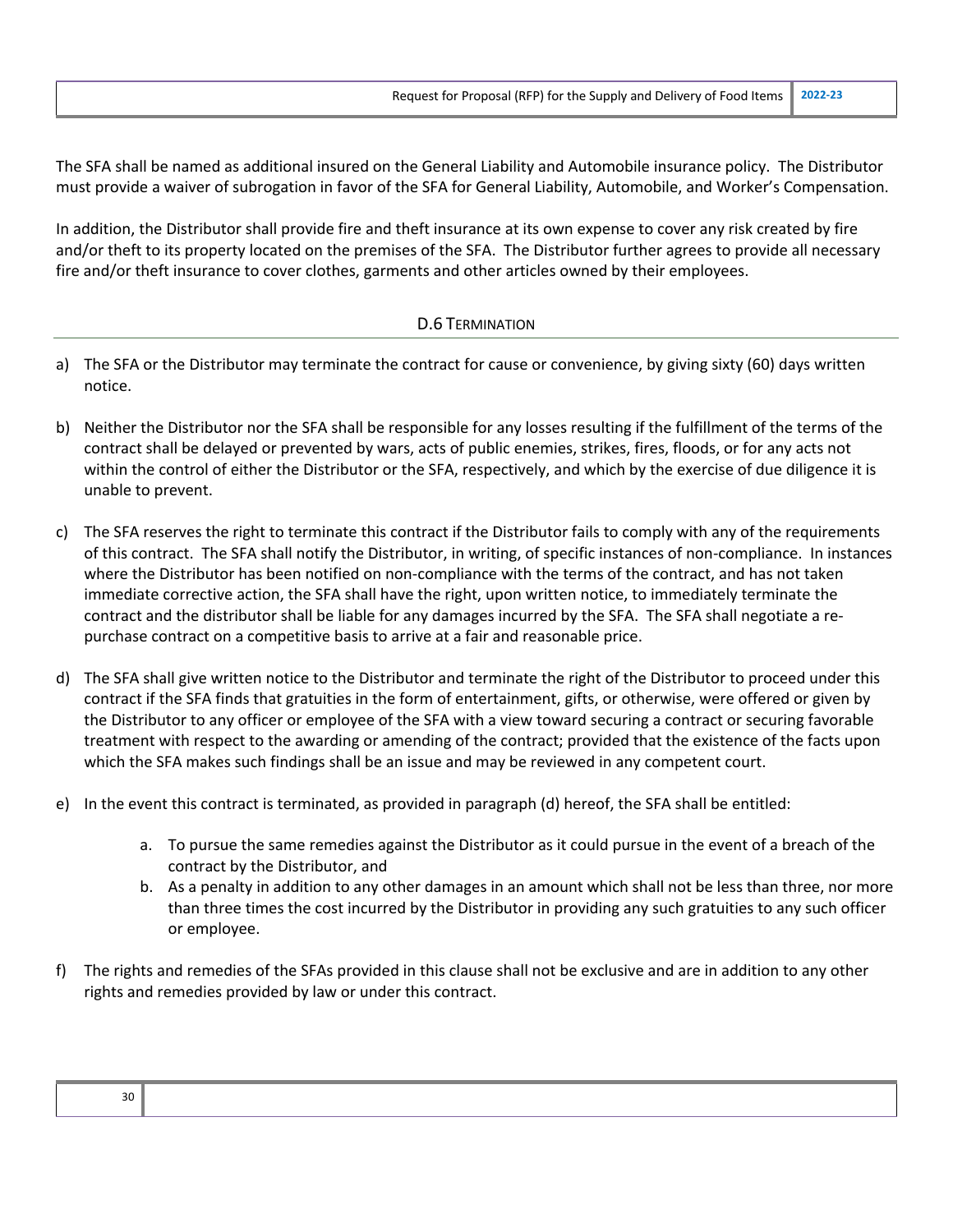#### D.7 SUB-CONTRACTS AND ASSIGNMENTS

The Distributor shall not sub-contract with another company to fulfill its obligations under this contract; and shall not assign, without the advance written consent of the SFA, its contract or any interest therein. Subcontracting is prohibited for SFAs operating CACFP or SFSP.

In the event of any assignment, the Distributor shall remain liable to the SFA as principal for the performance of all its obligations under this contract.

#### D.8 ECONOMIC PRICE ADJUSTMENT AND PRICE RENEGOTIATION

Renegotiation of product prices (as applicable) will not be allowed in the initial term of the agreement. Renegotiation will be allowed in the subsequent years of the agreement based on changes in product prices. An economic price adjustment allows the Distributor to increase their price to the SFA and allows the SFA to demand a price reduction. If the Distributor requests a price increase for products under the agreement, the annual percentage increase must be based on the United States Department of Labor, Bureau of Labor Statistics Consumer Price Index for Urban Consumers (CPI-U) for the applicable area (Washington D.C. area, or Southern region) for the most recent 12-month period immediately preceding the month in which the contract expires. Before any fee or price increases can be implemented, the Distributor must document through cost documentation or price analysis the need for such price increase. Any increase or decrease in price will be documented as set forth in B.2. Price increases for costs not directly related to the products (e.g., gas prices for delivery) will be considered on a case-by-case basis and may be denied.

## D.9 SETTLEMENT OF BID PROTESTS, DISPUTES, AND CONTRACTUAL ISSUES

The non-Federal entity alone must be responsible, in accordance with good administrative practice and sound business judgment, for the settlement of all contractual and administrative issues arising out of procurements. These issues include, but are not limited to, source evaluation, protests, disputes, and claims. These standards do not relieve the non-Federal entity of any contractual responsibilities under its contracts. The Federal awarding agency will not substitute its judgment for that of the non-Federal entity unless the matter is primarily a Federal concern. Violations of law will be referred to the local, state, or Federal authority having proper jurisdiction.

#### D.10 CONTRACT WORK HOURS AND SAFETY STANDARDS

The Distributor shall comply with Sections 103 and 107 of the Contract Work Hours and Safety Standards Act (Act), 40 U.S.C §327-330, as supplemented by the Department of Labor regulations, 29 CFR Part 5. Under Section 103 of the Act, the Distributor shall be required to compute the wages of every laborer on the basis of a standard workday of eight hours and a standard workweek of 40 hours. Work in excess of the standard workday or standard workweek is permissible, provided that the worker is compensated at a rate of not less than 1 ½ times the basic rate of pay for all hours worked in excess of eight hours in any calendar day or forty hours in any work week.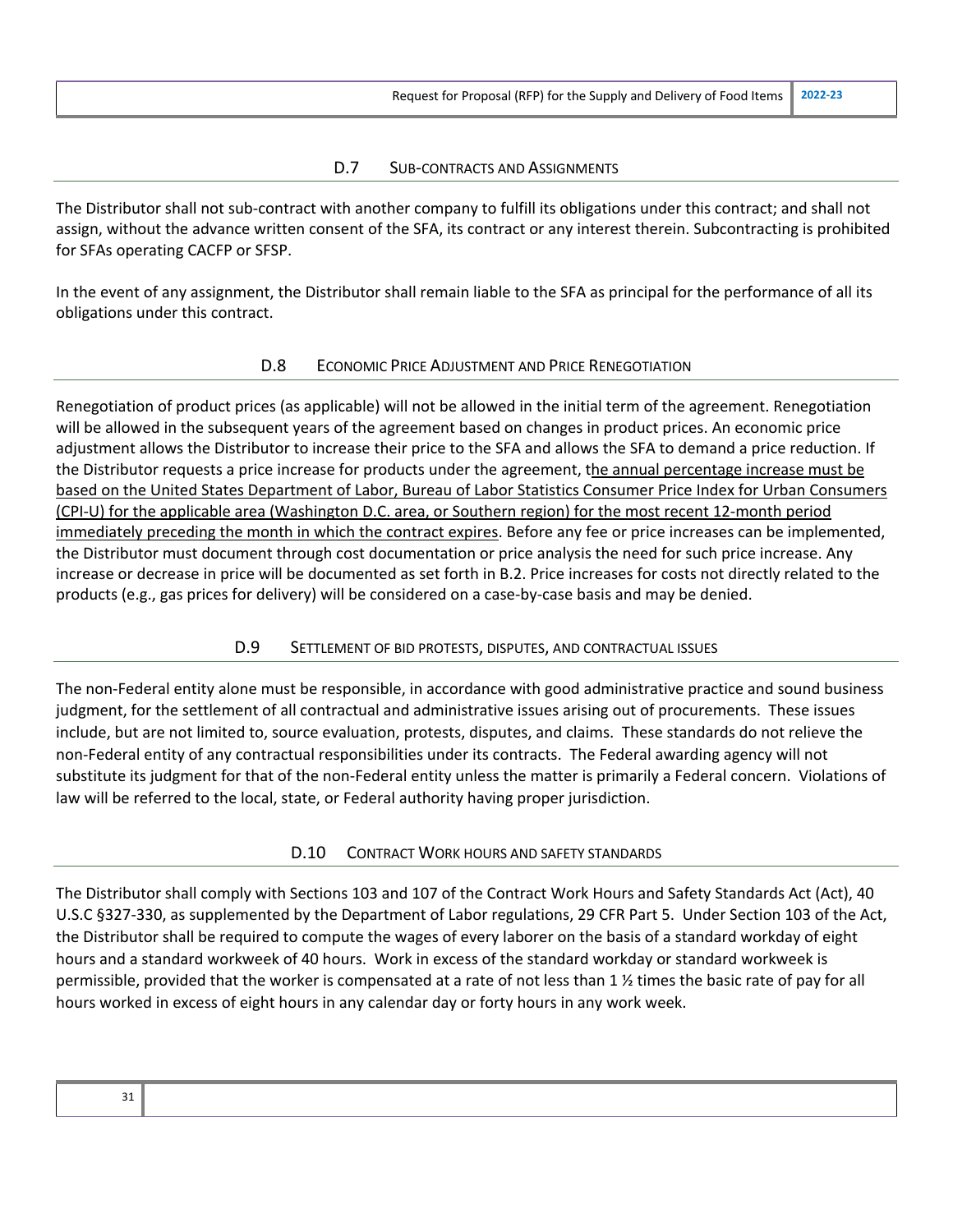## SECTION E: GENERAL PROVISIONS

## E.1 EQUAL OPPORTUNITY

(The following clause is applicable unless this contract is exempt under the rules, regulations, and relevant orders of the Secretary of Labor (41 CFR Chapter 60).)

During the performance of this contract, the distributor agrees as follows:

1. The distributor will not discriminate against any employee or applicant for employment because of race, color, disability, age, sex, or national origin, or reprisal or retaliation for prior civil rights activity in any program or activity conducted or funded by USDA. The distributor will take affirmative action to ensure that applicants are employed, and that employees are treated during employment without regard to their race, color, disability, age, sex, or national origin. Such action shall include, but not be limited to, the following:

- **Employment**
- Upgrading
- Demotion or transfer
- Recruitment or recruitment advertising;
- Layoff or termination;
- Rates of pay or other forms of compensation, and
- Selection for training, including apprenticeship
- 2. The distributor agrees to post in conspicuous places, available to employees and applicants for employment, notices to be provided by the Contracting Officer setting forth the provisions of this Equal Opportunity clause.
- 3. The distributor will, in all solicitation or advertisements for employees placed by or on behalf of the distributor, state that all qualified applicants will receive consideration for employment without regard to race, color, disability, age, sex, or national origin.
- 4. The distributor will send to each labor union or representative of workers, with which he has a collective bargaining agreement or other contract or understanding, a notice, to be provided by the agency contracting Officer, advising the labor union or workers' representative of the distributor's commitments under this Equal Opportunity clause. Copies of this notice shall be posted in conspicuous places available to employees and applicants for employment.
- 5. The distributor will comply with all provisions of Executive Order No. 11246 of September 24, 1965, as amended by Executive Order No. 11375 of October 13, 1967, and of the rules, regulations, and relevant orders of the Secretary of Labor.

| -- |  |
|----|--|
|    |  |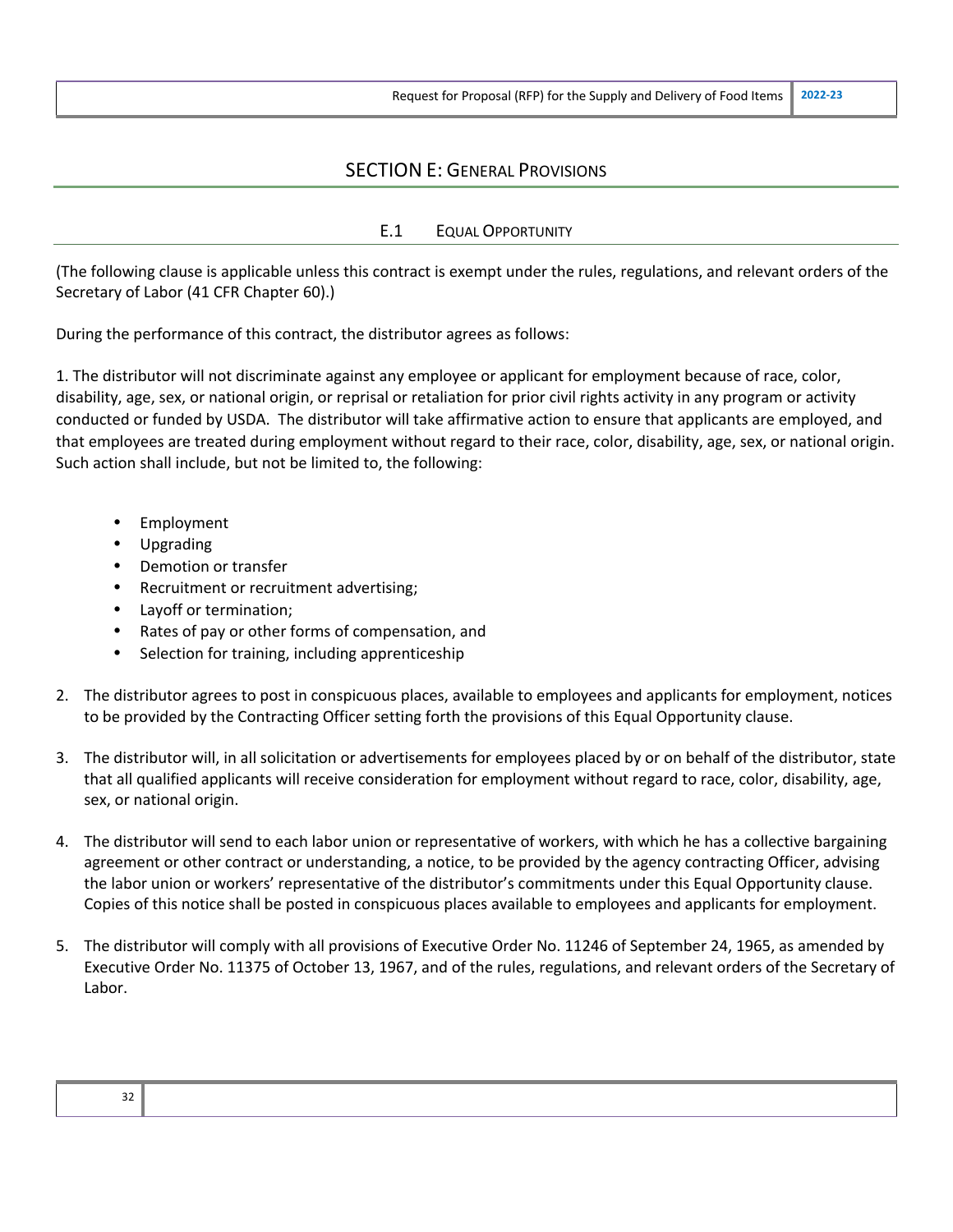- 6. The distributor will furnish all information and reports required by Executive Order No. 11246 of September 24, 1965, as amended by Executive Order No. 11375 of October 13, 1967, and by the rules, regulations and orders of the Secretary of Labor, or pursuant thereto, and will permit access to his books, records, and accounts by the contracting agency and the Secretary of Labor for purposes of investigation to ascertain compliance with such rules, regulations, and orders.
- 7. In the event of the distributor's non-compliance with the Equal Opportunity clause of this contract or with any of the said rules, regulations, or orders, this contract may be canceled, terminated, or suspended, in whole or in part. The distributor may be declared ineligible for further Government contracts, in accordance with Procedures authorized in Executive Order 11246 of September 24, 1965, as amended by Executive Order No. 11375 of October 13, 1967, and such other sanctions as may be imposed and remedies invoked, as provided in Executive Order No. 11246 of September 24, 1965, as amended by Executive Order 11375 of October 13, 1967, or by rule, regulations, or order of the Secretary of Labor, or as otherwise provided by law.
- 8. The distributor will include the provisions of paragraph (a) through (8) in every sub-contract or purchase order, unless exempted by rules, regulations, or orders of the Secretary of Labor issued pursuant to Section 204 of Executive Order No. 11246 of September 24, 1965, as amended by Executive Order No. 11375 of October 13, 1967, so that such provisions will be binding upon each sub-contract or purchase order as the contracting agency may direct as a means of enforcing such provisions, including sanctions for non-compliance. The distributor may request the United States to enter into such litigation to protect the interests of the United States, in the event the distributor becomes involved in, or is threatened with, litigation with a sub-distributor or vendor as a result of such direction by the contracting agency.
- 9. The Vendor shall comply with FNS Instruction 113-1, Civil Rights Compliance and Enforcement Nutrition Programs and Activities as follows:

"The program applicant hereby agrees that it will comply with Title VI of the Civil Rights Act of 1964 (42 U.S.C. § 2000d et seq.), Title IX of the Education Amendments of 1972 (20 U.S.C. § 1681 et seq.), Section 504 of the Rehabilitation Act of 1973 (29 U.S.C. § 794), the Age Discrimination Act of 1975 (42 U.S.C. § 6101 et seq.); all provisions required by the implementing regulations of the Department of Agriculture; Department of Justice Enforcement Guidelines, 28 CFR Part SO.3 and 42; and FNS directives and guidelines, to the effect that, no person shall, on the grounds of race, color, national origin, sex, age, or disability, be excluded from participation in, be denied benefits of, or otherwise be subject to discrimination under any program or activity for which the program applicant receives Federal financial assistance from FNS; and hereby gives assurance that it will immediately take measures necessary to effectuate this agreement."

"By accepting this assurance, the Program applicant agrees to compile data, maintain records, and submit reports as required, to permit effective enforcement of nondiscrimination laws and permit authorized USDA personnel during hours of program operation to review such records, books, and accounts as needed to ascertain compliance with the nondiscrimination laws. If there are any violations of this assurance, the Department of Agriculture, FNS, shall have the right to seek judicial enforcement of this assurance. This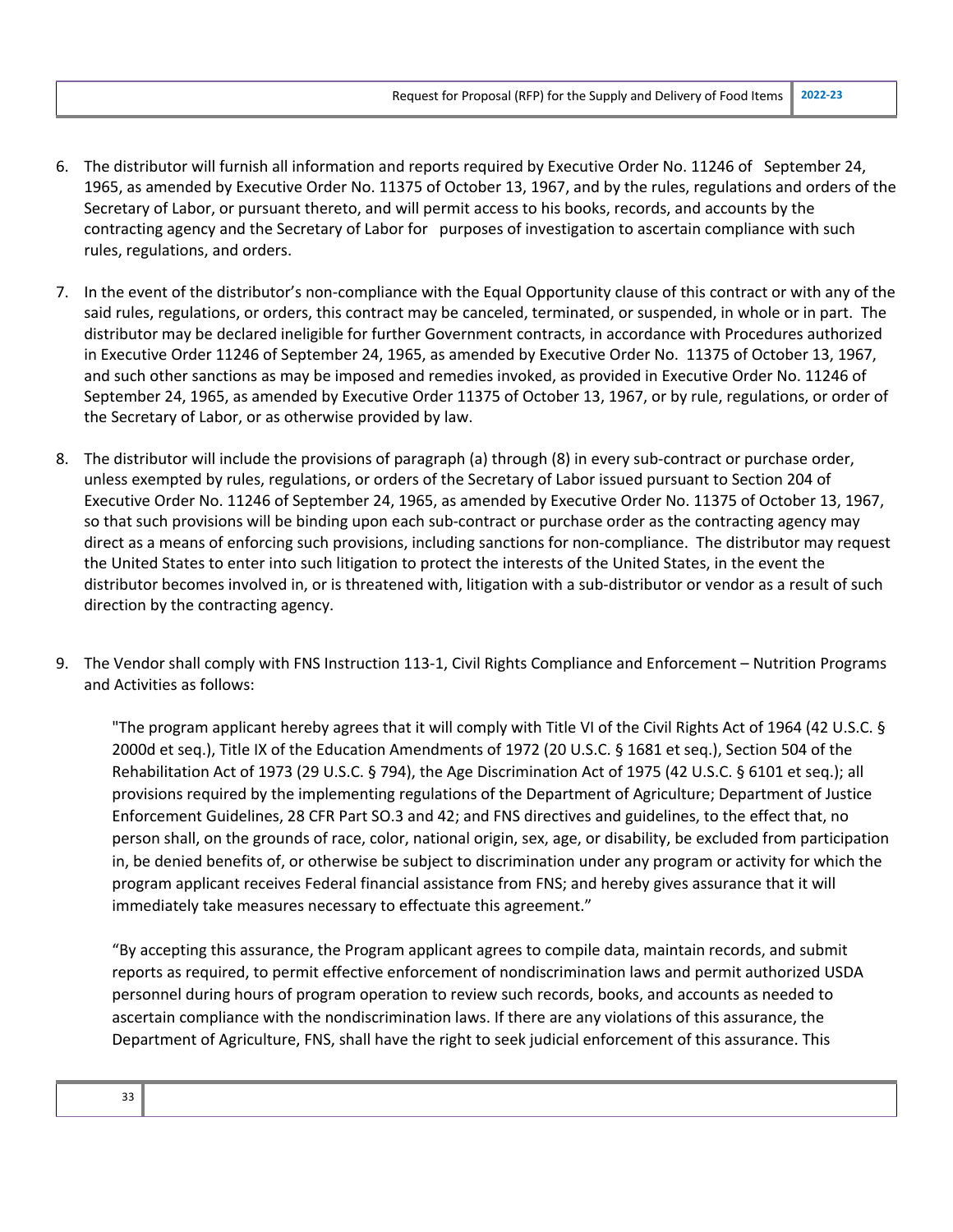assurance is binding on the Program applicant, its successors, transferees, and assignees as long as it receives assistance or retains possession of any assistance from USDA. The person or persons whose signatures appear below are authorized to sign this assurance on the behalf of the Program applicant."

10.

## E.2 CLEAN AIR AND WATER

(Applicable only if the contract exceeds \$150,000 or the Contracting Officer has determined that the orders under an indefinite quantity contract in any one year will exceed \$100,000, or a facility to be used has been the subject of a conviction under the Clean air Act (42 U.S.C. 7401-7671q) or the Federal Water Pollution Control Act (33 U.S.C. 1251- 1367) and is listed by EPA, or the contract is not otherwise exempt.)

The Distributor agrees to comply with all applicable standards, orders or regulations issued pursuant to the Clean Air Act (42 U.S.C. 7401-7671q) and the Federal Water Pollution Control Act as amended (33 U.S.C. 1251-1387). Violations must be reported to the Federal awarding agency and the Regional Office of the Environmental Protection Agency (EPA).

## E.3 CLEAN AIR AND WATER CERTIFICATION

(Applicable only if the contract exceeds \$150,000 or the SFA has determined that the orders under an indefinite quantity contract in any one year will exceed \$100,000, or a facility to be used has been the subject of a conviction under the Clean Air Act (42 U.S.C. 7401-7671q) or the Federal Water Pollution Control Act (33 U.S.C. 1251-1367) and is listed by EPA, or the contract is not otherwise exempt.)

The bidder certifies as follows:

- 1. Any facility to be utilized in the performance of this proposed contract has not been listed on the Environmental Protection Agency List of Violating facilities.
- 2. He will promptly notify the SFA, prior to award, of the receipt of any communication from the Director, Office of Federal Activities, U.S. Environmental Protection Agency, indicating that any facility which he proposes to use for the performance of the contract is under consideration to be listed on the Environmental Protection Agency List of Violating Facilities.
- 3. He will include substantially this certification, including this paragraph (c) in every non-exempt sub-contract.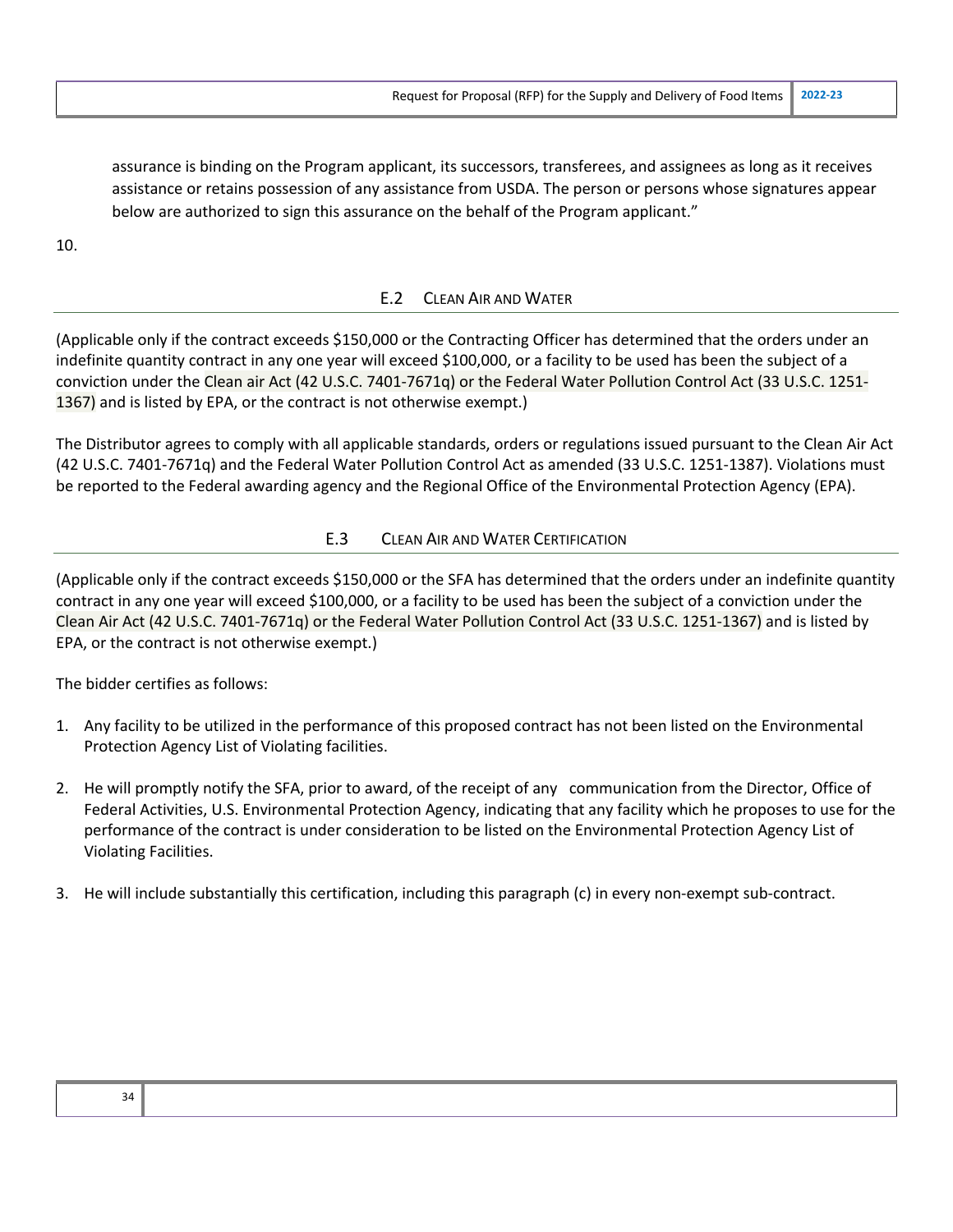## SECTION F: CONTRACT ADMINISTRATION

#### F.1 INVOICE PAYMENT

Center City PCS will make payments to the Distributor, upon the submission of proper invoices, at the prices stipulated in this contract, for supplies delivered and accepted or services performed and accepted, less any discounts, allowances or adjustments provided for in this contract. Distributor will leave an invoice for all items and applicable discounts on the schedule specified in Section D.4.

F.2 INVOICE SUBMITTAL

1. The Distributor shall submit proper invoices on the schedule specified in Section D.4. Invoices shall be prepared in duplicate and submitted to the SFA Financial Officer. The address of the Financial Officer is:

> Center City PCS 301 N Street NE, Suite 200 Washington, DC 20002 202-589-0202

- 2. To constitute a proper invoice, the Distributor shall submit the following information on the invoice;
	- a) Distributor's name, federal tax ID and invoice date (date invoices as of the date of mailing or transmittal);
	- b) Contract number and invoice number;
	- c) Description, price, quantity and the date(s) that the meals or services were delivered or performed;
	- d) Invoices shall only include dates from one calendar month
	- e) Other supporting documentation or information, as required by the SFA;
	- f) Name, title, telephone number and complete mailing address of the responsible official to whom payment is to be sent;
	- g) Name, title, phone number of person preparing the invoice;
	- h) Name, title, phone number and mailing address of person (if different from the person identified in (f) above) to be notified in the event of a defective invoice; and
	- i) Authorized signature.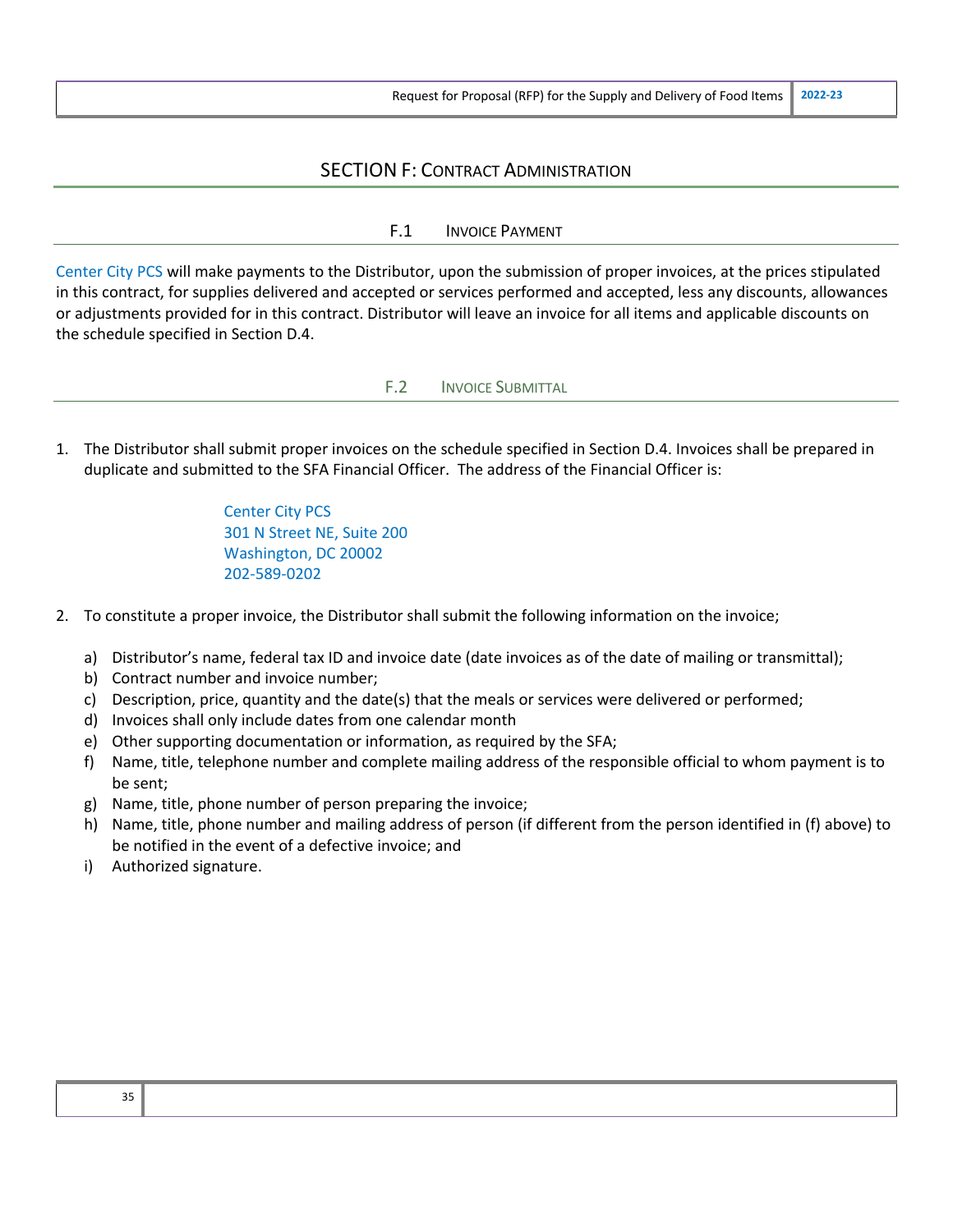## SECTION G: INSTRUCTIONS, CONDITIONS, AND NOTICES TO BIDDERS

#### G.1 METHOD OF AWARD

- 1. Center City PCS reserves the right to accept/reject any/all bids resulting from this solicitation. The SFA may reject all bids or waive any minor informality or irregularity in bids received whenever it is determined that such action is in the best interest of the District.
- 2. The SFA may award a single contract resulting from this solicitation to the responsive and responsible bidder who submits the most favorable proposal, taking all factors into consideration.

#### SECTION H: PREPARATION AND SUBMISSION OF BIDS

- 1. The SFA may reject as non-responsive any bid that fails to conform in any material respect to the RFP.
- 2. The SFA may also reject as non-responsive any bids submitted on forms not included in or required by the solicitation. Bidders shall make no changes to the requirements set forth in the solicitation.
- 3. The bidder must bid on all Contract Line Item Numbers (CLINs) to be considered for this award. Failure to bid on all CLINs may render the bid non-responsive and disqualify a bid.
- 4. The bidders shall complete, sign and submit all Representations, Certifications and Acknowledgments as appropriate. Failure to do so may result in a bid rejection.

## SECTION I: QUESTIONS ABOUT THE SOLICITATION

If a prospective bidder has any questions relative to this solicitation, the prospective bidder shall submit the question electronically to the SFA contact's e-mail address. The prospective bidder should submit questions no later than 5 days prior to the closing date and time indicated for this solicitation. The SFA may not consider any questions received less than 2 days before the date set for submission of bids. The SFA will furnish responses to the Distributor contact's e-mail address. An amendment to the solicitation will be issued if the SFA decides that information is necessary in submitting bids, or if the lack of it would be prejudicial to any prospective bidder. Oral explanations or instructions given by SFA officials before the award of the contract will not be binding.

#### **ERRORS IN BIDS**

Bidders are expected to read and understand fully all information and requirements contained in the solicitation; failure to do so will be at the bidder's risk. In event of a discrepancy between the unit price and the total price, the unit price shall govern.

| οU<br>$ -$ |  |
|------------|--|
|            |  |
|            |  |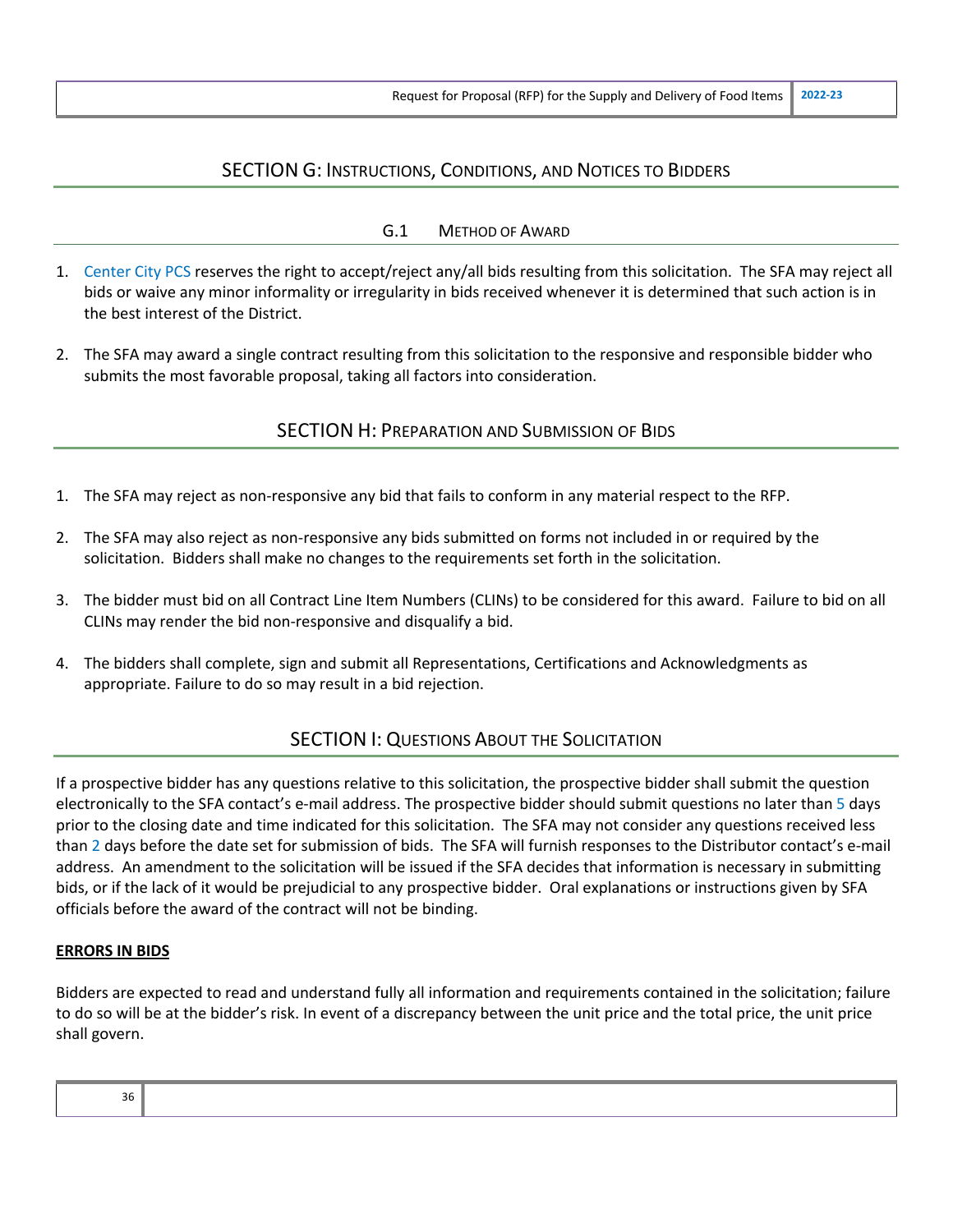## SECTION J: FAMILIARIZATION WITH CONDITIONS

Bidders shall thoroughly familiarize themselves with the terms and conditions of this solicitation, acquainting themselves with all available information regarding difficulties which may be encountered and the conditions under which they work is to be accomplished. Bidders will not be relieved from assuming all responsibility for properly estimating the difficulties and the cost of performing the services required herein due to their failure to investigate the conditions or to become acquainted with all information, schedules, and liability concerning the services to be performed.

## SECTION K: EVALUATION FACTORS

#### K.1 EVALUATION FOR AWARD

The contract will be awarded to the responsible and responsive bidder(s) whose offer is most advantageous to the Institution, based upon the evaluation criteria specified. Proposals will be evaluated using the weighted criteria stated in the RFP.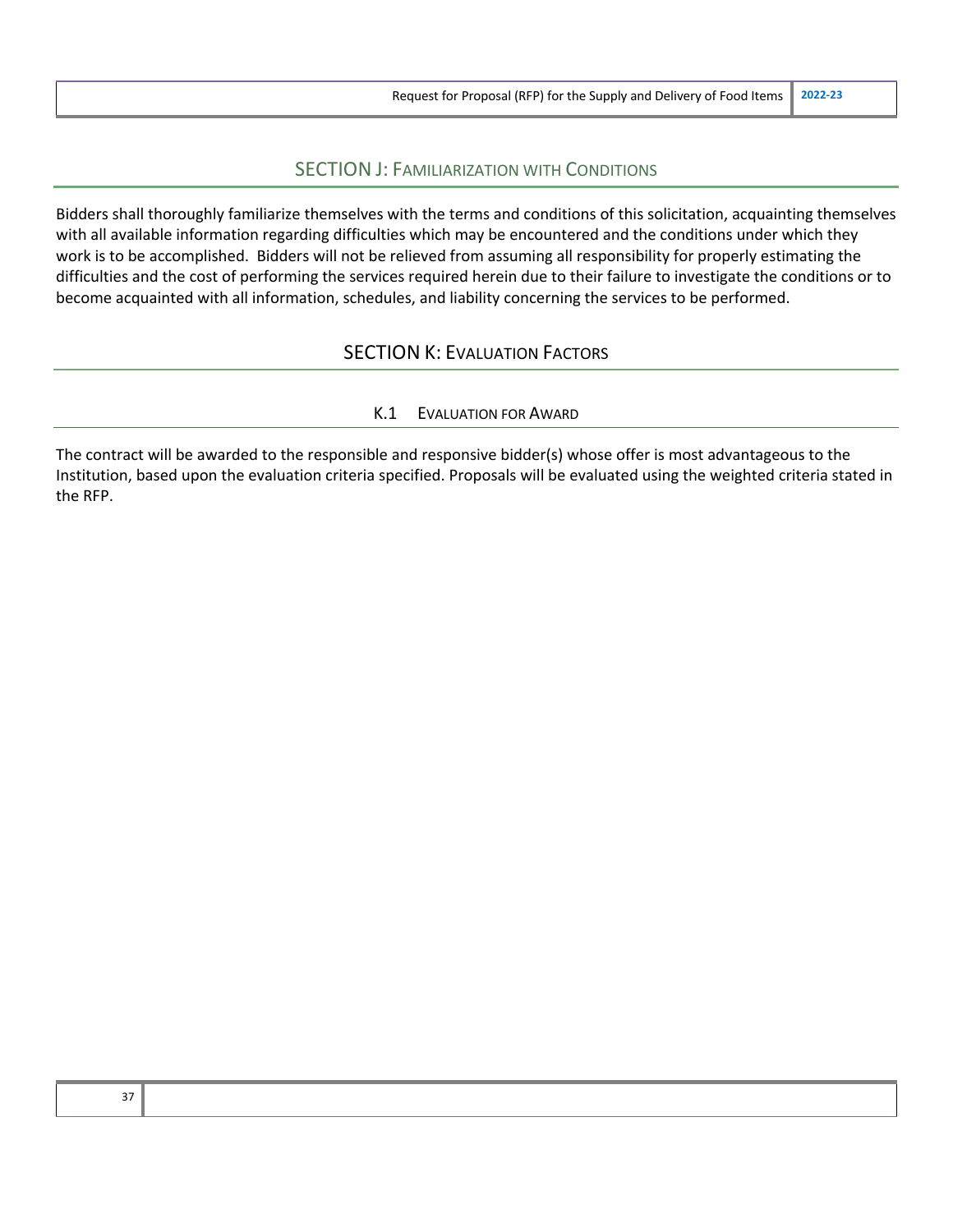#### K.2 TECHNICAL RATING SCALE

Bids will be evaluated using the following criteria:

- **Pricing 40 points**
	- o Total Bid Cost (*Base Year*)
- **Method of Approach and Implementation 30 points**
	- o Food and Packaging (*Appearance, Quality, Taste and Acceptance*) **20 points**
	- o Utilization of USDA Foods (if applicable) **5 points**
	- o Geographic preference use locally grown or raised foods to maximum extent possible (*Bidder must submit certification of percentage of locally grown or raised foods to be supplied. SFA reserves the right to audit the actual percentage used once the bid is awarded)* – **5 points**
- **Bidder's Experience, Expertise, & Reliability** (Based on past experience or 3-5 references)– **20 points**
	- o Knowledge of USDA, District requirements **5 points**
	- o Dependability *(on-time deliveries, accuracy filling orders)* **– 5 points**
	- $\circ$  Inspection of warehouse and other facilities (Facility must have passed all applicable health inspections and maintain appropriate certifications – **5 points**
	- o Customer Service (*responsiveness in communication, proven track record, adept at fixing issues promptly)* **5 points**
- **Proven Organizational Capacity 5 points**
	- o Seasons delivering products/ in operation
	- o Experience at this scale
	- o Organizational structure designed to provide good internal operations and customer service
- **Community Connection, Values Alignment 5 points**
	- o Interest in SFA business, good fit
	- o Value for Dollar response
	- o Education/engagement and farm to school (if applicable)

| <b>Numeric Rating</b> | <b>Adjective</b>            | <b>Description</b>                                                                          |
|-----------------------|-----------------------------|---------------------------------------------------------------------------------------------|
| O                     | <b>Completely Deficient</b> | Elements is missing or is completely nonresponsive to the<br>request                        |
|                       | Unsatisfactory              | Fails to meet minimum requirements; major deficiencies<br>which are not correctable         |
|                       | <b>Below Average</b>        | Marginally meets minimum requirements; significant<br>deficiencies which may be correctable |
|                       | Average                     | Meets requirements; only minor deficiencies which are<br>correctable                        |
| 4                     | <b>Very Good</b>            | Meets requirements; no deficiencies                                                         |
|                       | Exceptional                 | Exceeds most, if not all requirements; no deficiencies                                      |

| 38 |  |
|----|--|
|    |  |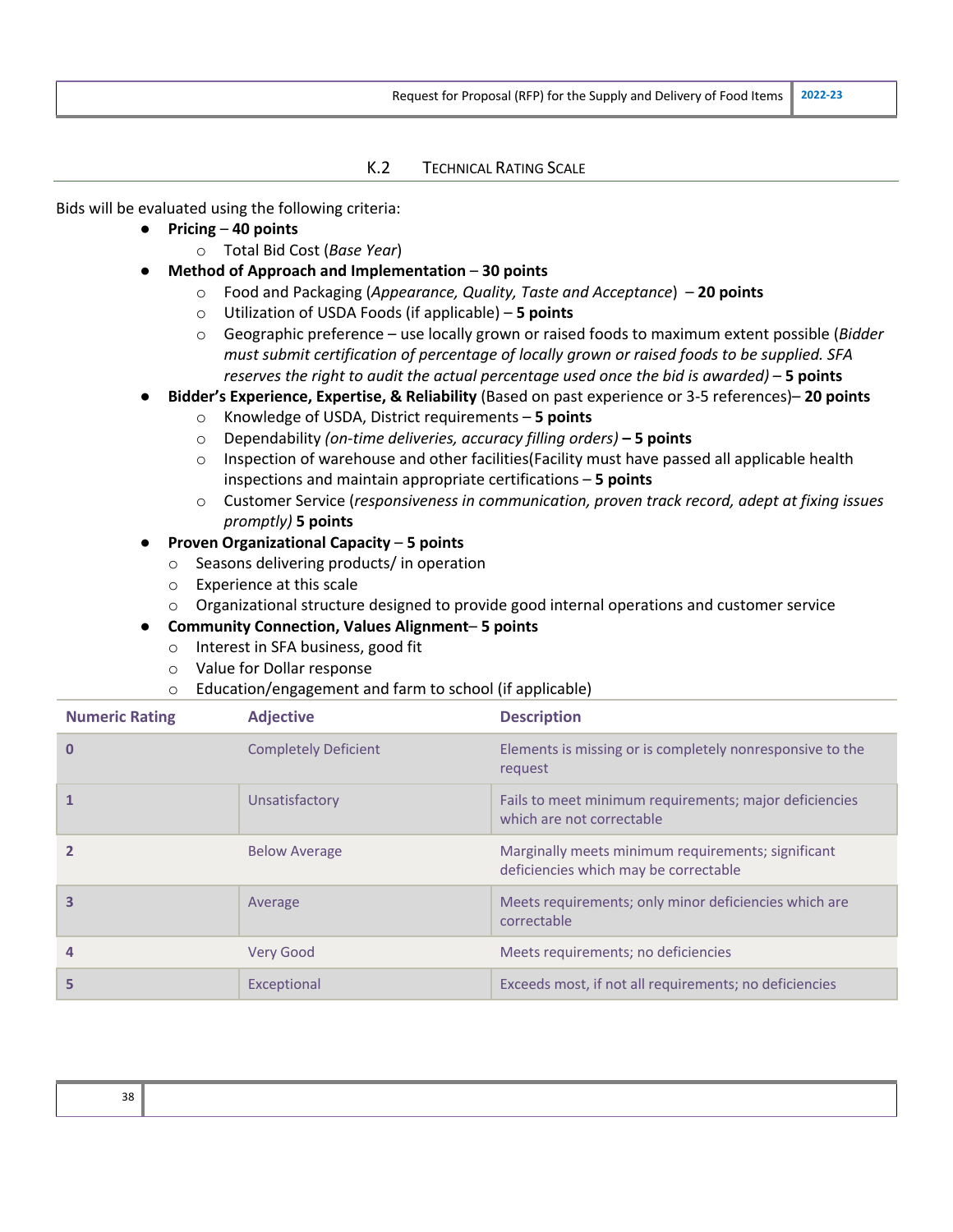Request for Proposal (RFP) for the Supply and Delivery of Food Items **2022-23**

# SCHEDULE A: SCHOOL SITES

| <b>Site</b>                                             | <b>Address</b>               | <b>Telephone</b> | <b>Authorized Designee</b> | <b>Delivery Window</b> |  |
|---------------------------------------------------------|------------------------------|------------------|----------------------------|------------------------|--|
| <b>Center City</b><br><b>Brightwood</b>                 | 6008 Georgia Avenue NW       | 202-723-3322     | <b>TBD</b>                 | 8:30-9:30 AM           |  |
|                                                         |                              |                  |                            |                        |  |
| <b>Center City</b><br><b>Capitol Hill</b>               | 1503 E Capitol Street SE     | 202-547-7556     | Lynette Riley              | 8:30-9:30 AM           |  |
|                                                         |                              |                  |                            |                        |  |
| <b>Center City</b><br><b>Congress</b><br><b>Heights</b> | 220 Highview Pl SE           | 202-562-7070     | Aysha Longshore            | 8:30-9:30 AM           |  |
|                                                         |                              |                  |                            |                        |  |
| <b>Center City</b><br><b>Petworth</b>                   | 510 Webster Street NW        | 202-726-9212     | Camelia Fox                | 8:30-9:30 AM           |  |
|                                                         |                              |                  |                            |                        |  |
| <b>Center City</b><br><b>Shaw</b>                       | 711 N Street NW              | 202-234-1093     | Nia Samuel                 | 8:30-9:30 AM           |  |
|                                                         |                              |                  |                            |                        |  |
| <b>Center City</b><br><b>Trinidad</b>                   | 1217 West Virginia Avenue NE | 202-297-1614     | <b>Christine Edwards</b>   | 8:30-9:30 AM           |  |
|                                                         |                              |                  |                            |                        |  |
|                                                         |                              |                  |                            |                        |  |
|                                                         |                              |                  |                            |                        |  |

I certify that the above items have been checked for accuracy and are in agreement with the bid specifications submitted for approval.

|                           | Click here to enter text.   |  |
|---------------------------|-----------------------------|--|
| <b>SFA Signature</b>      | Title                       |  |
| Click here to enter text. | Click here to enter a date. |  |
| <b>Telephone Number</b>   | Date                        |  |
|                           |                             |  |
| 39                        |                             |  |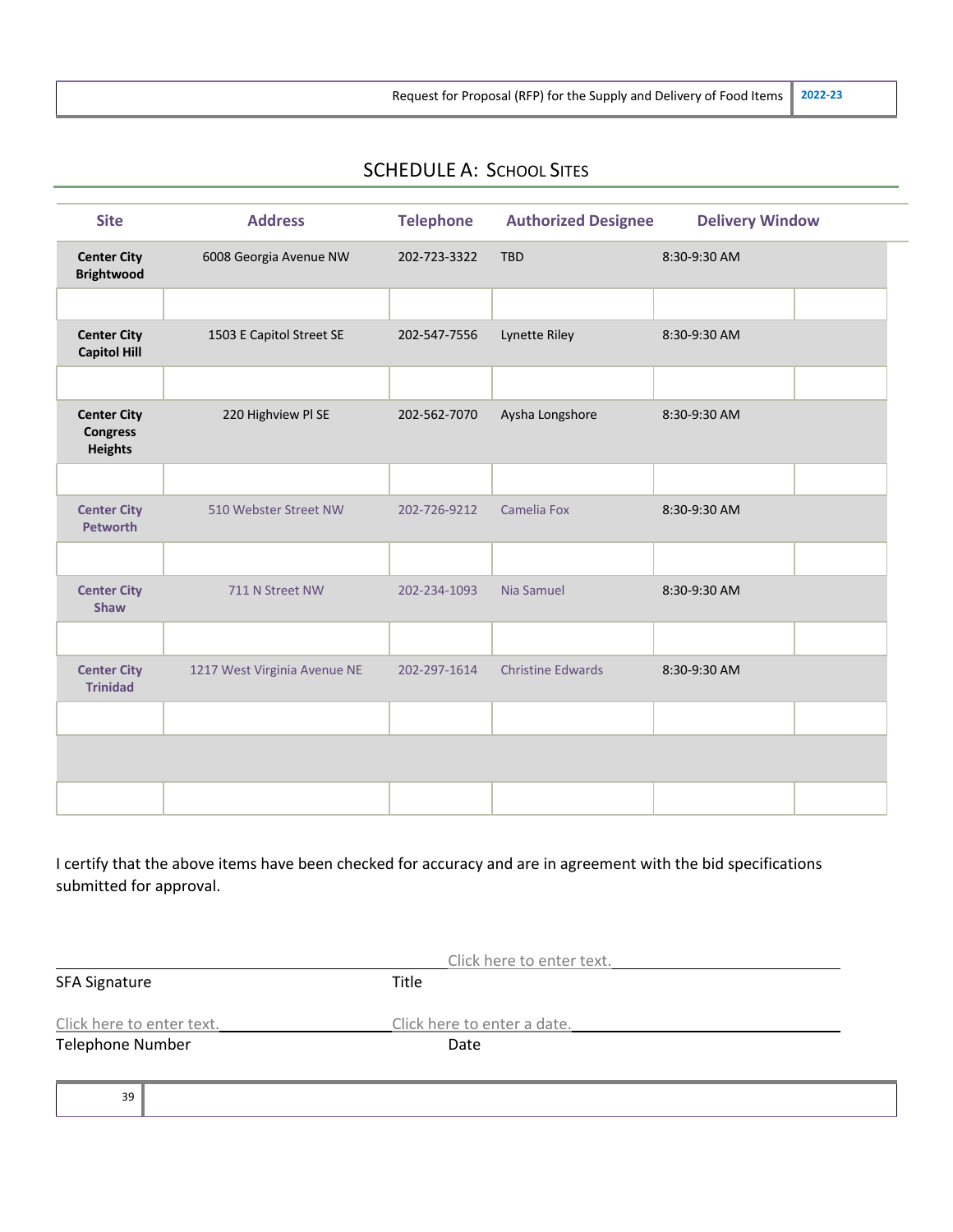# SCHEDULE B: 2022 - 2023 SCHOOL YEAR CALENDAR

|                |                          |                         |                         |                         |    |    |                |    |                          | <b>SCHOOL NAME</b>      |                |                |                         |                |                |                |                         |                         |                         |                |
|----------------|--------------------------|-------------------------|-------------------------|-------------------------|----|----|----------------|----|--------------------------|-------------------------|----------------|----------------|-------------------------|----------------|----------------|----------------|-------------------------|-------------------------|-------------------------|----------------|
|                |                          |                         | <b>August</b>           |                         |    |    |                |    |                          | September               |                |                |                         |                |                | <b>October</b> |                         |                         |                         |                |
|                | $\mathbf{1}$             | $\overline{2}$          | $\overline{\mathbf{3}}$ | $\overline{\mathbf{4}}$ | 5  | 6  |                |    |                          |                         | $\mathbf{1}$   | $\overline{2}$ | $\overline{\mathbf{3}}$ |                |                |                |                         |                         |                         | $\mathbf{1}$   |
| $\overline{7}$ | 8                        | 9                       | 10                      | 11                      | 12 | 13 | $\overline{4}$ | 5  | 6                        | $\overline{\mathbf{z}}$ | 8              | 9              | 10                      | $\overline{2}$ | 3              | 4              | 5                       | 6                       | 7                       | 8              |
| 14             | 15                       | 16                      | 17                      | 18                      | 19 | 20 | 11             | 12 | 13                       | 14                      | 15             | 16             | 17                      | 9              | 10             | 11             | 12                      | 13                      | 14                      | 15             |
| 21             | 22                       | 23                      | 24                      | 25                      | 26 | 27 | 18             | 19 | 20                       | 21                      | 22             | 23             | 24                      | 16             | 17             | 18             | <b>19</b>               | 20                      | 21                      | 22             |
| 28             | 29                       | 30                      | 31                      |                         |    |    | 25             | 26 | 27                       | 28                      | 29             | 30             |                         | 23             | 24             | 25             | 26                      | 27                      | 28                      | 29             |
|                |                          |                         |                         |                         |    |    |                |    |                          |                         |                |                |                         | 30             | 31             |                |                         |                         |                         |                |
|                |                          |                         | <b>November</b>         |                         |    |    |                |    |                          | <b>December</b>         |                |                |                         |                |                | <b>January</b> |                         |                         |                         |                |
|                |                          | $\mathbf{1}$            | $\overline{2}$          | $\overline{\mathbf{3}}$ | 4  | 5  |                |    |                          |                         | $\mathbf{1}$   | 2              | $\overline{\mathbf{3}}$ | $\mathbf{1}$   | $\overline{2}$ | 3              | $\overline{\mathbf{A}}$ | $\overline{\mathbf{5}}$ | 6                       | $\overline{7}$ |
| 6              | $\overline{\phantom{a}}$ | 8                       | 9                       | 10                      | 11 | 12 | $\overline{4}$ | 5  | 6                        | $\overline{\mathbf{z}}$ | 8              | 9              | 10                      | 8              | 9              | 10             | 11                      | 12                      | 13                      | 14             |
| 13             | 14                       | 15                      | 16                      | 17                      | 18 | 19 | 11             | 12 | 13                       | 14                      | 15             | 16             | 17                      | 15             | 16             | 17             | <b>18</b>               | 19                      | 20                      | 21             |
| 20             | 21                       | 22                      | 23                      | 24                      | 25 | 26 | 18             | 19 | 20                       | 21                      | 22             | 23             | 24                      | 22             | 23             | 24             | 25                      | 26                      | 27                      | 28             |
| 27             | 28                       | 29                      | 30                      |                         |    |    | 25             | 26 | 27                       | 28                      | 29             | 30             | 31                      | 29             | 30             | 31             |                         |                         |                         |                |
|                |                          |                         |                         |                         |    |    |                |    |                          |                         |                |                |                         |                |                |                |                         |                         |                         |                |
|                |                          |                         |                         |                         |    |    |                |    |                          |                         |                |                |                         |                |                |                |                         |                         |                         |                |
|                |                          |                         | February                |                         |    |    |                |    |                          | <b>March</b>            |                |                |                         | April          |                |                |                         |                         |                         |                |
|                |                          |                         | $\mathbf{1}$            | $\mathbf{2}$            | Ы  | 4  |                |    |                          | $\mathbf{1}$            | 2 <sup>1</sup> | $\mathbf{3}$   | 4                       |                |                |                |                         |                         |                         | $\mathbf{1}$   |
| 5              | 6                        | $\overline{\mathbf{z}}$ | 8                       | 9                       | 10 | 11 | 5              | 6  | $\overline{\phantom{a}}$ | 8                       | 9              | 10             | 11                      | $\overline{2}$ | 3              | 4              | 5                       | 6                       | $\overline{\mathbf{z}}$ | 8              |
| 12             | 13                       | 14                      | <b>15</b>               | 16                      | 17 | 18 | 12             | 13 | 14                       | <b>15</b>               | 16             | 17             | 18                      | 9              | 10             | 11             | 12                      | 13                      | 14                      | 15             |
| 19             | 20                       | 21                      | 22                      | 23                      | 24 | 25 | 19             | 20 | 21                       | 22                      | 23             | 24             | 25                      | 16             | 17             | 18             | 19                      | 20                      | 21                      | 22             |
| 26             | 27                       | 28                      |                         |                         |    |    | 26             | 27 | 28                       | 29                      | 30             | 31             |                         | 23             | 24             | 25             | 26                      | 27                      | 28                      | 29             |
|                |                          |                         |                         |                         |    |    |                |    |                          |                         |                |                |                         | 30             |                |                |                         |                         |                         |                |
|                |                          |                         | <b>May</b>              |                         |    |    |                |    |                          | June                    |                |                |                         |                |                | July           |                         |                         |                         |                |
|                | $\mathbf{1}$             | $\overline{2}$          | 3                       | 4                       | 5  | 6  |                |    |                          |                         | $\mathbf{1}$   | $\mathbf{2}$   | 3                       |                |                |                |                         |                         |                         | $\mathbf{1}$   |
| $\overline{7}$ | 8                        | 9                       | <b>10</b>               | 11                      | 12 | 13 | 4              | 5  | 6                        | 7                       | 8              | 9              | 10                      | $\overline{2}$ | 3              | 4              | 5                       | 6                       | $\overline{\mathbf{z}}$ | 8              |
| 14             | 15                       | 16                      | 17                      | 18                      | 19 | 20 | 11             | 12 | 13                       | 14                      | 15             | 16             | 17                      | 9              | 10             | 11             | 12                      | 13                      | 14                      | 15             |
| 21             | 22                       | 23                      | 24                      | 25                      | 26 | 27 | 18             | 19 | 20                       | 21                      | 22             | 23             | 24                      | 16             | 17             | 18             | 19                      | 20                      | 21                      | 22             |
| 28             | 29                       | 30                      | 31                      |                         |    |    | 25             | 26 | 27                       | 28                      | 29             | 30             |                         | 23             | 24             | 25             | 26                      | 27                      | 28                      | 29             |
|                |                          |                         |                         |                         |    |    |                |    |                          |                         |                |                |                         | 30             | 31             |                |                         |                         |                         |                |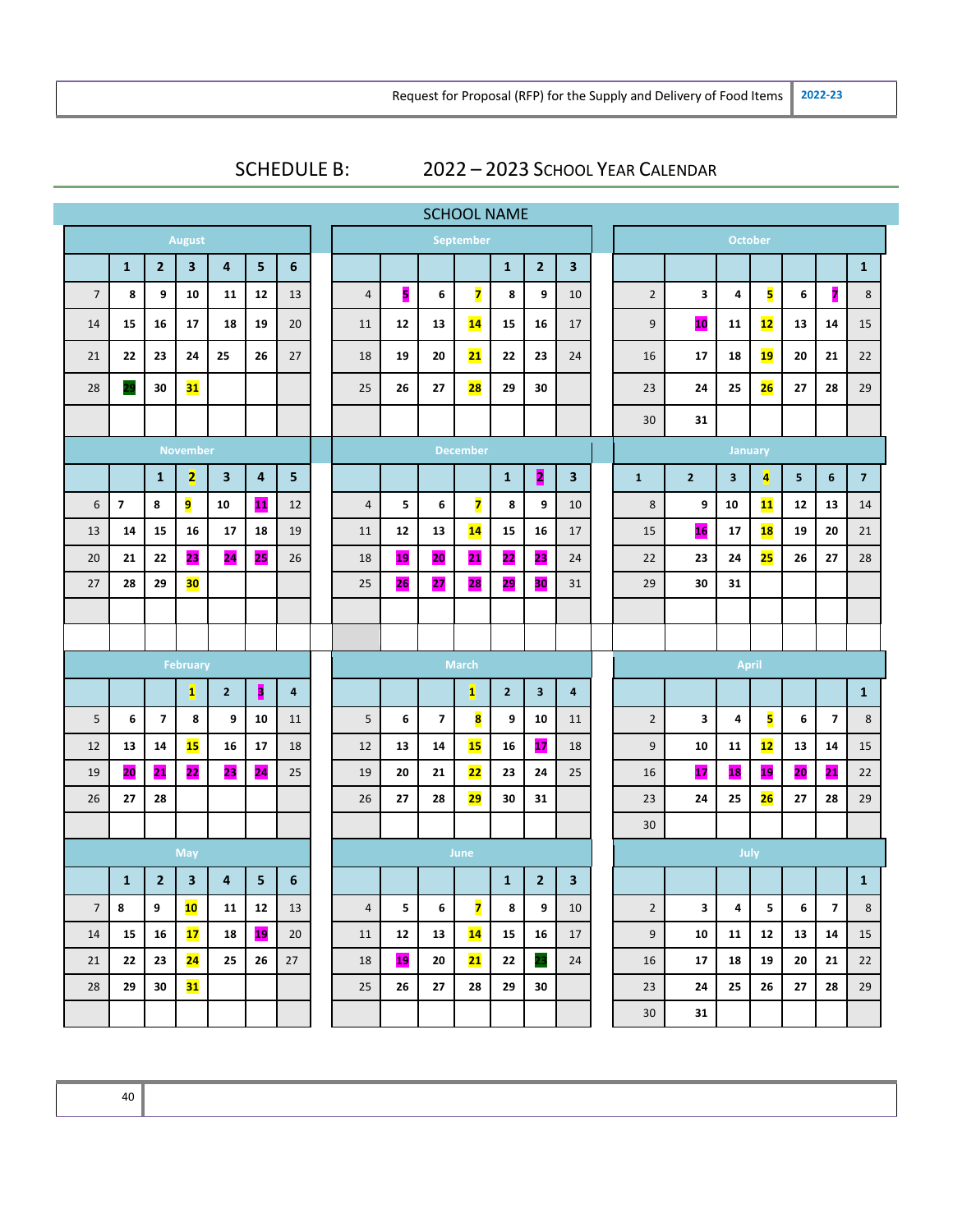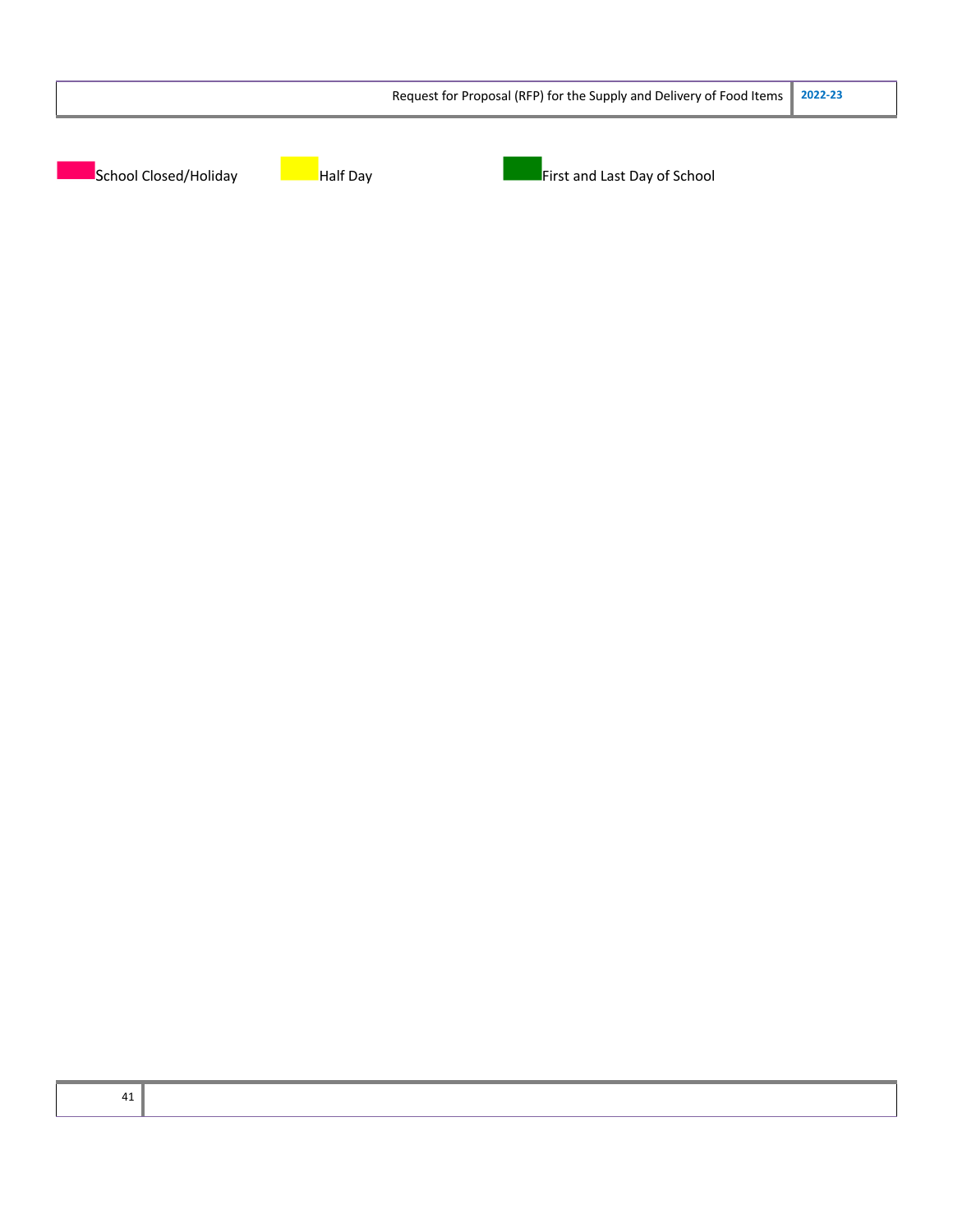## SCHEDULE C: PRICING SHEET

**\*Separate attachment to be completed in Excel.**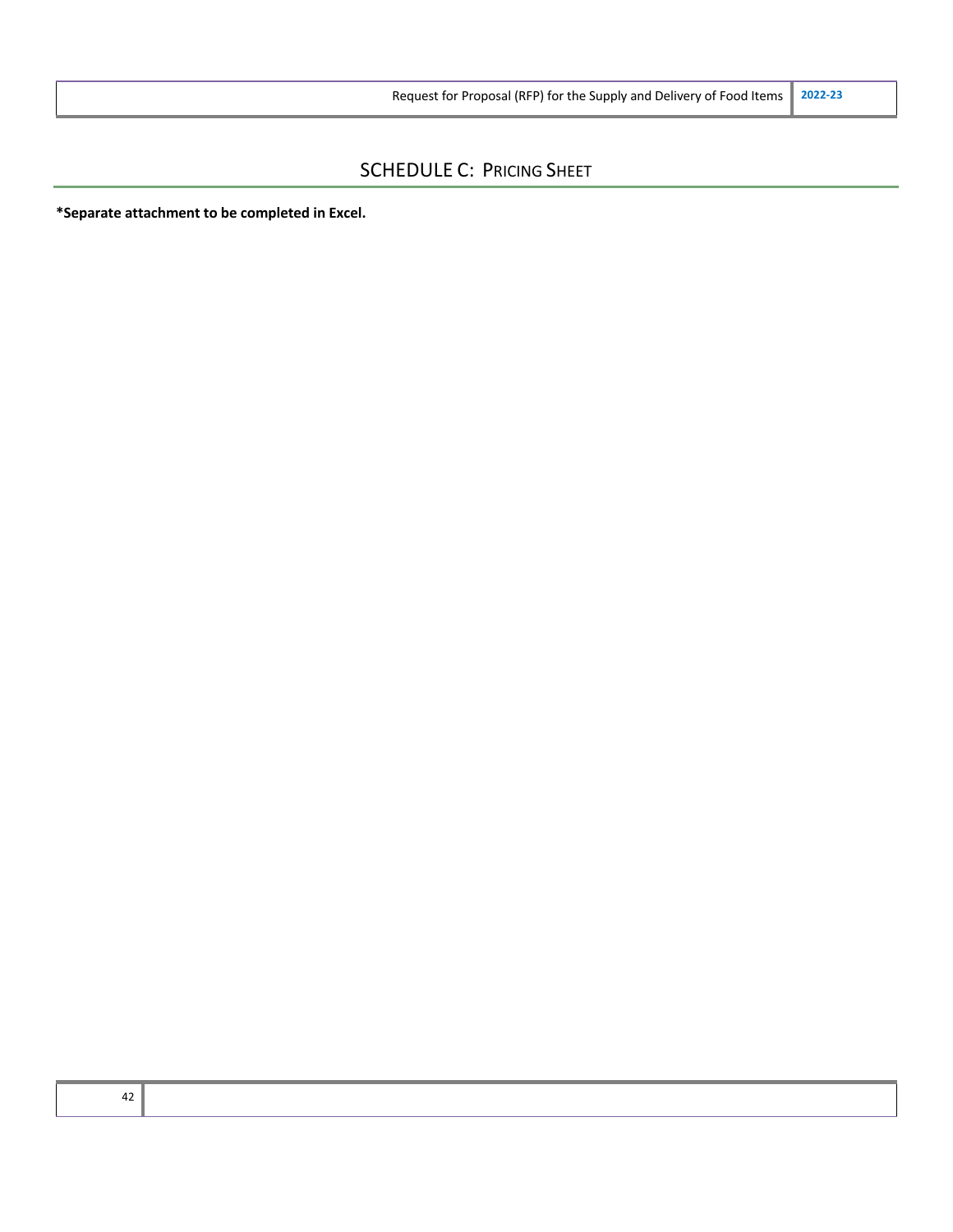## ATTACHMENT A: HEALTHY SCHOOLS ACT REQUIREMENTS



Public schools, public charter schools, and National School Lunch Program (NSLP)-participating private schools in the District of Columbia are eligible for the following local meal reimbursements and subsidies (in addition to USDA reimbursements and subsidies), provided that the meals meet all requirements outlined in the Healthy Schools Act of 2010 (HSA), as amended by the Healthy Students Amendment Act of 2018. The following HSA requirements list will support each eligible School Food Authority (SFA) in complying with these requirements.

| <b>TOPIC AREA</b>       | <b>HSA REQUIREMENT</b>                                                                                                                                                                                                                                                                                                                              |
|-------------------------|-----------------------------------------------------------------------------------------------------------------------------------------------------------------------------------------------------------------------------------------------------------------------------------------------------------------------------------------------------|
|                         | Schools shall provide a vegetarian food option as the main course for breakfast and lunch every day<br>at all grade levels. This option must be rotated daily to avoid repetition and must be clearly labeled<br>or identified as vegetarian.<br>Schools are encouraged to serve plant-based food options as the main course at breakfast and lunch |
|                         | each day to each student.<br>Schools shall provide meals that meet the dietary needs of children with diagnosed medical                                                                                                                                                                                                                             |
|                         | conditions as required by a licensed physician.                                                                                                                                                                                                                                                                                                     |
| <b>NUTRITIOUS MEALS</b> | Schools must reasonably accommodate religious and non-medical dietary restrictions. SFAs may not<br>require a student requesting a plant-based or other non-medical dietary accommodations to obtain<br>a note from a doctor.                                                                                                                       |
|                         | All milk shall be unflavored.                                                                                                                                                                                                                                                                                                                       |
|                         | All grain products shall be whole-grain rich, meaning that the product contains at least 50% whole<br>grains and the remaining grains must be enriched.                                                                                                                                                                                             |
|                         | Schools shall solicit input from students, faculty, and parents through taste tests, comment boxes,                                                                                                                                                                                                                                                 |
|                         | surveys, a student nutrition advisory council, or other means, regarding nutritious meals that appeal<br>to students.                                                                                                                                                                                                                               |
|                         | Schools shall promote healthy eating to students, faculty, staff, and parents.                                                                                                                                                                                                                                                                      |
|                         | Schools shall provide at least 30 minutes for students to eat lunch and sufficient time during the                                                                                                                                                                                                                                                  |
|                         | lunch period for every student to pass through the food service line.                                                                                                                                                                                                                                                                               |
|                         | Schools shall make cold, filtered water available free to students through water fountains or other<br>means when meals are served.                                                                                                                                                                                                                 |
|                         | Schools shall offer free breakfast to all students.                                                                                                                                                                                                                                                                                                 |
| <b>PRICING</b>          | Schools shall not charge students for lunch meals if the student qualifies for reduced-price meals.                                                                                                                                                                                                                                                 |
|                         | If more than 40% of the students at a school qualify for free or reduced-price meals, and breakfast                                                                                                                                                                                                                                                 |
| <b>BREAKFAST</b>        | participation is below 75% of average daily attendance:                                                                                                                                                                                                                                                                                             |
| <b>SERVING MODELS</b>   | • Elementary schools must offer breakfast in the classroom each day.*                                                                                                                                                                                                                                                                               |
|                         | . Middle schools and high schools must offer alternative breakfast serving models each day.                                                                                                                                                                                                                                                         |
|                         | Schools shall participate in federal nutritional and food distribution programs whenever possible.                                                                                                                                                                                                                                                  |

| -- |  |  |  |  |
|----|--|--|--|--|
|----|--|--|--|--|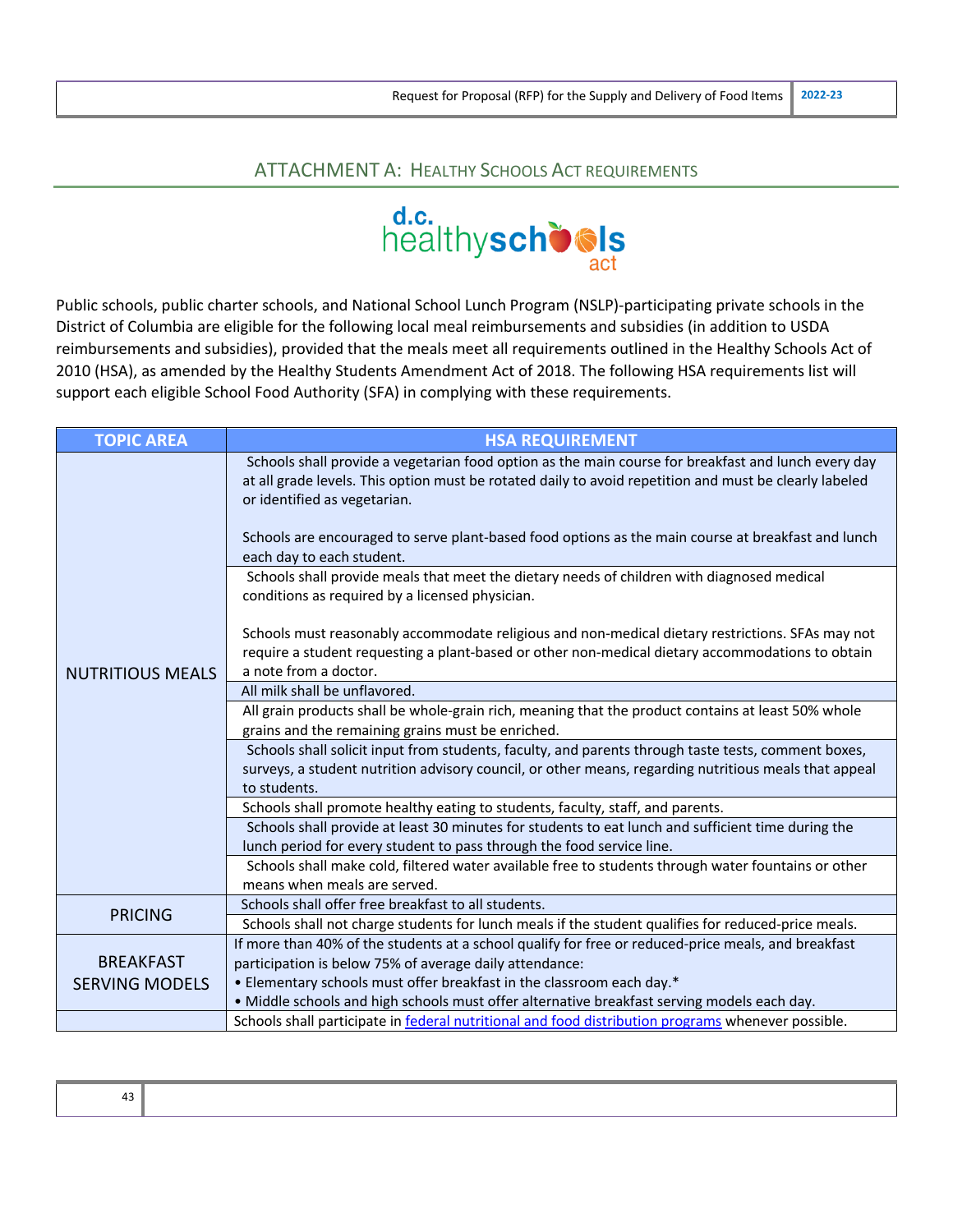| Request for Proposal (RFP) for the Supply and Delivery of Food Items 2022-23 |  |
|------------------------------------------------------------------------------|--|
|------------------------------------------------------------------------------|--|

| <b>PROCUREMENT</b>                                                                              | Schools are encouraged to procure food in a manner consistent with the Good Food Purchasing                                                                                                                                                                                                                                                                                                                                                                                                                                                                                                                                                                                                                                                                                                                                                                                                                                                                                                                                                                                                                                                                                                                                                                                                                                                                                                                                                                                                                                                                                                                                                                                                                                                                                                                                                                                                                                                                                                                                                                                                                                                                                                                                                                                                                                                                                                                                   |
|-------------------------------------------------------------------------------------------------|-------------------------------------------------------------------------------------------------------------------------------------------------------------------------------------------------------------------------------------------------------------------------------------------------------------------------------------------------------------------------------------------------------------------------------------------------------------------------------------------------------------------------------------------------------------------------------------------------------------------------------------------------------------------------------------------------------------------------------------------------------------------------------------------------------------------------------------------------------------------------------------------------------------------------------------------------------------------------------------------------------------------------------------------------------------------------------------------------------------------------------------------------------------------------------------------------------------------------------------------------------------------------------------------------------------------------------------------------------------------------------------------------------------------------------------------------------------------------------------------------------------------------------------------------------------------------------------------------------------------------------------------------------------------------------------------------------------------------------------------------------------------------------------------------------------------------------------------------------------------------------------------------------------------------------------------------------------------------------------------------------------------------------------------------------------------------------------------------------------------------------------------------------------------------------------------------------------------------------------------------------------------------------------------------------------------------------------------------------------------------------------------------------------------------------|
|                                                                                                 | Program's (GFPP) core values.                                                                                                                                                                                                                                                                                                                                                                                                                                                                                                                                                                                                                                                                                                                                                                                                                                                                                                                                                                                                                                                                                                                                                                                                                                                                                                                                                                                                                                                                                                                                                                                                                                                                                                                                                                                                                                                                                                                                                                                                                                                                                                                                                                                                                                                                                                                                                                                                 |
|                                                                                                 | DC Public Schools (DCPS) Central Office shall conduct a GFPP baseline assessment by Dec. 31, 2019.                                                                                                                                                                                                                                                                                                                                                                                                                                                                                                                                                                                                                                                                                                                                                                                                                                                                                                                                                                                                                                                                                                                                                                                                                                                                                                                                                                                                                                                                                                                                                                                                                                                                                                                                                                                                                                                                                                                                                                                                                                                                                                                                                                                                                                                                                                                            |
|                                                                                                 | DCPS Central Office shall use findings from the assessment to increase food procurement consistent                                                                                                                                                                                                                                                                                                                                                                                                                                                                                                                                                                                                                                                                                                                                                                                                                                                                                                                                                                                                                                                                                                                                                                                                                                                                                                                                                                                                                                                                                                                                                                                                                                                                                                                                                                                                                                                                                                                                                                                                                                                                                                                                                                                                                                                                                                                            |
|                                                                                                 | with the GFPP's core values. DCPS Central Office must complete a follow-up assessment annually to                                                                                                                                                                                                                                                                                                                                                                                                                                                                                                                                                                                                                                                                                                                                                                                                                                                                                                                                                                                                                                                                                                                                                                                                                                                                                                                                                                                                                                                                                                                                                                                                                                                                                                                                                                                                                                                                                                                                                                                                                                                                                                                                                                                                                                                                                                                             |
|                                                                                                 | demonstrate progress toward the GFPP core values.                                                                                                                                                                                                                                                                                                                                                                                                                                                                                                                                                                                                                                                                                                                                                                                                                                                                                                                                                                                                                                                                                                                                                                                                                                                                                                                                                                                                                                                                                                                                                                                                                                                                                                                                                                                                                                                                                                                                                                                                                                                                                                                                                                                                                                                                                                                                                                             |
|                                                                                                 | Schools shall serve locally grown, locally processed, and unprocessed foods from growers engaged in                                                                                                                                                                                                                                                                                                                                                                                                                                                                                                                                                                                                                                                                                                                                                                                                                                                                                                                                                                                                                                                                                                                                                                                                                                                                                                                                                                                                                                                                                                                                                                                                                                                                                                                                                                                                                                                                                                                                                                                                                                                                                                                                                                                                                                                                                                                           |
|                                                                                                 | sustainable agriculture practices whenever possible. Preference shall be given to fresh unprocessed                                                                                                                                                                                                                                                                                                                                                                                                                                                                                                                                                                                                                                                                                                                                                                                                                                                                                                                                                                                                                                                                                                                                                                                                                                                                                                                                                                                                                                                                                                                                                                                                                                                                                                                                                                                                                                                                                                                                                                                                                                                                                                                                                                                                                                                                                                                           |
|                                                                                                 | agricultural products grown and processed in the District of Columbia, Maryland, and Virginia.                                                                                                                                                                                                                                                                                                                                                                                                                                                                                                                                                                                                                                                                                                                                                                                                                                                                                                                                                                                                                                                                                                                                                                                                                                                                                                                                                                                                                                                                                                                                                                                                                                                                                                                                                                                                                                                                                                                                                                                                                                                                                                                                                                                                                                                                                                                                |
|                                                                                                 |                                                                                                                                                                                                                                                                                                                                                                                                                                                                                                                                                                                                                                                                                                                                                                                                                                                                                                                                                                                                                                                                                                                                                                                                                                                                                                                                                                                                                                                                                                                                                                                                                                                                                                                                                                                                                                                                                                                                                                                                                                                                                                                                                                                                                                                                                                                                                                                                                               |
|                                                                                                 |                                                                                                                                                                                                                                                                                                                                                                                                                                                                                                                                                                                                                                                                                                                                                                                                                                                                                                                                                                                                                                                                                                                                                                                                                                                                                                                                                                                                                                                                                                                                                                                                                                                                                                                                                                                                                                                                                                                                                                                                                                                                                                                                                                                                                                                                                                                                                                                                                               |
|                                                                                                 |                                                                                                                                                                                                                                                                                                                                                                                                                                                                                                                                                                                                                                                                                                                                                                                                                                                                                                                                                                                                                                                                                                                                                                                                                                                                                                                                                                                                                                                                                                                                                                                                                                                                                                                                                                                                                                                                                                                                                                                                                                                                                                                                                                                                                                                                                                                                                                                                                               |
|                                                                                                 |                                                                                                                                                                                                                                                                                                                                                                                                                                                                                                                                                                                                                                                                                                                                                                                                                                                                                                                                                                                                                                                                                                                                                                                                                                                                                                                                                                                                                                                                                                                                                                                                                                                                                                                                                                                                                                                                                                                                                                                                                                                                                                                                                                                                                                                                                                                                                                                                                               |
|                                                                                                 |                                                                                                                                                                                                                                                                                                                                                                                                                                                                                                                                                                                                                                                                                                                                                                                                                                                                                                                                                                                                                                                                                                                                                                                                                                                                                                                                                                                                                                                                                                                                                                                                                                                                                                                                                                                                                                                                                                                                                                                                                                                                                                                                                                                                                                                                                                                                                                                                                               |
|                                                                                                 |                                                                                                                                                                                                                                                                                                                                                                                                                                                                                                                                                                                                                                                                                                                                                                                                                                                                                                                                                                                                                                                                                                                                                                                                                                                                                                                                                                                                                                                                                                                                                                                                                                                                                                                                                                                                                                                                                                                                                                                                                                                                                                                                                                                                                                                                                                                                                                                                                               |
|                                                                                                 |                                                                                                                                                                                                                                                                                                                                                                                                                                                                                                                                                                                                                                                                                                                                                                                                                                                                                                                                                                                                                                                                                                                                                                                                                                                                                                                                                                                                                                                                                                                                                                                                                                                                                                                                                                                                                                                                                                                                                                                                                                                                                                                                                                                                                                                                                                                                                                                                                               |
|                                                                                                 |                                                                                                                                                                                                                                                                                                                                                                                                                                                                                                                                                                                                                                                                                                                                                                                                                                                                                                                                                                                                                                                                                                                                                                                                                                                                                                                                                                                                                                                                                                                                                                                                                                                                                                                                                                                                                                                                                                                                                                                                                                                                                                                                                                                                                                                                                                                                                                                                                               |
|                                                                                                 |                                                                                                                                                                                                                                                                                                                                                                                                                                                                                                                                                                                                                                                                                                                                                                                                                                                                                                                                                                                                                                                                                                                                                                                                                                                                                                                                                                                                                                                                                                                                                                                                                                                                                                                                                                                                                                                                                                                                                                                                                                                                                                                                                                                                                                                                                                                                                                                                                               |
|                                                                                                 |                                                                                                                                                                                                                                                                                                                                                                                                                                                                                                                                                                                                                                                                                                                                                                                                                                                                                                                                                                                                                                                                                                                                                                                                                                                                                                                                                                                                                                                                                                                                                                                                                                                                                                                                                                                                                                                                                                                                                                                                                                                                                                                                                                                                                                                                                                                                                                                                                               |
|                                                                                                 |                                                                                                                                                                                                                                                                                                                                                                                                                                                                                                                                                                                                                                                                                                                                                                                                                                                                                                                                                                                                                                                                                                                                                                                                                                                                                                                                                                                                                                                                                                                                                                                                                                                                                                                                                                                                                                                                                                                                                                                                                                                                                                                                                                                                                                                                                                                                                                                                                               |
|                                                                                                 |                                                                                                                                                                                                                                                                                                                                                                                                                                                                                                                                                                                                                                                                                                                                                                                                                                                                                                                                                                                                                                                                                                                                                                                                                                                                                                                                                                                                                                                                                                                                                                                                                                                                                                                                                                                                                                                                                                                                                                                                                                                                                                                                                                                                                                                                                                                                                                                                                               |
|                                                                                                 |                                                                                                                                                                                                                                                                                                                                                                                                                                                                                                                                                                                                                                                                                                                                                                                                                                                                                                                                                                                                                                                                                                                                                                                                                                                                                                                                                                                                                                                                                                                                                                                                                                                                                                                                                                                                                                                                                                                                                                                                                                                                                                                                                                                                                                                                                                                                                                                                                               |
|                                                                                                 | • Location where fruits and vegetables served in schools are grown and processed.                                                                                                                                                                                                                                                                                                                                                                                                                                                                                                                                                                                                                                                                                                                                                                                                                                                                                                                                                                                                                                                                                                                                                                                                                                                                                                                                                                                                                                                                                                                                                                                                                                                                                                                                                                                                                                                                                                                                                                                                                                                                                                                                                                                                                                                                                                                                             |
|                                                                                                 | Schools shall provide the following information in the school's office, on the school's website, and to                                                                                                                                                                                                                                                                                                                                                                                                                                                                                                                                                                                                                                                                                                                                                                                                                                                                                                                                                                                                                                                                                                                                                                                                                                                                                                                                                                                                                                                                                                                                                                                                                                                                                                                                                                                                                                                                                                                                                                                                                                                                                                                                                                                                                                                                                                                       |
|                                                                                                 | parents and legal guardians upon request:                                                                                                                                                                                                                                                                                                                                                                                                                                                                                                                                                                                                                                                                                                                                                                                                                                                                                                                                                                                                                                                                                                                                                                                                                                                                                                                                                                                                                                                                                                                                                                                                                                                                                                                                                                                                                                                                                                                                                                                                                                                                                                                                                                                                                                                                                                                                                                                     |
|                                                                                                 | • Breakfast and lunch menus;                                                                                                                                                                                                                                                                                                                                                                                                                                                                                                                                                                                                                                                                                                                                                                                                                                                                                                                                                                                                                                                                                                                                                                                                                                                                                                                                                                                                                                                                                                                                                                                                                                                                                                                                                                                                                                                                                                                                                                                                                                                                                                                                                                                                                                                                                                                                                                                                  |
|                                                                                                 | · Nutritional content of each menu item;                                                                                                                                                                                                                                                                                                                                                                                                                                                                                                                                                                                                                                                                                                                                                                                                                                                                                                                                                                                                                                                                                                                                                                                                                                                                                                                                                                                                                                                                                                                                                                                                                                                                                                                                                                                                                                                                                                                                                                                                                                                                                                                                                                                                                                                                                                                                                                                      |
|                                                                                                 |                                                                                                                                                                                                                                                                                                                                                                                                                                                                                                                                                                                                                                                                                                                                                                                                                                                                                                                                                                                                                                                                                                                                                                                                                                                                                                                                                                                                                                                                                                                                                                                                                                                                                                                                                                                                                                                                                                                                                                                                                                                                                                                                                                                                                                                                                                                                                                                                                               |
|                                                                                                 |                                                                                                                                                                                                                                                                                                                                                                                                                                                                                                                                                                                                                                                                                                                                                                                                                                                                                                                                                                                                                                                                                                                                                                                                                                                                                                                                                                                                                                                                                                                                                                                                                                                                                                                                                                                                                                                                                                                                                                                                                                                                                                                                                                                                                                                                                                                                                                                                                               |
|                                                                                                 |                                                                                                                                                                                                                                                                                                                                                                                                                                                                                                                                                                                                                                                                                                                                                                                                                                                                                                                                                                                                                                                                                                                                                                                                                                                                                                                                                                                                                                                                                                                                                                                                                                                                                                                                                                                                                                                                                                                                                                                                                                                                                                                                                                                                                                                                                                                                                                                                                               |
|                                                                                                 |                                                                                                                                                                                                                                                                                                                                                                                                                                                                                                                                                                                                                                                                                                                                                                                                                                                                                                                                                                                                                                                                                                                                                                                                                                                                                                                                                                                                                                                                                                                                                                                                                                                                                                                                                                                                                                                                                                                                                                                                                                                                                                                                                                                                                                                                                                                                                                                                                               |
| <b>COMPETITIVE</b>                                                                              |                                                                                                                                                                                                                                                                                                                                                                                                                                                                                                                                                                                                                                                                                                                                                                                                                                                                                                                                                                                                                                                                                                                                                                                                                                                                                                                                                                                                                                                                                                                                                                                                                                                                                                                                                                                                                                                                                                                                                                                                                                                                                                                                                                                                                                                                                                                                                                                                                               |
| <b>FOODS</b>                                                                                    |                                                                                                                                                                                                                                                                                                                                                                                                                                                                                                                                                                                                                                                                                                                                                                                                                                                                                                                                                                                                                                                                                                                                                                                                                                                                                                                                                                                                                                                                                                                                                                                                                                                                                                                                                                                                                                                                                                                                                                                                                                                                                                                                                                                                                                                                                                                                                                                                                               |
|                                                                                                 |                                                                                                                                                                                                                                                                                                                                                                                                                                                                                                                                                                                                                                                                                                                                                                                                                                                                                                                                                                                                                                                                                                                                                                                                                                                                                                                                                                                                                                                                                                                                                                                                                                                                                                                                                                                                                                                                                                                                                                                                                                                                                                                                                                                                                                                                                                                                                                                                                               |
|                                                                                                 |                                                                                                                                                                                                                                                                                                                                                                                                                                                                                                                                                                                                                                                                                                                                                                                                                                                                                                                                                                                                                                                                                                                                                                                                                                                                                                                                                                                                                                                                                                                                                                                                                                                                                                                                                                                                                                                                                                                                                                                                                                                                                                                                                                                                                                                                                                                                                                                                                               |
|                                                                                                 |                                                                                                                                                                                                                                                                                                                                                                                                                                                                                                                                                                                                                                                                                                                                                                                                                                                                                                                                                                                                                                                                                                                                                                                                                                                                                                                                                                                                                                                                                                                                                                                                                                                                                                                                                                                                                                                                                                                                                                                                                                                                                                                                                                                                                                                                                                                                                                                                                               |
|                                                                                                 |                                                                                                                                                                                                                                                                                                                                                                                                                                                                                                                                                                                                                                                                                                                                                                                                                                                                                                                                                                                                                                                                                                                                                                                                                                                                                                                                                                                                                                                                                                                                                                                                                                                                                                                                                                                                                                                                                                                                                                                                                                                                                                                                                                                                                                                                                                                                                                                                                               |
|                                                                                                 |                                                                                                                                                                                                                                                                                                                                                                                                                                                                                                                                                                                                                                                                                                                                                                                                                                                                                                                                                                                                                                                                                                                                                                                                                                                                                                                                                                                                                                                                                                                                                                                                                                                                                                                                                                                                                                                                                                                                                                                                                                                                                                                                                                                                                                                                                                                                                                                                                               |
|                                                                                                 |                                                                                                                                                                                                                                                                                                                                                                                                                                                                                                                                                                                                                                                                                                                                                                                                                                                                                                                                                                                                                                                                                                                                                                                                                                                                                                                                                                                                                                                                                                                                                                                                                                                                                                                                                                                                                                                                                                                                                                                                                                                                                                                                                                                                                                                                                                                                                                                                                               |
|                                                                                                 |                                                                                                                                                                                                                                                                                                                                                                                                                                                                                                                                                                                                                                                                                                                                                                                                                                                                                                                                                                                                                                                                                                                                                                                                                                                                                                                                                                                                                                                                                                                                                                                                                                                                                                                                                                                                                                                                                                                                                                                                                                                                                                                                                                                                                                                                                                                                                                                                                               |
|                                                                                                 |                                                                                                                                                                                                                                                                                                                                                                                                                                                                                                                                                                                                                                                                                                                                                                                                                                                                                                                                                                                                                                                                                                                                                                                                                                                                                                                                                                                                                                                                                                                                                                                                                                                                                                                                                                                                                                                                                                                                                                                                                                                                                                                                                                                                                                                                                                                                                                                                                               |
|                                                                                                 |                                                                                                                                                                                                                                                                                                                                                                                                                                                                                                                                                                                                                                                                                                                                                                                                                                                                                                                                                                                                                                                                                                                                                                                                                                                                                                                                                                                                                                                                                                                                                                                                                                                                                                                                                                                                                                                                                                                                                                                                                                                                                                                                                                                                                                                                                                                                                                                                                               |
| <b>FARM TO SCHOOL</b><br><b>PUBLIC</b><br><b>DISCLOSURE</b><br>FOOD AND FOOD<br>PACKAGING WASTE | • "Locally grown" means from a grower in Delaware, the District of Columbia, Maryland, New Jersey,<br>North Carolina, Pennsylvania, Virginia, and West Virginia.<br>• "Locally processed" means processed at a facility in Delaware, the District of Columbia, Maryland,<br>New Jersey, North Carolina, Pennsylvania, Virginia, or West Virginia.<br>• "Unprocessed" means foods that are nearest their whole, raw, and natural state, and contain no<br>artificial flavors or color, synthetic ingredients, chemical preservatives, or dyes.<br>Each SFA must complete and submit a quarterly Locally Grown Food Item Tracking Log to<br>osse.lg@dc.gov in order to receive the local reimbursement of 5 cents.<br>Schools shall inform families that vegetarian food options and milk alternatives are available upon<br>request.<br>Food service providers shall provide the following information to the school and to OSSE upon request:<br>• Breakfast and lunch menus;<br>. Nutritional content of each menu item;<br>• Ingredients for each menu item (if requested by parents/legal guardians); and<br>. Ingredients for each menu item (if requested by parents/legal guardians); and<br>• Location where fruits and vegetables served in schools are grown and processed.<br>Schools shall not permit third parties, other than school-related organizations and school meal service<br>providers, to sell foods or beverages of any type to students on school property from 90 minutes<br>before the school day begins until 90 minutes after the school day ends.<br>Foods and beverages that do not meet the nutritional requirements of the NSLP competitive food<br>service and standards shall not be used as incentives, prizes, or awards or advertised or marketed<br>through posters, signs, book covers, scorecards, supplies, equipment, or other means.**<br>Schools shall provide accessory disposable food service ware <i>only upon request</i> by the student or at a<br>self-serve station. Meals shall not include accessory disposable food service ware unless specifically<br>requested by the student.<br>"Accessory disposable food service ware" means any disposable food service ware, including<br>straws, utensils, condiment cups and packets, cup sleeves, and napkins, that is not used to<br>hold or contain food.<br>Schools are strongly encouraged to establish share tables. |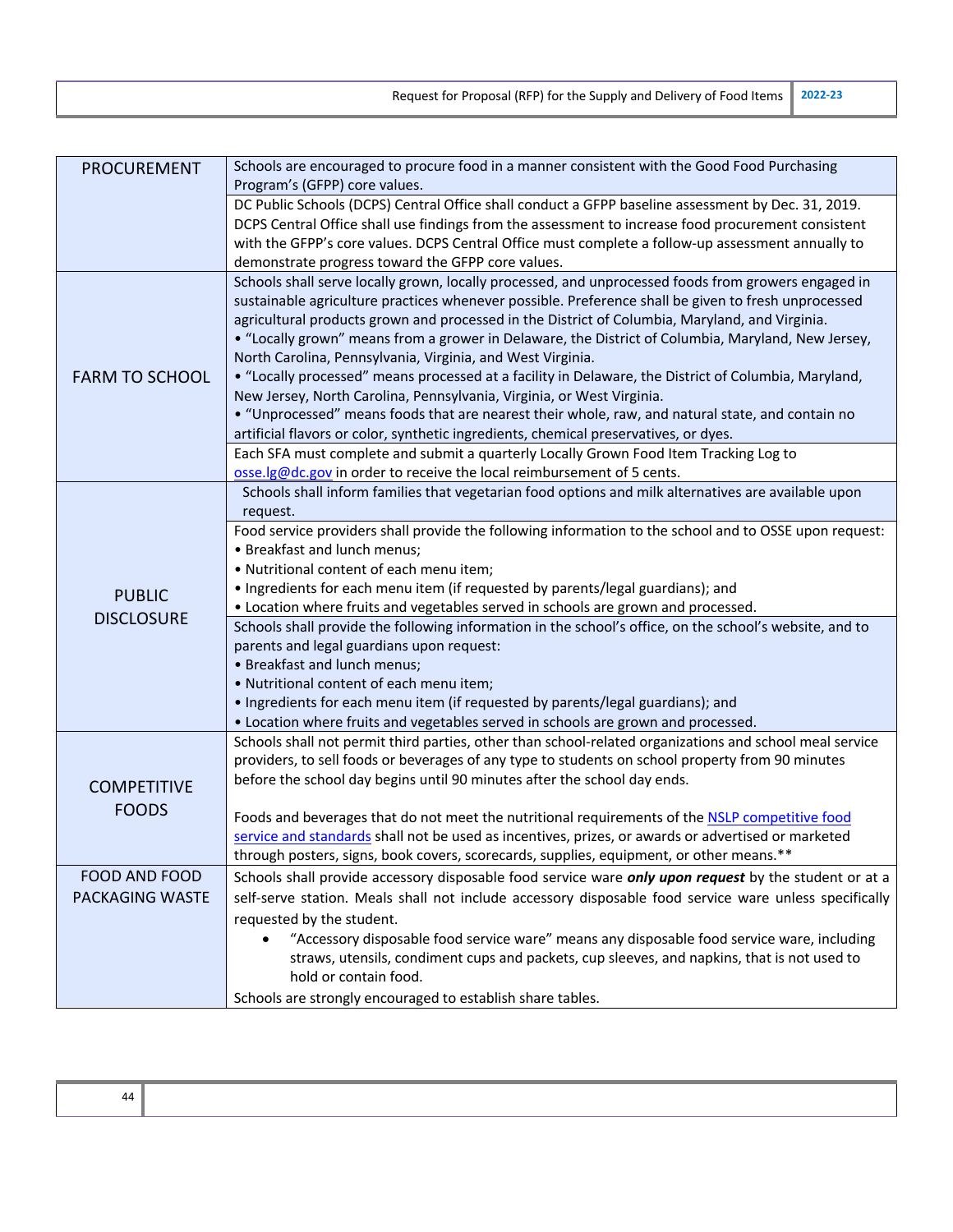| Request for Proposal (RFP) for the Supply and Delivery of Food Items                                                                                                                              | 2022-23 |
|---------------------------------------------------------------------------------------------------------------------------------------------------------------------------------------------------|---------|
|                                                                                                                                                                                                   |         |
| "Share table" is a location where school community members can place unopened or sealed<br>٠<br>foods to provide for other community members to take food that would otherwise be thrown<br>away. |         |

\*Schools may request a waiver for one school year.

\*\* Special exemptions can be requested from OSSE on an infrequent basis.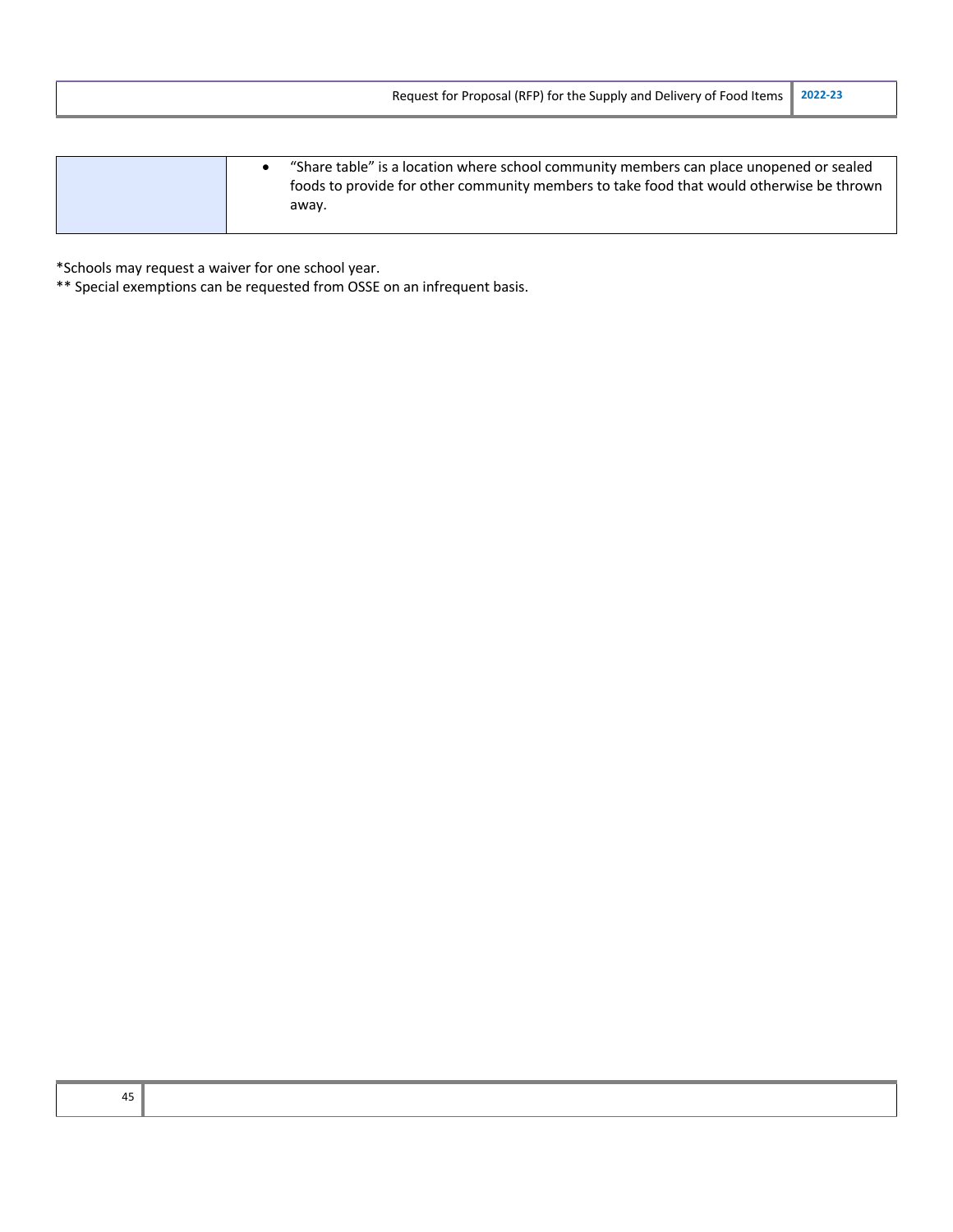## ATTACHMENT B: DEBARMENT & SUSPENSION

**Special Note:** Regulations in 7CFR Part 3017.300 provide SFA's with three options for obtaining satisfaction that prospective contractors are not suspended, debarred or disqualified, including: (a) Checking **www.sam.gov**. When exercising this option, school districts should ensure they document that the bidder/offeror was checked against the system; or (b) Collecting a certification from that person if allowed by this rule; or (c) Adding a clause or condition to the covered transaction with that person.

- 1. By signing and submitting this form, the prospective lower tier participant is providing the certification set out on the reverse side in accordance with these instructions.
- 2. The certification in this clause is a material representation of fact upon which reliance was placed when this transaction was entered into. If it is later determined that the prospective lower tier participant knowingly rendered an erroneous certification, in addition to other remedies available to the Federal Government, the department or agency with which this transaction originated may pursue available remedies, including suspension and/or debarment.
- 3. The prospective lower tier participant shall provide immediate written notice to the person to which this proposal is submitted. If at any time the prospective lower tier participant learns that its certification was erroneous when submitted or has become erroneous by reason of changed circumstances.
- 4. The terms "covered transaction", debarred", "suspended", "ineligible", "lower tier covered transaction", participant", "person", "primary covered transaction", "principal", "proposal" and "voluntarily excluded", as used in this clause, have the meanings set out in the Definitions and Coverage sections of rules implementing Executive Order 12549. You may contact the person to which this proposal is submitted for assistance in obtaining a copy of those regulations.
- 5. The prospective lower tier participant agrees by submitting this form that, should be proposed covered transaction be entered into, it shall not knowingly enter into any lower tier covered transaction with a person who is debarred, suspended, declared ineligible, or voluntarily excluded from participation in this covered transaction, unless authorized by the department or agency with which this transaction originated.
- 6. The prospective lower tier participant further agrees by submitting this form that it will include this clause titled "Certification Regarding Debarment, Suspension, Ineligibility, and Voluntary Exclusion – Lower Tier Covered Transaction", without modification, in all lower tier covered transactions and in all solicitations for lower tier covered transactions.
- 7. A participant in a covered transaction may rely upon a certification of a prospective participant in a lower tier covered transaction that it is not debarred, suspended, ineligible, or voluntarily excluded from the covered transaction, unless it knows that the certification is erroneous. A participant may decide the method and frequency by which it determines the eligibility of its principals. Each participant may, but is not required to, check the Non-procurement List.
- 8. Nothing contained in the foregoing shall be construed to require establishment of a system of records in order to render in good faith the certification required by this clause. The knowledge and information of a participant is not required to exceed that which is normally possessed by a prudent person in the ordinary course of business dealings.
- 9. Except for transactions authorized under paragraph 5 of these instructions, if a participant is a covered transaction knowingly enters into a lower tier covered transaction with a person who is suspended, debarred, ineligible, or voluntarily excluded from participation in this transaction, in addition to other remedies available to the Federal Government, the department or agency with which this transaction originated may pursue available remedies, including suspension, and/or debarment.

**Form AD-1048 (6/04)**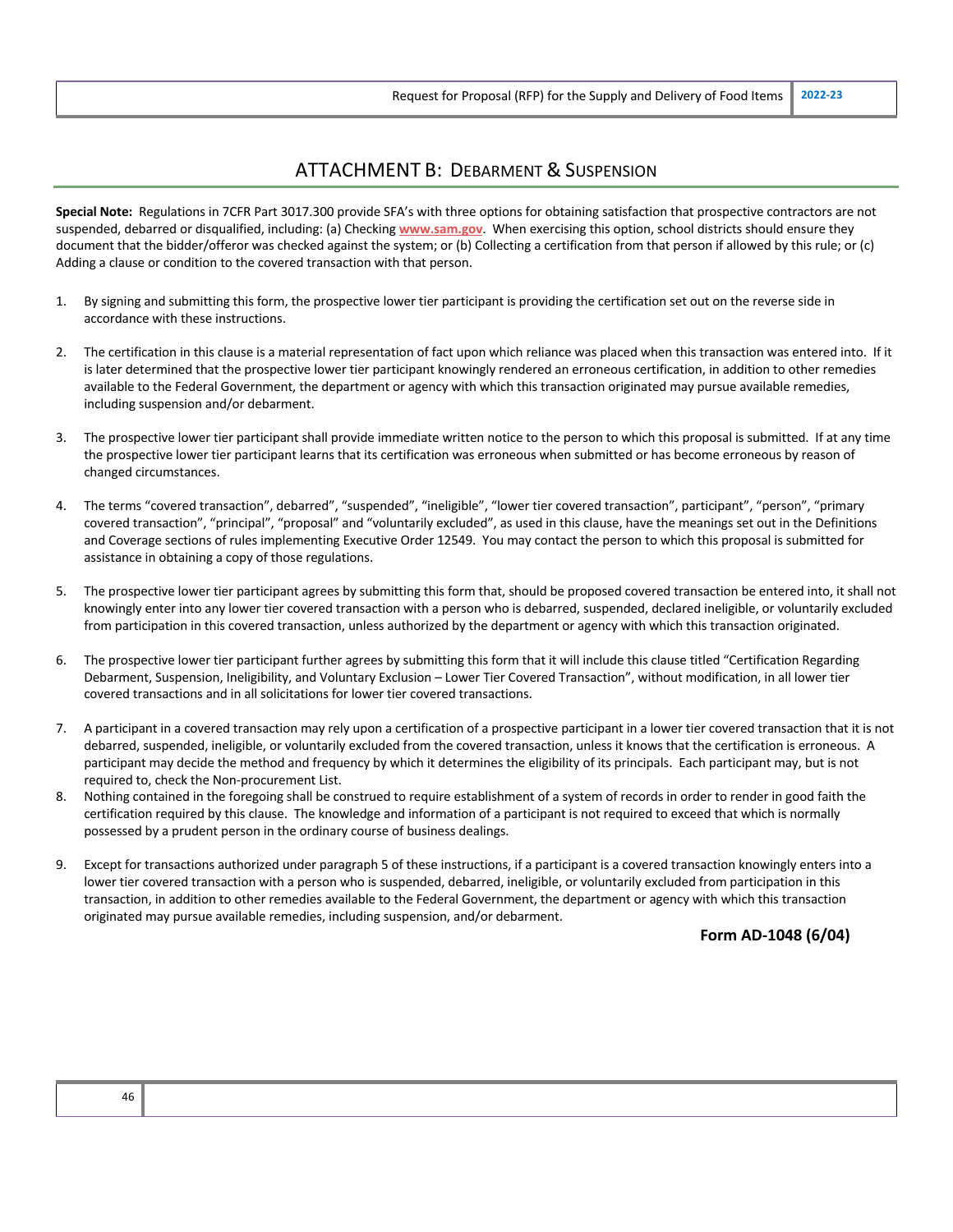# **OFFICE OF THE STATE SUPERINTENDENT OF EDUCATION (OSSE)**

# **Certification Regarding Debarment, Suspension, Ineligibility and Voluntary Exclusion – Lower Tier Covered Transactions**

This certification is required by the regulations implementing Executive Order 12549, Debarment and Suspension, 7 CFR Part 3017, Section 3017.510, Participants' Responsibilities. The regulations were published as Part IV of the January 30, 1989 Federal Register (pages 4722-4733). Copies of the regulations may be obtained by contacting the Department of Agriculture agency with which this transaction originated.

#### **BEFORE COMPLETING CERTIFICATION, READ INSTRUCTIONS ON REVERSE**

- 1. The prospective lower tier participant certifies, by submission of this proposal, that neither it nor its principals is presently debarred, suspended, proposed for debarment, declared ineligible, or voluntarily excluded from participation in this transaction by any Federal department or agency.
- 2. Where the prospective lower tier participant is unable to certify to any of the statements in this certification, such prospective participant shall attach an explanation to this proposal.

| <b>Organization Name:</b>                 | PR / Award Project Number Name: |
|-------------------------------------------|---------------------------------|
| Click here to enter text.                 | Click here to enter text.       |
| <b>Name of Authorized Representative:</b> | Title:                          |
| Click here to enter text.                 | Click here to enter text.       |
| Signature:                                | Date:                           |
| Click here to enter text.                 | Click here to enter text.       |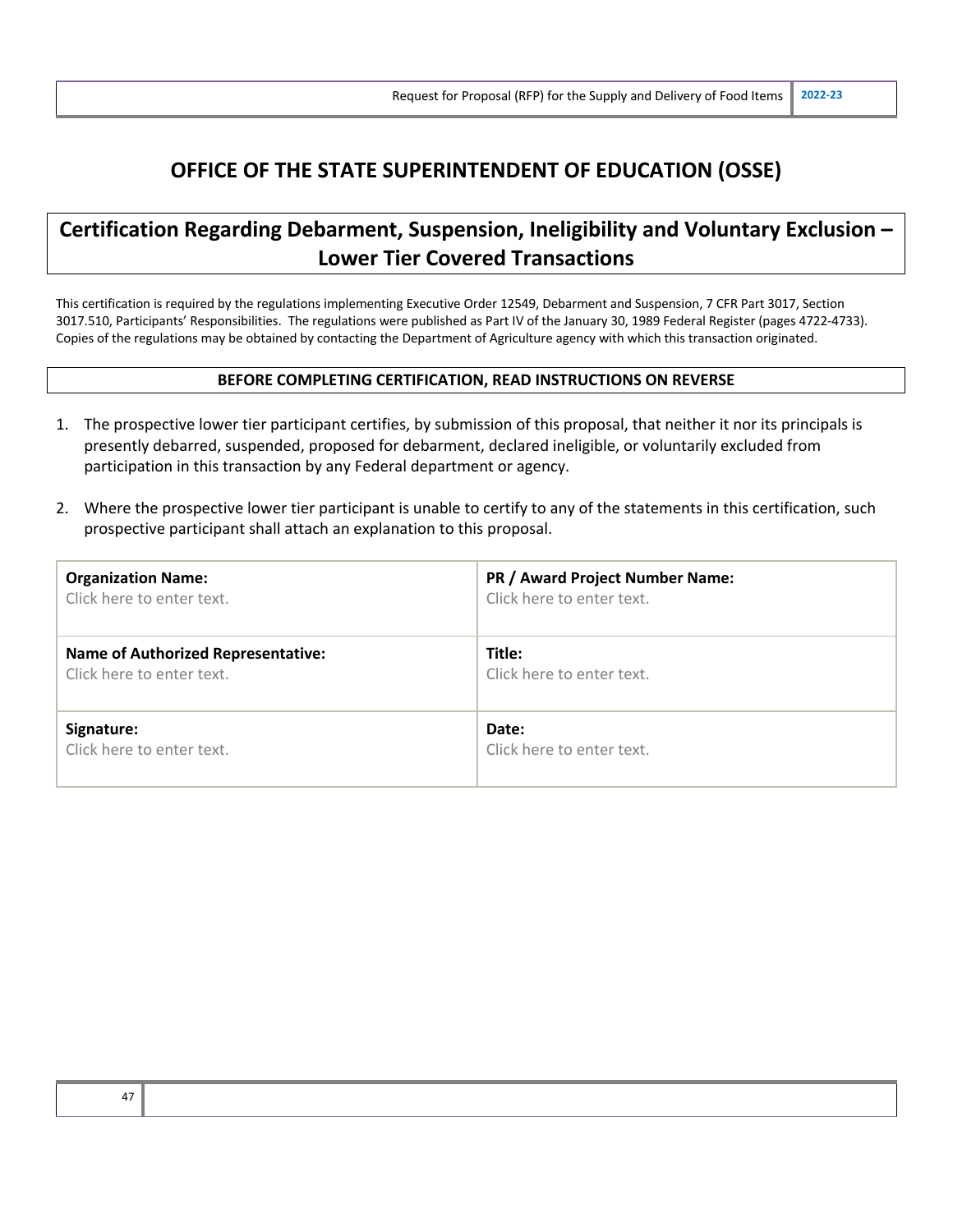## ATTACHMENT C CERTIFICATE OF INDEPENDENT PRICE DETERMINATION

- B.4.1 By submission of this bid, the bidder certifies and, in the case of a joint bid, each party thereto certifies as to its own organizations, that in connection with this procurement:
- B.4.2 The prices in this bid have been arrived at independently, without consultation, communication or agreement, for the purpose of restricting competition, as to any matter relating to such prices with any other bidder or with any competitor;
- B.4.3 Unless otherwise required by law, the prices that have been quoted in this bid have not been knowingly disclosed by the bidder and will not knowingly be disclosed by the bidder prior to the bid closing date, directly or indirectly or indirectly to any other bidder or to any competitor;
- B.4.4 No attempt has been made or will be made by the bidder to induce any person or firm to submit or not to submit a bid for the purpose of restricting competition.
- B.4.5 Each person signing this bid certifies that:
- B.4.6 He is the person in the bidder's organization responsible within that organization for the decision as to the prices being offered herein and that he has not participated, will not participate, in any action contrary to (a) (1) enough (a) (3) above; or
- B.4.7 He is not the person in the bidder's organization responsible within that organization for the decision as to the prices being offered herein, but that he has been authorized, in writing, to act as agent for the persons responsible for such decision in certifying that such persons have not participated and will not participate, in any action contrary to (a) (1) through (a) (3) above, and as their agent does hereby so certify: and he has not participated, and will not participate, in any action contrary to (a)  $(1)$  through  $(a)$   $(3)$  above.

#### **Signature:**

Distributor's Authorized Representative

| Click here to enter text. | Click here to enter a date. |
|---------------------------|-----------------------------|
| Title                     | Date                        |

**In accepting this bid, the SFA certifies that the SFA's officers, employees, or agents have not taken any action that may have jeopardized the independence of the bid referred to above.**

Authorized SFA Representative **(Accepting a bid does not constitute acceptance of the contract.)**

**Note: SFA and Bidder shall execute this Certificate of Independent Price Determination**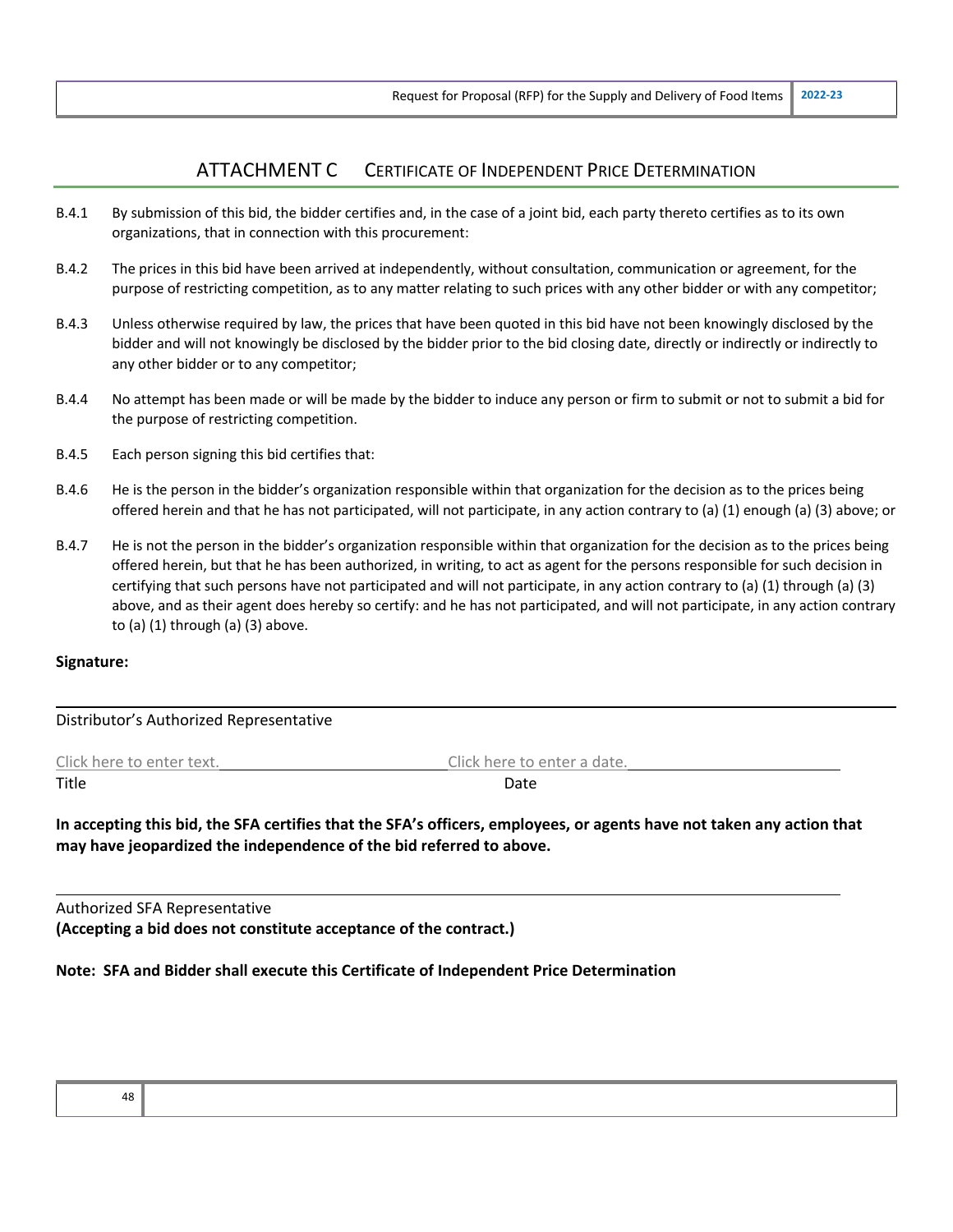## ATTACHMENT D PERMANENT CERTIFICATION REGARDING LOBBYING

#### **Applicable to Grants, Sub-grants, Cooperative Agreements, and Contracts Exceeding \$100,000 in Federal Funds**

Submission of this certification is a prerequisite for making or entering into this transaction and is imposed by Section 1352, Title 31, U. S. Code. This certification is a material representation of fact upon which reliance was placed when this transaction was made or entered into. Any person who fails to file the required certification shall be subject to a civil penalty of not less than \$10,000 and not more than \$100,000 for each such failure.

#### **The undersigned certifies, to the best of his or her knowledge and belief, that:**

- ❖ No Federal appropriated funds have been paid or will be paid by or on behalf of the undersigned, to any person for influencing or attempting to influence an officer or employee of any agency, a Member of Congress, an officer or employee of Congress, or an employee of a Member of Congress in connection with the awarding of a Federal contract, the making of a Federal grant, the making of a Federal loan, the entering into a cooperative agreement, and the extension, continuation, renewal, amendment, or modification of a Federal contract, grant, loan, or cooperative agreement.
- ❖ If any funds other than Federal appropriated funds have been paid or will be paid to any person for influencing or attempting to influence an officer of employee of any agency, a Member of Congress, an officer or employee of Congress, or an employee of a member of Congress in connection with this Federal grant or cooperative agreement, the undersigned shall complete and submit Standard Form-LLL, "Disclosure Form to Report Lobbying", in accordance with its instructions.
- ❖ The undersigned shall require that the language of this certification be included in the award documents for all covered subawards exceeding \$100,000 in Federal funds at all appropriate tiers and that all sub-recipients shall certify and disclose accordingly.

#### **Signature:**

Distributor's Authorized Representative

Click here to enter text. Click here to enter a date.

Title **Date**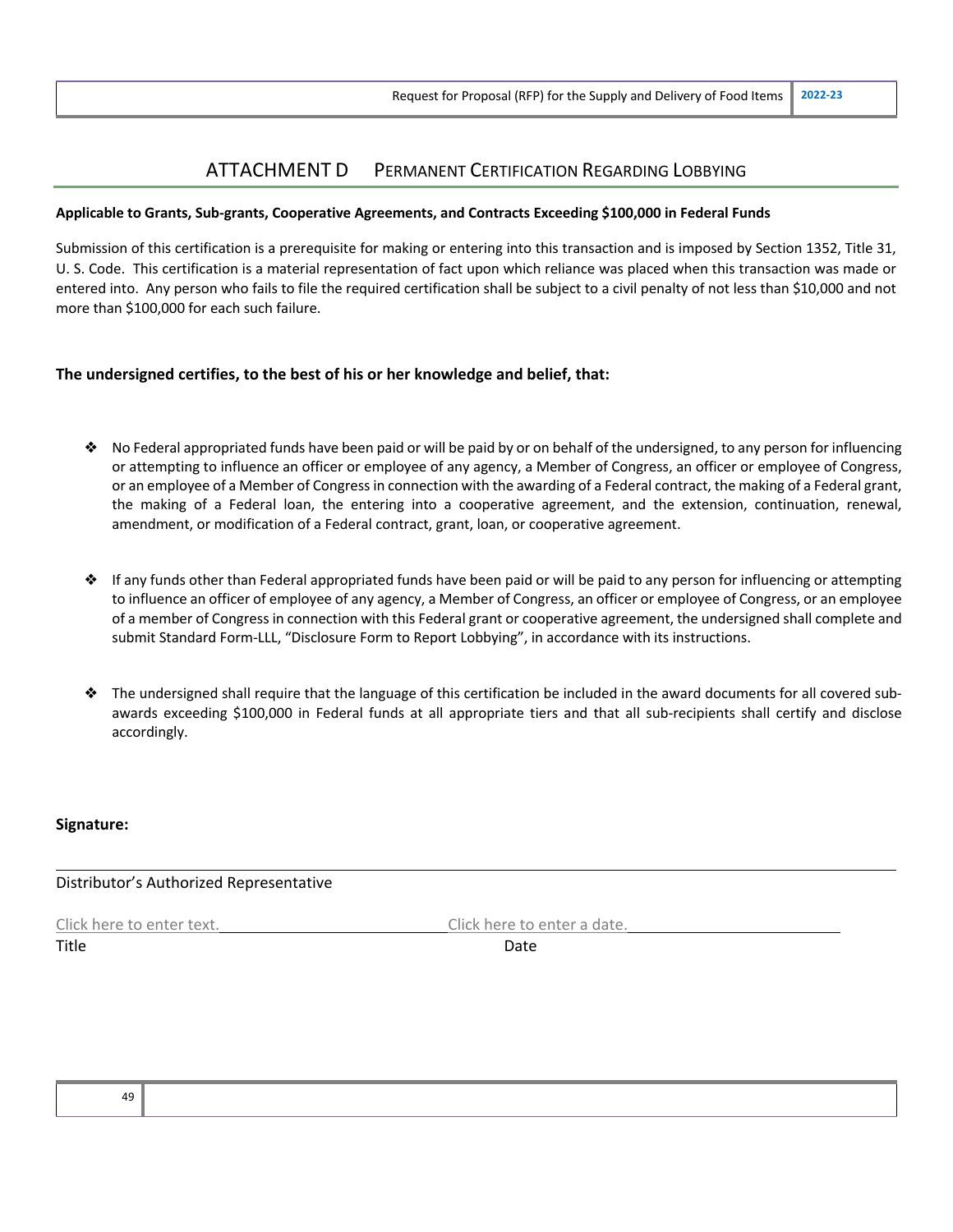#### **DISCLOSURE OF LOBBYING ACTIVITIES**

## Complete This Form to Disclose Lobbying Activities Pursuant To 31 U.S.C. 1352

| <b>Type of Federal Actions:</b> | <b>Status of Federal Actions:</b>            | <b>Report Type:</b>                            |          |
|---------------------------------|----------------------------------------------|------------------------------------------------|----------|
| $\Box$ Contract                 | □Bid/Offer/ Application                      | $\Box$ Initial Filing                          |          |
| $\Box$ Grant                    | $\Box$ Initial Award<br>$\square$ Post-Award | $\Box$ Material Change<br>$\square$ Post-Award |          |
| $\Box$ Cooperative Agreement    |                                              |                                                |          |
| $\Box$ Loan                     |                                              | For Material Change Only:                      |          |
| $\Box$ Loan Guarantee           |                                              | Year:                                          | Quarter: |
|                                 |                                              |                                                |          |
| Loan Insurance                  |                                              | Date of Last Report:                           |          |
|                                 |                                              |                                                |          |

| 4. Name and address of Reporting Entity:<br>Sub-awardee<br><b>Prime</b><br>Tier ______, if known:<br>Congressional District, if known: |                             |  |  |
|----------------------------------------------------------------------------------------------------------------------------------------|-----------------------------|--|--|
| 5. If Reporting Entity in Number 4 is Sub-awardee, Enter Name and Address of Prime:                                                    |                             |  |  |
| Congressional District, if known:                                                                                                      |                             |  |  |
| 6. Federal Department/Agency:                                                                                                          |                             |  |  |
| 7. Federal Program Name/Description:                                                                                                   | CFDA Number, if applicable: |  |  |
| 8. Federal Action Number, if known: ___________                                                                                        |                             |  |  |
| 9. Award Amount, if known: \$                                                                                                          |                             |  |  |
| <b>Attach Continuation Sheet(s) SF-LLL-A, If Necessary</b>                                                                             |                             |  |  |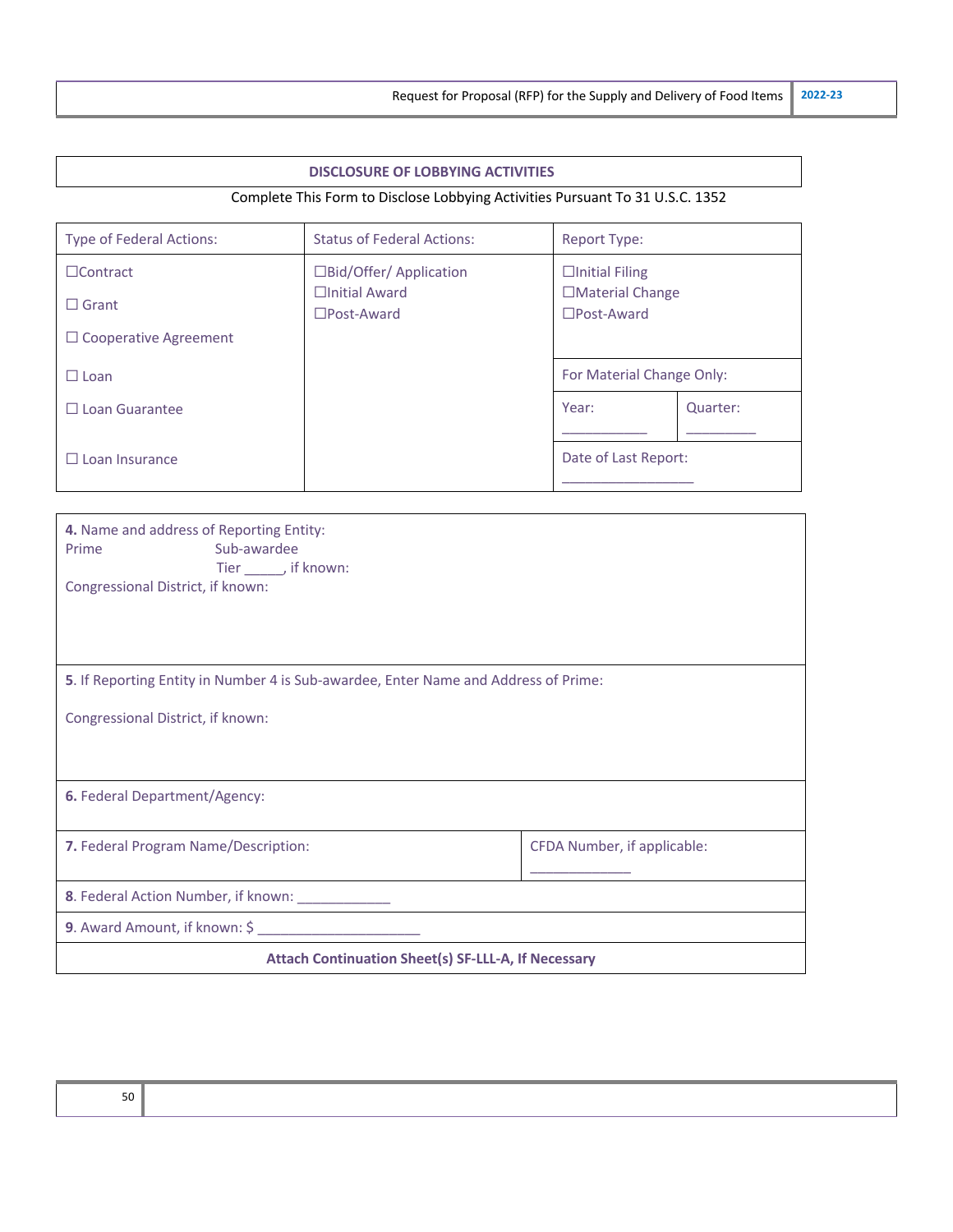| 11. Amount of Payment (check all that apply)<br>$\begin{picture}(20,10) \put(0,0){\line(1,0){10}} \put(15,0){\line(1,0){10}} \put(15,0){\line(1,0){10}} \put(15,0){\line(1,0){10}} \put(15,0){\line(1,0){10}} \put(15,0){\line(1,0){10}} \put(15,0){\line(1,0){10}} \put(15,0){\line(1,0){10}} \put(15,0){\line(1,0){10}} \put(15,0){\line(1,0){10}} \put(15,0){\line(1,0){10}} \put(15,0){\line(1$ |               |  |
|-----------------------------------------------------------------------------------------------------------------------------------------------------------------------------------------------------------------------------------------------------------------------------------------------------------------------------------------------------------------------------------------------------|---------------|--|
| $\Box$ Actual $\Box$ Planned                                                                                                                                                                                                                                                                                                                                                                        |               |  |
|                                                                                                                                                                                                                                                                                                                                                                                                     |               |  |
| 12. Form of Payment (check all that apply)                                                                                                                                                                                                                                                                                                                                                          |               |  |
| $\Box$ a. Cash                                                                                                                                                                                                                                                                                                                                                                                      |               |  |
|                                                                                                                                                                                                                                                                                                                                                                                                     |               |  |
| 13. Type of Payment (check all that apply):                                                                                                                                                                                                                                                                                                                                                         |               |  |
| $\Box$ a. retainer                                                                                                                                                                                                                                                                                                                                                                                  |               |  |
| $\square$ b. one-time fee                                                                                                                                                                                                                                                                                                                                                                           |               |  |
| $\Box$ c. commission                                                                                                                                                                                                                                                                                                                                                                                |               |  |
| $\Box$ d. contingent fee                                                                                                                                                                                                                                                                                                                                                                            |               |  |
| $\square$ e. deferred                                                                                                                                                                                                                                                                                                                                                                               |               |  |
|                                                                                                                                                                                                                                                                                                                                                                                                     |               |  |
| 14. Brief description of services performed or to be performed and date(s) of service, including officer(s),<br>employee(s), or member(s) contacted for payment indicated in item:                                                                                                                                                                                                                  |               |  |
| Attach continuation sheet (s) SF-LLL, if necessary                                                                                                                                                                                                                                                                                                                                                  |               |  |
| 15. Continuation Sheet(s) SF-LLL-A attached<br>$\Box$ Yes<br>$\Box$ No                                                                                                                                                                                                                                                                                                                              |               |  |
| 16. Information requested through this form is authorized by Title 31 U.S.C.<br>Section 1352. This disclosure of lobbying activities is a material representation                                                                                                                                                                                                                                   |               |  |
| of fact upon which reliance was placed by the tier above when this transaction<br>was made or entered into. This disclosure is required pursuant to 31 U.S.C.                                                                                                                                                                                                                                       | Signature:    |  |
| 1352. This information will be reported to the Congress semi-annually and will<br>be available for public inspection. Any person who fails to file the required<br>disclosure shall be subject to a civil penalty of not less than \$10,000 and not<br>more than \$100,000 for each such failure.                                                                                                   | Print Name:   |  |
|                                                                                                                                                                                                                                                                                                                                                                                                     | Title:        |  |
|                                                                                                                                                                                                                                                                                                                                                                                                     | Telephone No: |  |
|                                                                                                                                                                                                                                                                                                                                                                                                     | Date:         |  |
|                                                                                                                                                                                                                                                                                                                                                                                                     |               |  |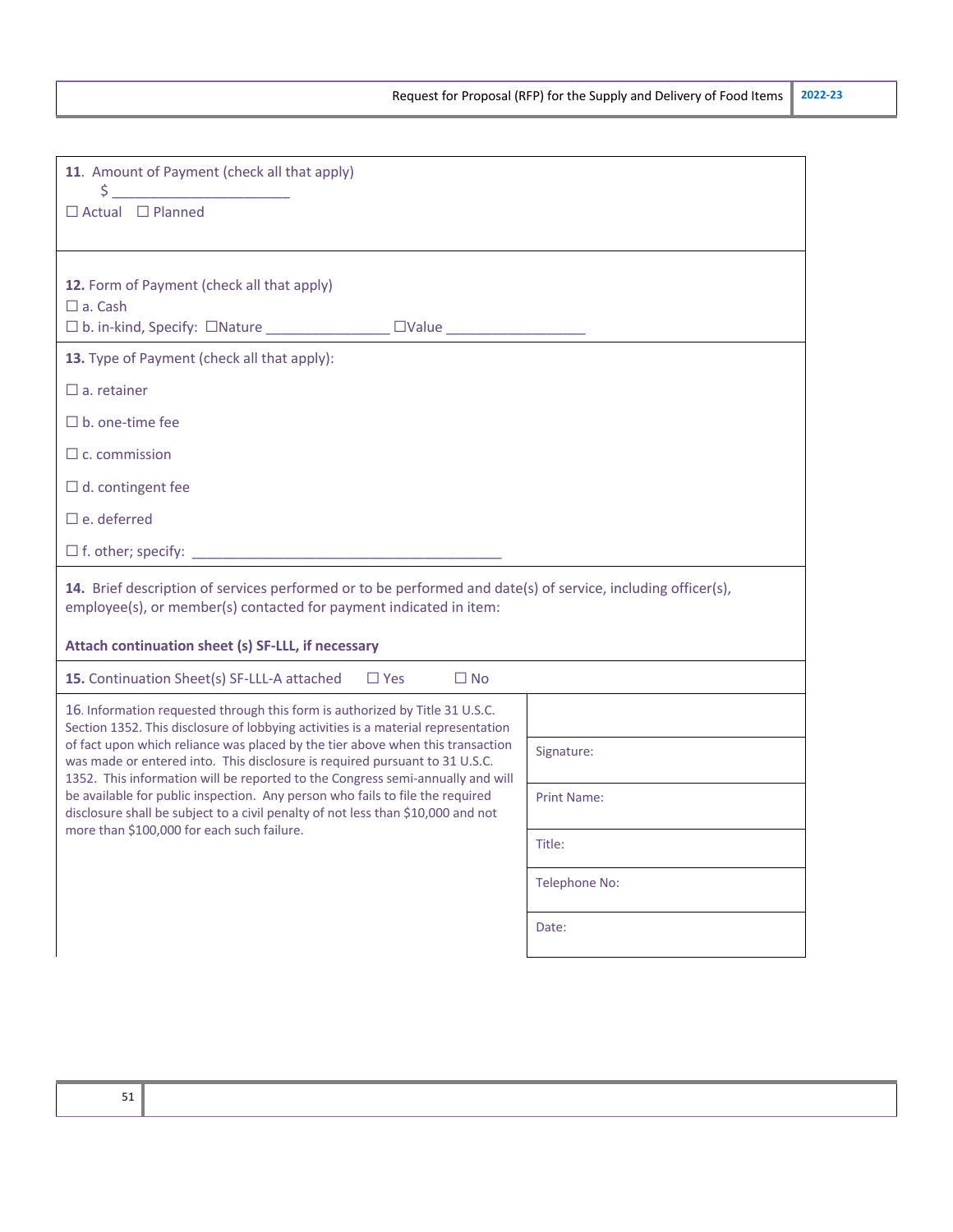Request for Proposal (RFP) for the Supply and Delivery of Food Items **2022-23**

#### **INSTRUCTIONS FOR COMPLETION OF SF-LLL DISCLOSURE OF LOBBYING ACTIVITIES**

This disclosure form shall be completed by the reporting entity, whether sub-awardee or prime Federal recipient, at the initiation or receipt of a covered Federal action, or a material change to a previous filing, pursuant to Title 31 U.S.C. Section 1352. The filing of a form is required for each payment or agreement to make payment to any lobbying entity for influencing or attempting to influence an officer or employee of any agency, a Member of Congress, an officer or employee of Congress, or an employee of a Member of Congress in connection with a covered Federal action. Use the SF-LLL-A Continuation Sheet for additional information if the space on the form is inadequate. Complete all items that apply for both the initial filing and material change report. Refer to the implementing guidance published by the Office of Management and Budget for additional information.

- 1. Identify the type of covered Federal action for which lobbying activity is and/or has been secured to influence the outcome of a covered Federal action.
- 2. Identify the status of the covered Federal action.
- 3. Identify the appropriate classification of this report. If this is a follow-up report caused by a material change to the information previously reported, enter the year and quarter in which the change occurred. Enter the date of the last previously submitted report by this reporting entity for this covered Federal action.
- 4. Enter the full name, address, city, state, and zip code of the reporting entity. Include Congressional District, if known. Check the appropriate classification of the reporting entity that designates if it is, or expects to be, a prime or sub-award recipient. Identify the tier of the sub-awardee, e.g., the first sub-awardee of the prime is the 1st tier. Sub-awards include but are not limited to sub-contracts, sub-grants, and contract awards under grants.
- 5. If the organization filing the report in Items 4 checks "Sub-awardee", then enter the full name, address, city, state, and zip code of the prime Federal recipient. Include Congressional District, if known.
- 6. Enter the name of the Federal agency making the award or loan commitment. Include at least one organizational level below agency name, if known. For example, Department of Transportation, United States Coast Guard.
- 7. Enter the Federal program name or description for the covered Federal action (Item 1). If known, enter the full Catalog of Federal Domestic Assistance (CFDA) number for grants, cooperative agreements, loans, and loan commitments.
- 8. Enter the most appropriate Federal identifying number available for the Federal action identified in Item 1 (e.g., Request for Proposal (RFP) number; Request for Proposal (RFP) number; grant announcement number; the contract, grant, or loan award number; the application proposal control number assigned by the Federal agency). In Include prefixes, e.g., "RFP-DE-90-001".
- 9. For a covered Federal action where there has been an award or loan commitment by the Federal agency, enter the Federal amount of the award/loan commitment for the prime entity identified in Items 4 or 5.
- 10. a. Enter the full name, address, city, state, and zip code of the lobbying entity engaged by the reporting entity identified in Item 4 to influence the covered Federal action.
	- b. Enter the full names of the individual(s) performing services, and include full address if different from 10(a). Enter Last Name, First Name, and Middle Initial (MI).
- 11. Enter the amount of compensation paid or reasonably expected to be paid by the reporting entity (Item 4) to the lobbying entity (Item 10). Indicate whether the payment has been made (actual) or will be made (planned). Check all boxes that apply. If this is a material change report, enter the cumulative amount of payment made or planned to be made.
- 12. Check the appropriate box(es). Check all boxes that apply. If payment is made through an in-kind contribution, specify the nature and value of the in-kind payment.
- 13. Check the appropriate box(es). Check all boxes that apply. If other, specify nature.
- 14. Provide a specific and detailed description of the services that the lobbyist has performed, or will be expected to perform, and the date(s) of any services rendered. Include all preparatory and related activity, not just time spent in actual contact with
- 15. Check whether or not a SF-LLL-A Continuation Sheet(s) is attached.
- 16. The certifying official shall sign and date the form, print his or her name, title, and telephone number.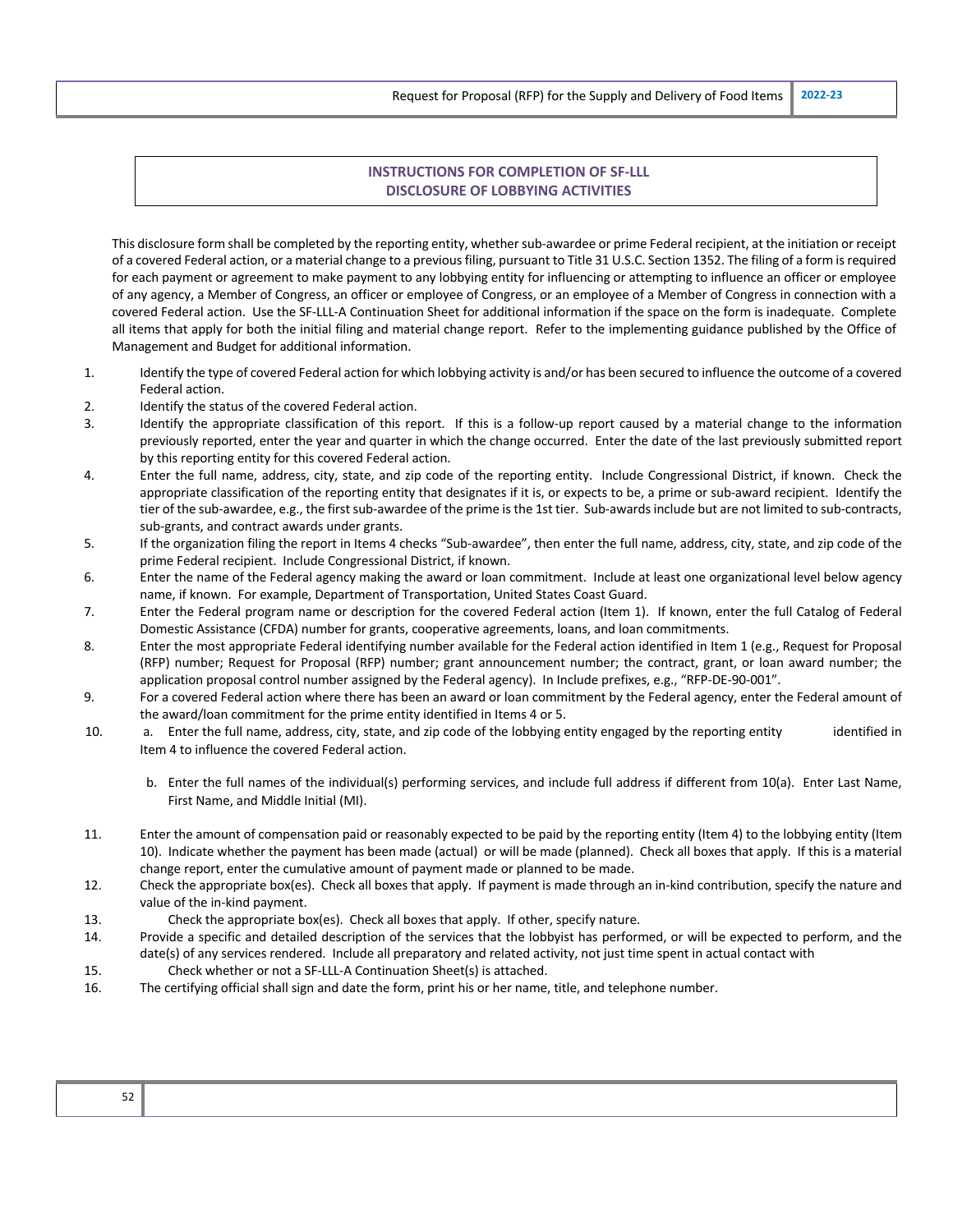Public reporting burden for this collection of information is estimated to average 30minutes per response, including time for reviewing instructions, searching existing data sources, gathering and maintaining the data needed, and completing and reviewing the collection of information. Send comments regarding the burden estimate or any other aspect of this collection of information, including suggestions for reducing this burden, to the Office of Management and Budget, Paperwork Reduction Project (0348-0046), Washington, DC 20503